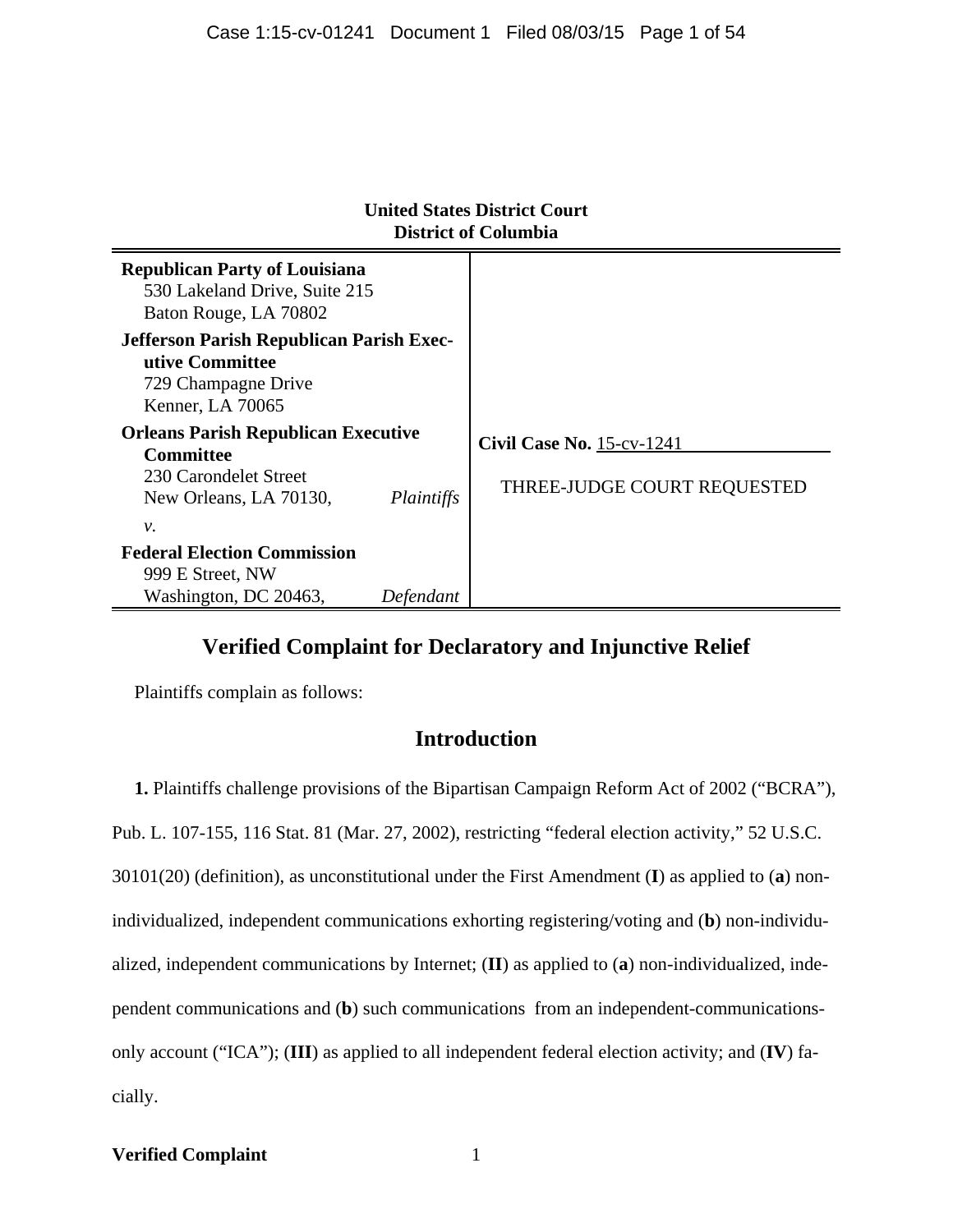**2.** Because Plaintiffs "elect [BCRA's judicial-review] provisions to apply to this action,"

BCRA  $\S$  403(d)(2), "[i]t shall be the duty of the ... Court ... to advance on the docket and to expe-

dite to the greatest possible extent the disposition of this action ...,"  $\S$  403(a)(4).

**3.** In relevant part, BCRA § 403, 116 Stat. at 113-14, provides as follows:

### **SEC. 403. JUDICIAL REVIEW.**

(a) SPECIAL RULES FOR ACTIONS BROUGHT ON CONSTITUTIONAL GROUNDS. —If any action is brought for declaratory or injunctive relief to challenge the constitutionality of any provision of this Act or any amendment made by this Act, the following rules shall apply:

(1) The action shall be filed in the United States District Court for the District of Columbia and shall be heard by a 3-judge court convened pursuant to section 2284 of title 28, United States Code.

(2) A copy of the complaint shall be delivered promptly to the Clerk of the House of Representatives and the Secretary of the Senate.

(3) A final decision in the action shall be reviewable only by appeal directly to the Supreme Court .... Such appeal shall be taken by the filing of a notice of appeal within 10 days, and the filing of a jurisdictional statement within 30 days, of the entry of the final decision.

(4) It shall be the duty of the United States District Court for the District of Columbia and the Supreme Court of the United States to advance on the docket and to expedite to the greatest possible extent the disposition of the action and appeal....

(d) APPLICABILITY.— ....

(2) SUBSEQUENT ACTIONS.—With respect to any action initially filed after December 31, 2006, the provisions of subsection (a) shall not apply to any action described in such section unless the person filing such action elects such provisions to apply to the action.

# **Jurisdiction & Venue**

**4.** This Court has jurisdiction under 28 U.S.C. 1331 and 2201-02 and BCRA § 403.

**5.** Venue is proper under 28 U.S.C. 1391(e) and BCRA § 403.

### **Parties**

**6.** Republican Party of Louisiana ("LAGOP") is a "recognized political party." La. Rev. Stat.

18:442. It is a "[s]tate committee," 52 U.S.C. 30101(15), and a "state party committee" (as a

"political committee"), 11 C.F.R.  $100.5(d)(4)$ .<sup>1</sup> Its purposes are: (1) electing Republicans to of-

<sup>&</sup>lt;sup>1</sup> State or local committees (a.k.a. "party organizations," 11 C.F.R. 300.30(c)) are entities not necessarily registered as political committee so as to be *party* committees.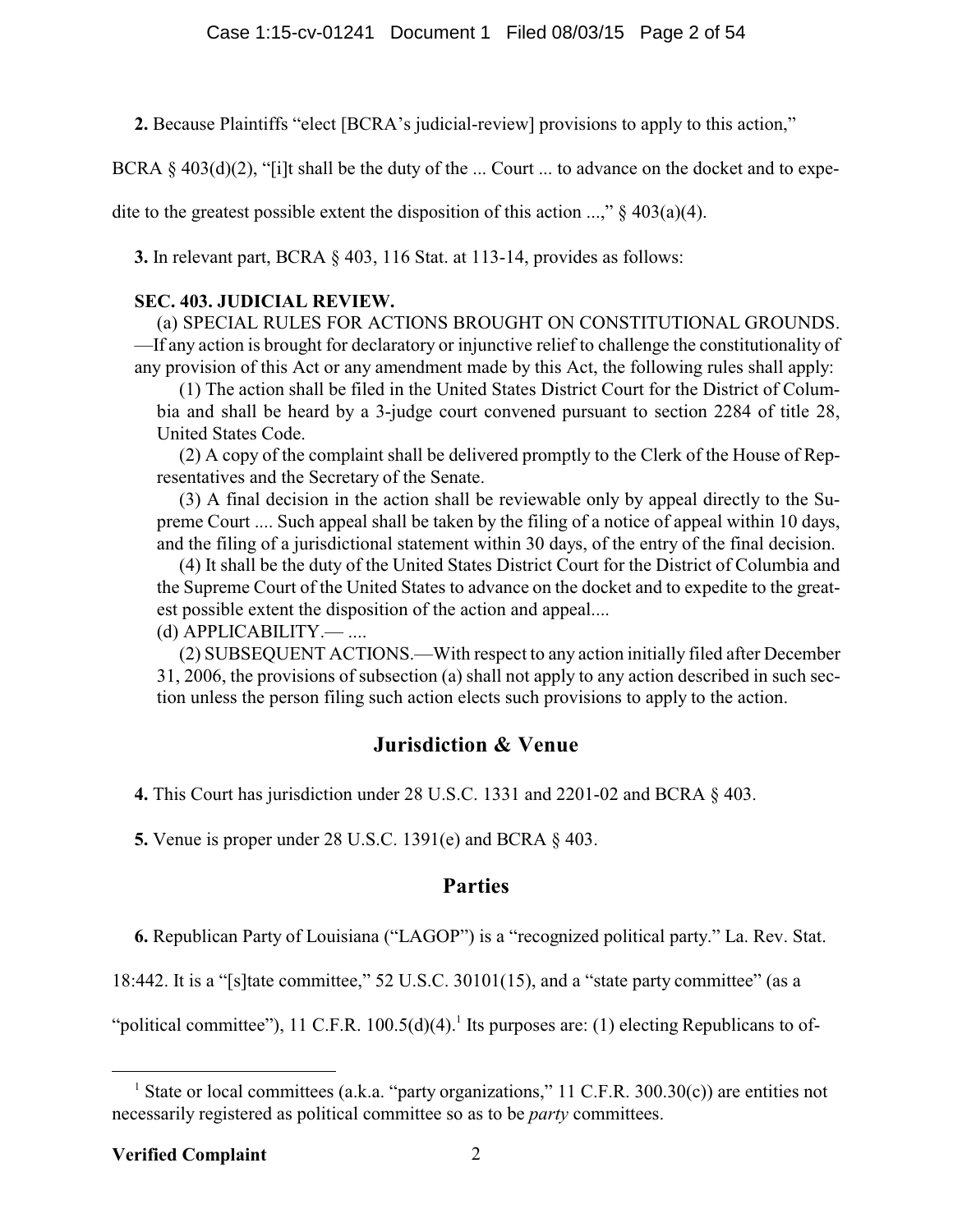#### Case 1:15-cv-01241 Document 1 Filed 08/03/15 Page 3 of 54

fice and (2) supporting issues reflecting its principles. Bylaws art. I, § 3. LAGOP intends to do independent federal election activity without complying with challenged provisions as lawful.

**7.** Jefferson Parish Republican Parish Executive Committee ("JPGOP") is a "parish executive committee" controlled by elected members, not by the state political party, except the state party may establish member qualifications and prescribe officers, La. Rev. Stat. 18:444, and if a parish executive committee is not elected, the state central committee may convene qualified voters to elect one. *Id.* at 18:445. JPGOP is a "local committee," i.e., "part of the official party structure<sup>[]</sup> and ... responsible for the day-to-day operation of the political party at the [local] level." 11 C.F.R. 100.14(b). It is not a federal political committee, so not a "party committee." 11 C.F.R. 100.5(d)(4). It intends to engage in independent federal election activity without complying with the challenged provisions as lawful, but absent requested relief will not.

**8.** Orleans Parish Republican Executive Committee ("OPGOP") is also a parish executive committee and local committee that intends to do independent federal election activity without complying with challenged provisions as lawful, but absent requested relief will not.

**9.** FEC is the government agency with civil enforcement authority over BCRA and the Federal Election Campaign Act of 1971("FECA"), as amended, 52 U.S.C. 30101 et seq.

### **Historical & Legal Context** 2

**10.** As explained in *McConnell v. FEC*, 251 F. Supp. 2d 176 (D.D.C. 2003) (per curiam)

(three-judge court), before BCRA state party committees could allocate certain costs:

FEC permitted ... state party committees to solicit and accept donations outside of FECA's source and amount limitations ("nonfederal money") .... [P]olitical committees were permitted to establish ... federal accounts ... and ... nonfederal accounts[].... FEC[] ... permitted ... party

<sup>2</sup> This part collects provisions and background. *See* Tr. of Oral Arg. at 17, *McCutcheon v. FEC*, 134 S.Ct. 1434 (2014) (Scalia, J.: "[T]his campaign finance law is so intricate that I can't figure it out. It might have been nice to have the ... lower court tell me what the law is.").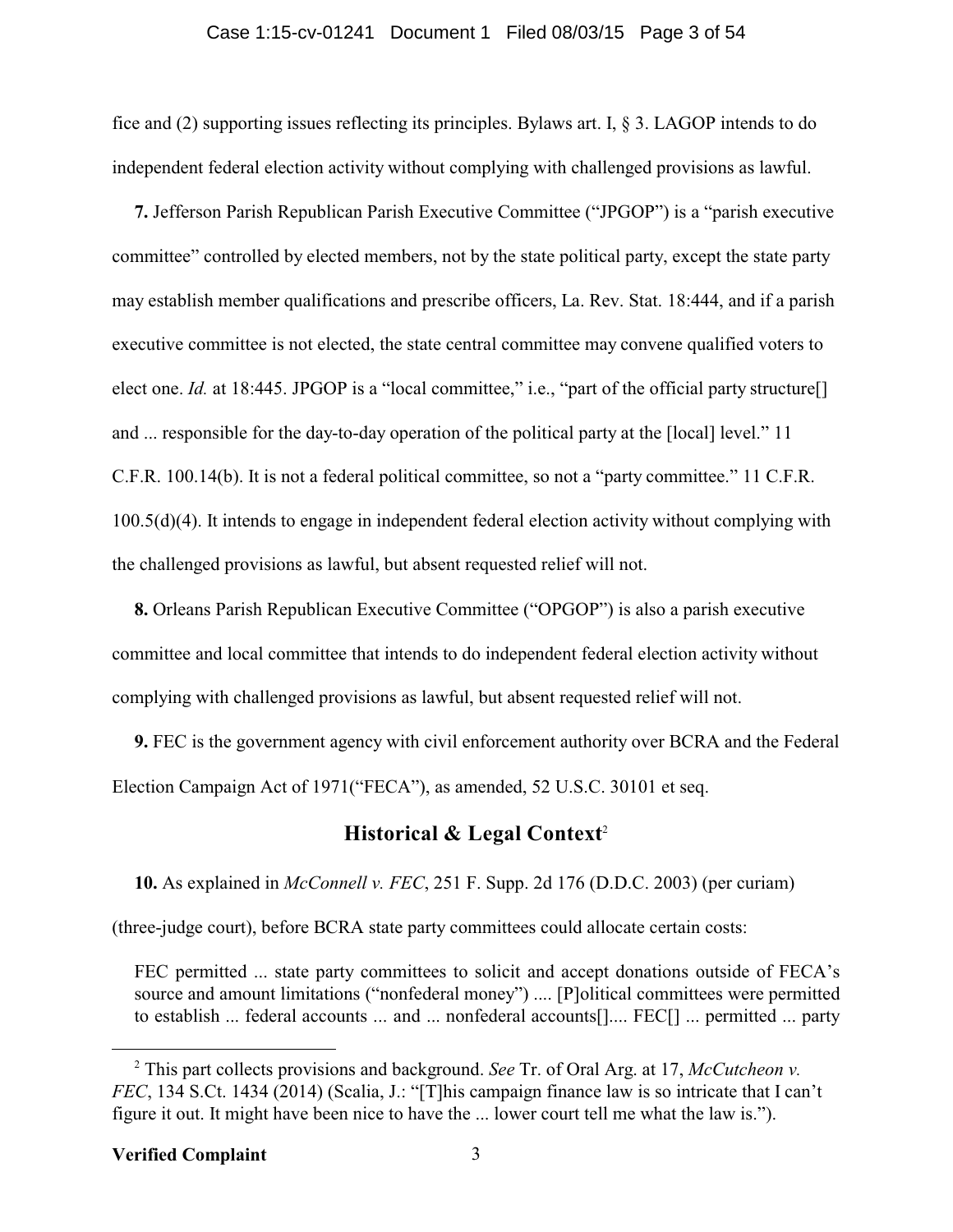committees to pay for the nonfederal portion of their administrative costs and voter registration and turnout programs with monies raised under relevant state laws ..., even if those state laws ... permitt[ed] contributions from corporate and labor union general treasury funds.

Id. at 196-7(footnotes omitted).<sup>3</sup> "[T]he allocation between the federal and nonfederal accounts

for [administrative and generic voter drive expenses was] determined by the proportion of federal

offices to all offices on a state's general election ballot." *Id.* (citing 11 C.F.R. 106.5(d) (1991)).

**11.** FEC allowed allocation of the following, *id.* at 198 n.13:

The Commission permitted, *inter alia*, the following expenses to be allocated: administrative expenses, which include rent, utilities, office supplies, and salaries, 11 C.F.R. § 106.5(a)(1)(i) (1991); the direct costs of a fundraising program or event, where federal and nonfederal funds are collected by one committee. 11 C.F.R. § 106.5(a)(2)(ii) (1991); and "generic voter drives," which included voter registration, and get-out-the-vote ("GOTV") drives where a specific candidate was not mentioned. 11 C.F.R. § 106.5(a)(2)(iv) (1991).

**12.** "[FEC's] rules ... mandated that ... national party committees disclose details of their nonfederal accounts, ... including donors' 'name, mailing address, occupation or type of business, and the date of [donation] receipt," but "[s]tate parties ... were exempt" and required only to report information on their federal accounts. *Id.* at 198 (citations omitted).

**13.** In Advisory Opinion ("AO") 1995-25 (RNC), FEC said non-express-advocacy "legislative advocacy media advertisements that focus on national legislative activity and promote the Republican Party should be considered in connection with both Federal and non-federal elections." *Id.* at 2. It said the cost of the issue ads could be allocated (as "administrative expenses" or "generic voter drive costs," depending on content) with up to 35% from nonfederal funds in presidential-election years and up to 40% from nonfederal funds in other years. *Id.*

**14.** Based on AO 1995-25, Republican and Democratic parties, at national and state levels, ran such issue ads (some mentioning candidates) "with a mix of federal and nonfederal funds as

<sup>3</sup> *Federal funds* are defined at 11 C.F.R. 300.2(g); *nonfederal funds* are defined at 11 C.F.R. 300.2(k); *Levin funds* are explained at 11 C.F.R. 300.31 and .32(b)-(c), but are not involved here.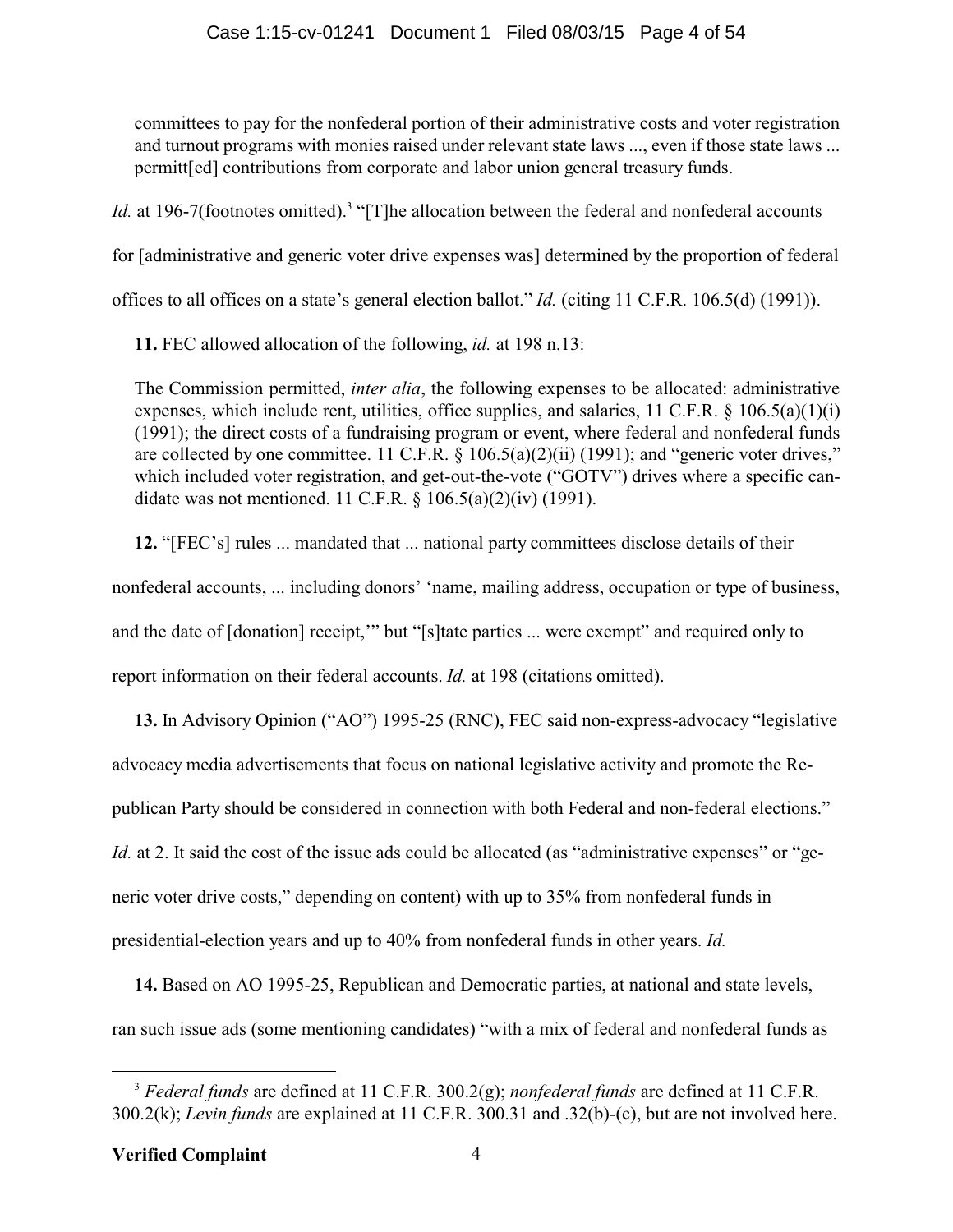permitted by FEC allocation rules." *McConnell*, 251 F. Supp. 2d at 199-200.

**15.** In BCRA, Congress altered the foregoing practices by (**a**) defining "federal election activ-

ity" to sweep in voter mobilization, party promotion, and issue advocacy, *see* ¶¶ 16-27; (**b**) ban-

ning state and local committees from using any nonfederal funds for federal election activity (the

"Ban"), *see* ¶¶ 32-33; (**c**) requiring federal funds for fundraising for federal election activity (the

"Fundraising Restriction"), *see* ¶ 34; and (**d**) requiring reporting of federal election activity (the

"Reporting Requirement"), *see* ¶ 35, so federal election activity may no longer be allocated be-

tween federal and nonfederal accounts under 11 C.F.R. 106.7(b).<sup>4</sup>

### *A. Federal Election Activity Defined*

**16.** BCRA § 101(b) defines "federal election activity" as follows (as codified):

(A) IN GENERAL.–The term "Federal election activity" means—

(i) voter registration activity during the period that begins on the date that is 120 days before the date a regularly scheduled Federal election is held and ends on the date of the election;

(ii) voter identification, get-out-the-vote activity, or generic campaign activity conducted in connection with an election in which a candidate for Federal office appears on the ballot (regardless of whether a candidate for State or local office also appears on the ballot);

(iii) a public communication that refers to a clearly identified candidate for Federal office (regardless of whether a candidate for State or local office is also mentioned or identified) and that promotes or supports a candidate for that office, or attacks or opposes a candidate for that office (regardless of whether the communication expressly advocates a vote for or against a candidate); or

(iv) services provided during any month by an employee of a State, district, or local committee of a political party who spends more that 25 percent of that individual's compensated time during that month on activities in connection with a Federal election.

(B) EXCLUDED ACTIVITY.—The term "Federal election activity" does not include an amount expended or disbursed by a State, district, or local committee of a political party for—

(i) a public communication that refers solely to a clearly identified candidate for State or local office, if the communication is not a Federal election activity described in subparagraph  $(A)(i)$  or  $(ii)$ :

(ii) a contribution to a candidate for State or local office, provided the contribution is not designated to pay for a Federal election activity described in subparagraph (A);

(iii) the costs of a State, district, or local political convention; and

<sup>4</sup> Levin funds may be used for allocation but are restricted in fundraising and use. *See* 11 C.F.R. 300.31 and .33(c). Plaintiffs do not use them due to complexity, burdens, and restrictions.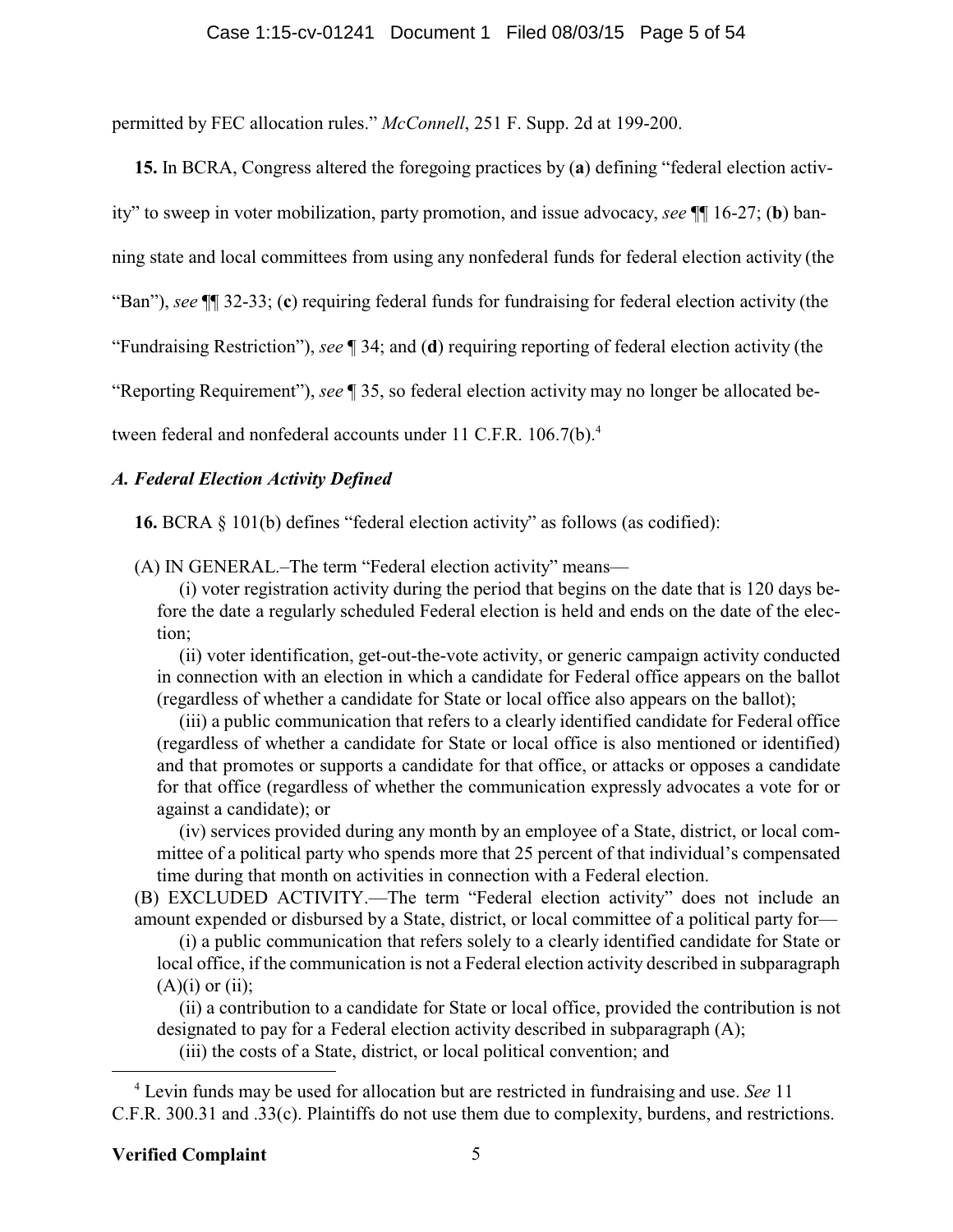(iv) the costs of grassroots campaign materials, including buttons, bumper stickers, and yard signs, that name or depict only a candidate for State or local office.

52 U.S.C. 30101(20). *See also* 11 C.F.R. 100.24 ("Federal election activity") (*infra* ¶ 27).

**17.** BCRA § 101(b) defines some of the foregoing terms as follows (as codified):

(21) GENERIC CAMPAIGN ACTIVITY.—The term "generic campaign activity' means a campaign activity that promotes a political party and does not promote a candidate or non-Federal candidate.

(22) PUBLIC COMMUNICATION.—The term "public communication" means a communication by means of any broadcast, cable, or satellite communication, newspaper, magazine, outdoor advertising facility, mass mailing, or telephone bank to the general public, or any other form of general public political advertising.

(23) MASS MAILING.—The term "mass mailing" means a mailing by United States mail or facsimile of more than 500 pieces of mail matter of an identical or substantially similar nature within any 30-day period.

(24) TELEPHONE BANK.—The term "telephone bank" means more than 500 telephone calls of an identical or substantially similar nature within any 30-day period.

52 U.S.C. 30101(21)-(24). *See also* 11 C.F.R. 100.25-.28 (definitions) (*infra* ¶¶ 18-21).

**18.** "Generic campaign activity" requires a "public communication," 11 C.F.R. 100.25:

*Generic campaign activity* means a public communication that promotes or opposes a political party and does not promote or oppose a clearly identified Federal candidate or a non-Federal candidate.

**19.** "Public communication" excludes Internet communications, 11 C.F.R. 100.26:

*Public communication* means a communication by means of any broadcast, cable, or satellite communication, newspaper, magazine, outdoor advertising facility, mass mailing, or telephone bank to the general public, or any other form of general public political advertising. The term general public political advertising shall not include communications over the Internet, except for communications placed for a fee on another person's Web site.<sup>5</sup>

**20.** "Mass mailing" excludes "[e]mail or Internet communications," 11 C.F.R. 100.27:

*Mass mailing* means a mailing by United States mail or facsimile of more than 500 pieces of mail matter of an identical or substantially similar nature within any 30-day period. A mass mailing does not include electronic mail or Internet communications. For purposes of this section, substantially similar includes communications that include substantially the same template or language, but vary in non-material respects such as communications customized by the recip-

<sup>&</sup>lt;sup>5</sup> Because Plaintiffs do not intend such paid communications on another's website, they will, as here, use "Internet communications" with that possibility excluded.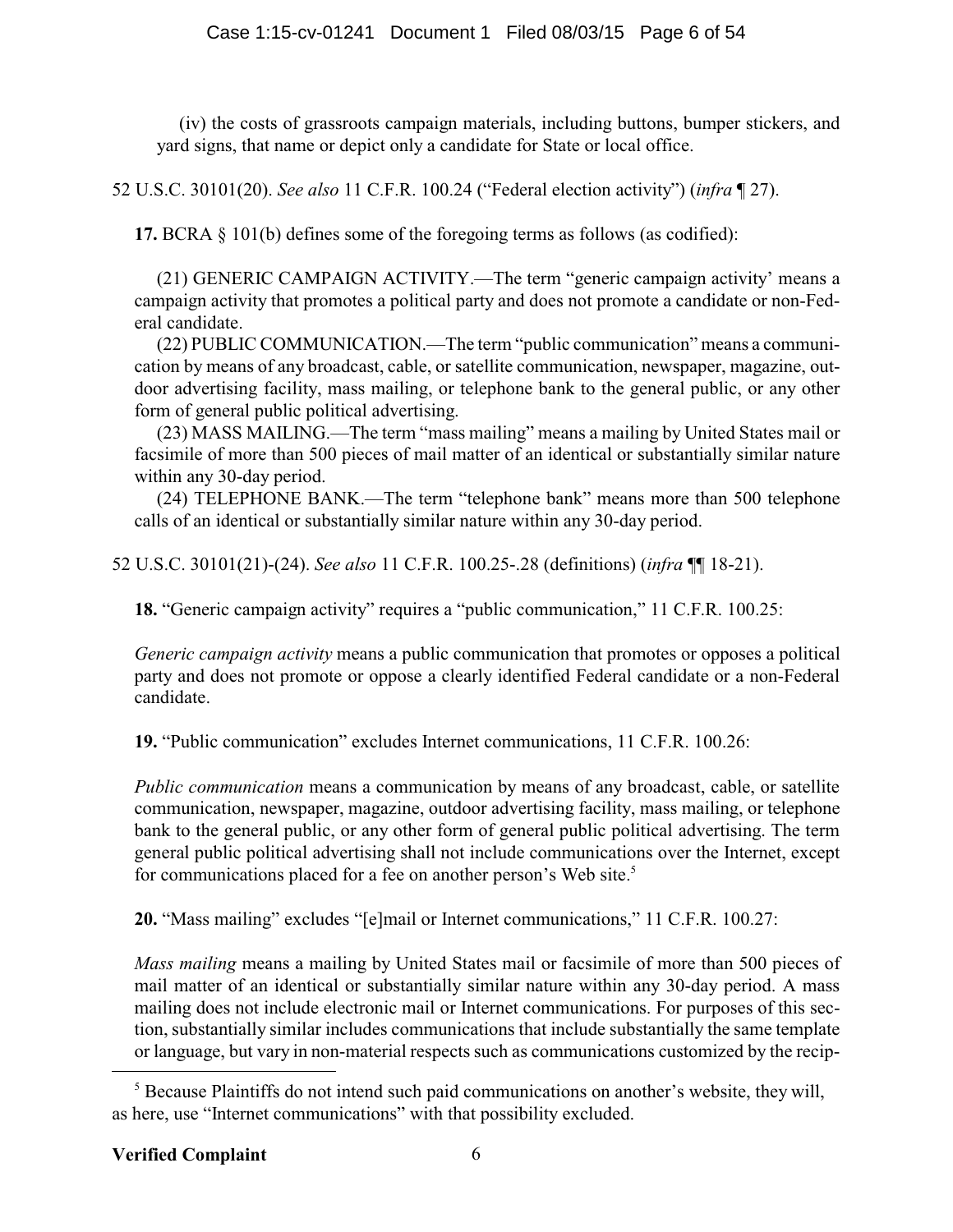ient's name, occupation, or geographic location.

**21.** "Telephone bank" excludes "[e]mail or Internet" phone service, 11 C.F.R. 100.28:

*Telephone bank* means more than 500 telephone calls of an identical or substantially similar nature within any 30-day period. A telephone bank does not include electronic mail or Internet communications transmitted over telephone lines. For purposes of this section, substantially similar includes communications that include substantially the same template or language, but vary in non-material respects such as communications customized by the recipient's name, occupation, or geographic location.

**22.** PASO (promoting, attacking, supporting, opposing federal candidates) communications

require a [non-Internet] "public communication," 11 C.F.R. 100.24(b)(3).

**23.** FEC defines "in connection with an election in which a candidate for Federal office ap-

pears on the ballot" (when "voter identification, get-out-the-vote activity, or generic campaign

activity" are federal election activities) as follows,  $11$  C.F.R.  $100.24(a)(1)$ :

(1) *In connection with an election in which a candidate for Federal office appears on the ballot* means:

(i) The period of time beginning on the date of the earliest filing deadline for access to the primary election ballot for Federal candidates as determined by State law, or in those States that do not conduct primaries, on January 1 of each even-numbered year and ending on the date of the general election, up to and including the date of any general runoff.

 (ii) The period beginning on the date on which the date of a special election in which a candidate for Federal office appears on the ballot is set and ending on the date of the special election.

**24.**"Voter registration activity" *includes* Internet communications, 11 C.F.R. 100.24(a)(2):

(2) *Voter registration activity.*

(i) Voter registration activity means:

(A) Encouraging or urging potential voters to register to vote, whether by mail (including direct mail), e-mail, in person, by telephone (including pre-recorded telephone calls, phone banks and messaging such as SMS and MMS), or by any other means;

(B) Preparing and distributing information about registration and voting;

(C) Distributing voter registration forms or instructions to potential voters;

(D) Answering questions about how to complete or file a voter registration form, or assisting potential voters in completing or filing such forms;

(E) Submitting or delivering a completed voter registration form on behalf of a potential voter;

(F) Offering or arranging to transport, or actually transporting potential voters to a board of elections or county clerk's office for them to fill out voter registration forms; or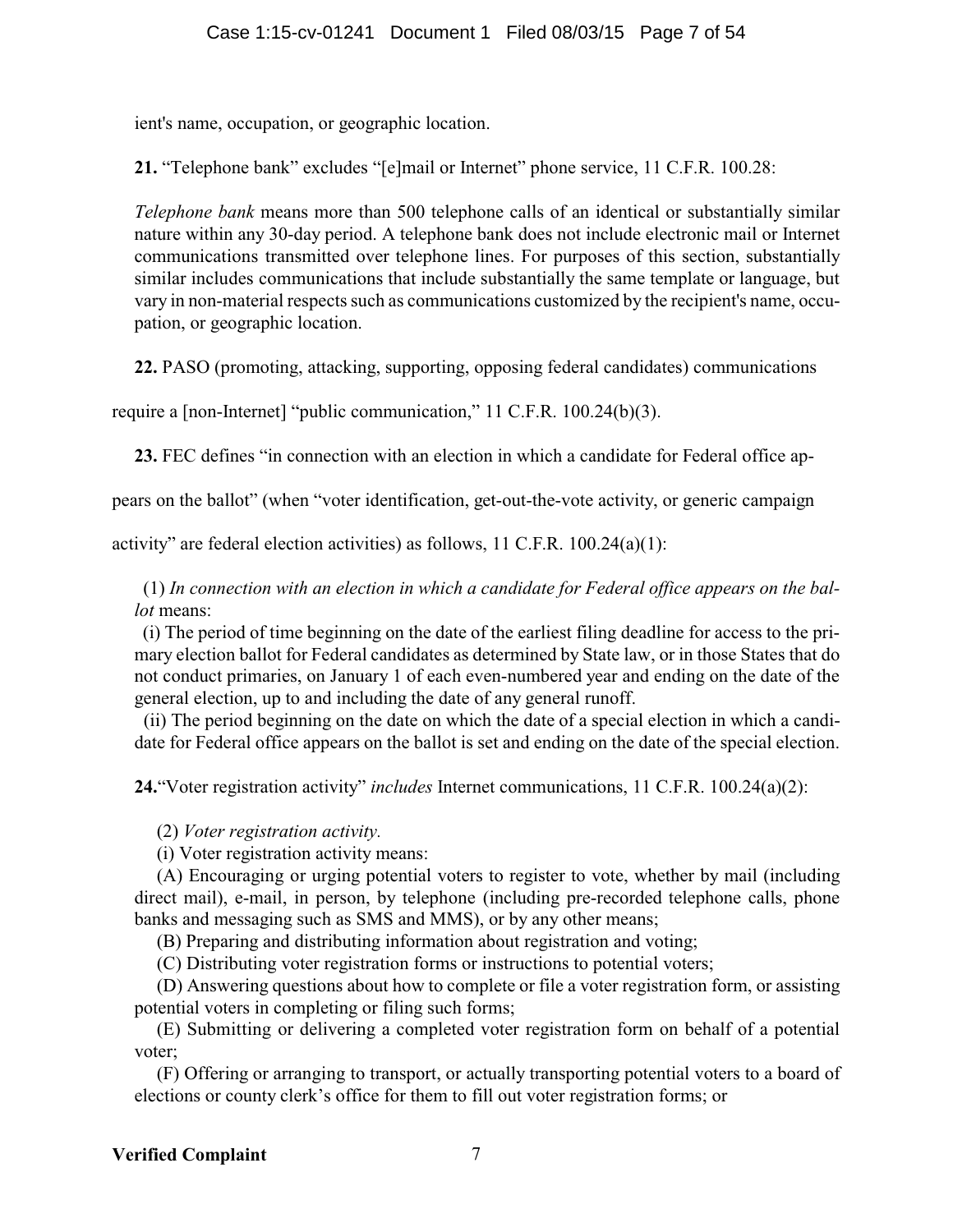(G) Any other activity that assists potential voters to register to vote.

(ii) Activity is not voter registration activity solely because it includes a brief exhortation to register to vote, so long as the exhortation is incidental to a communication, activity, or event. Examples of brief exhortations incidental to a communication, activity, or event include:

(A) A mailer praises the public service record of mayoral candidate X and/ or discusses his campaign platform. The mailer concludes by reminding recipients, ''Don't forget to register to vote for X by October 1st.''

(B) A phone call for a State party fundraiser gives listeners information about the event, solicits donations, and concludes by reminding listeners, "Don't forget to register to vote."

**25.** "Get-out-the-vote activity" *includes* Internet communications, 11 C.F.R. 100.24(a)(3) :

(3) *Get-out-the-vote activity.*

(i) Get-out-the-vote activity means:

(A) Encouraging or urging potential voters to vote, whether by mail (including direct mail), e-mail, in person, by telephone (including pre-recorded telephone calls, phone banks and messaging such as SMS and MMS), or by any other means;

(B) Informing potential voters, whether by mail (including direct mail), e-mail, in person, by telephone (including pre-recorded telephone calls, phone banks and messaging such as SMS and MMS), or by any other means, about:

(1) Times when polling places are open;

(2) The location of particular polling places; or

(3) Early voting or voting by absentee ballot;

(C) Offering or arranging to transport, or actually transporting, potential voters to the polls; or

(D) Any other activity that assists potential voters to vote.

(ii) Activity is not get-out-the-vote activity solely because it includes a brief exhortation to vote, so long as the exhortation is incidental to a communication, activity, or event. Examples of brief exhortations incidental to a communication, activity, or event include:

(A) A mailer praises the public service record of mayoral candidate X and/or discusses his campaign platform. The mailer concludes by reminding recipients, ''Vote for X on November 4th.''

(B) A phone call for a State party fundraiser gives listeners information about the event, solicits donations, and concludes by reminding listeners, ''Don't forget to vote on November 4th.''

**26.** "Voter identification" would include Internet communications to "acquir[e] information

about potential voters," 11 C.F.R.  $100.24(a)(4)$ :

(4) *Voter identification* means acquiring information about potential voters, including, but not limited to, obtaining voter lists and creating or enhancing voter lists by verifying or adding information about the voters' likelihood of voting in an upcoming election or their likelihood of voting for specific candidates. The date a voter list is acquired shall govern whether a State, district, or local party committee has obtained a voter list within the meaning of this section.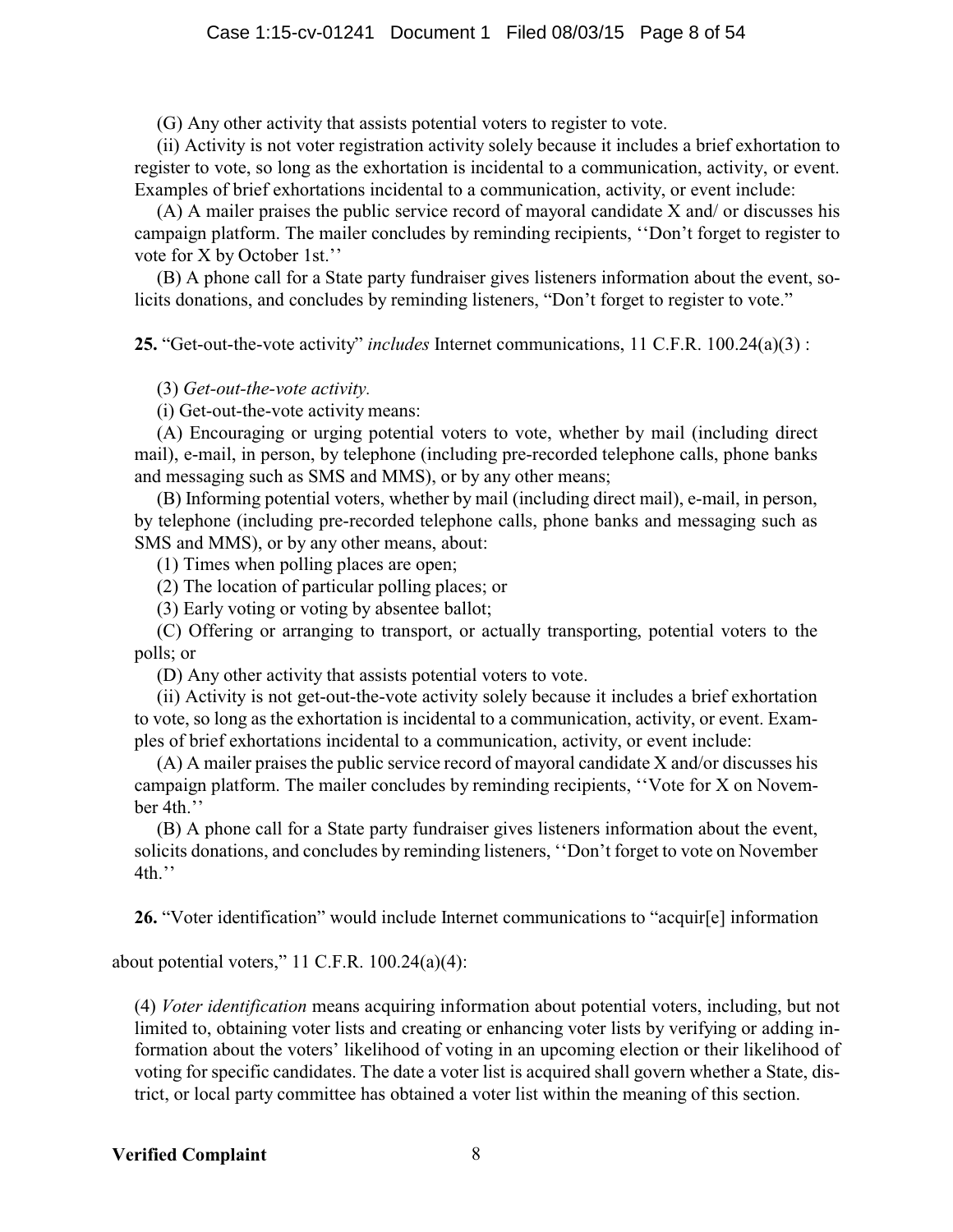**27.** FEC defines "federal election activity" thus, 11 C.F.R. 100.24(b):

(b) As used in part 300 of this chapter, *Federal election activity* means any of the activities described in paragraphs (b)(1) through (b)(4) of this section.

(1) Voter registration activity during the period that begins on the date that is 120 calendar days before the date that a regularly scheduled Federal election is held and ends on the date of the election. For purposes of voter registration activity, the term ''election'' does not include any special election.

(2) The following activities conducted in connection with an election in which one or more candidates for Federal office appears on the ballot (regardless of whether one or more candidates for State or local office also appears on the ballot):

(i) Voter identification.

(ii) Generic campaign activity, as defined in 11 CFR 100.25.

(iii) Get-out-the-vote activity.

(3) A public communication that refers to a clearly identified candidate for Federal office, regardless of whether a candidate for State or local election is also mentioned or identified, and that promotes or supports, or attacks or opposes any candidate for Federal office. This paragraph applies whether or not the communication expressly advocates a vote for or against a Federal candidate. (4) Services provided during any month by an employee of a State, district, or local committee of a political party who spends more than 25 percent of that individual's compensated time during that month on activities in connection with a Federal election.

(c) *Exceptions. Federal election activity* does not include any amount expended or disbursed by a State, district, or local committee of a political party for any of the following activities:

(1) A public communications that refers solely to one or more clearly identified candidates for State or local office and that does not promote or support, or attack or oppose a clearly identified candidate for Federal office; provided, however, that such a public communication shall be considered a Federal election activity if it constitutes voter registration activity, generic campaign activity, get-out-the-vote activity, or voter identification.

(2) A contribution to a candidate for State or local office, provided the contribution is not designated to pay for voter registration activity, voter identification, generic campaign activity, get-out-the-vote activity, a public communication, or employee services as set forth in paragraphs  $(a)(1)$  through  $(4)$  of this section.

(3) The costs of a State, district, or local political convention, meeting or conference.

(4) The costs of grassroots campaign materials, including buttons, bumper stickers, handbills, brochures, posters, and yard signs, that name or depict only candidates for State or local office.

(5) Voter identification activity that is conducted solely in connection with a non-Federal election held on a date on which no Federal election is held, and which is not used in a subsequent election in which a Federal candidate appears on the ballot.

(6) Get-out-the-vote activity that is conducted solely in connection with a non-Federal election held on a date on which no Federal election is held, provided that any communications made as part of such activity refer exclusively to:

(i) Non-Federal candidates participating in the non-Federal election, if the non-Federal candidates are not also Federal candidates;

(ii) Ballot referenda or initiatives scheduled for the date of the non-Federal election; or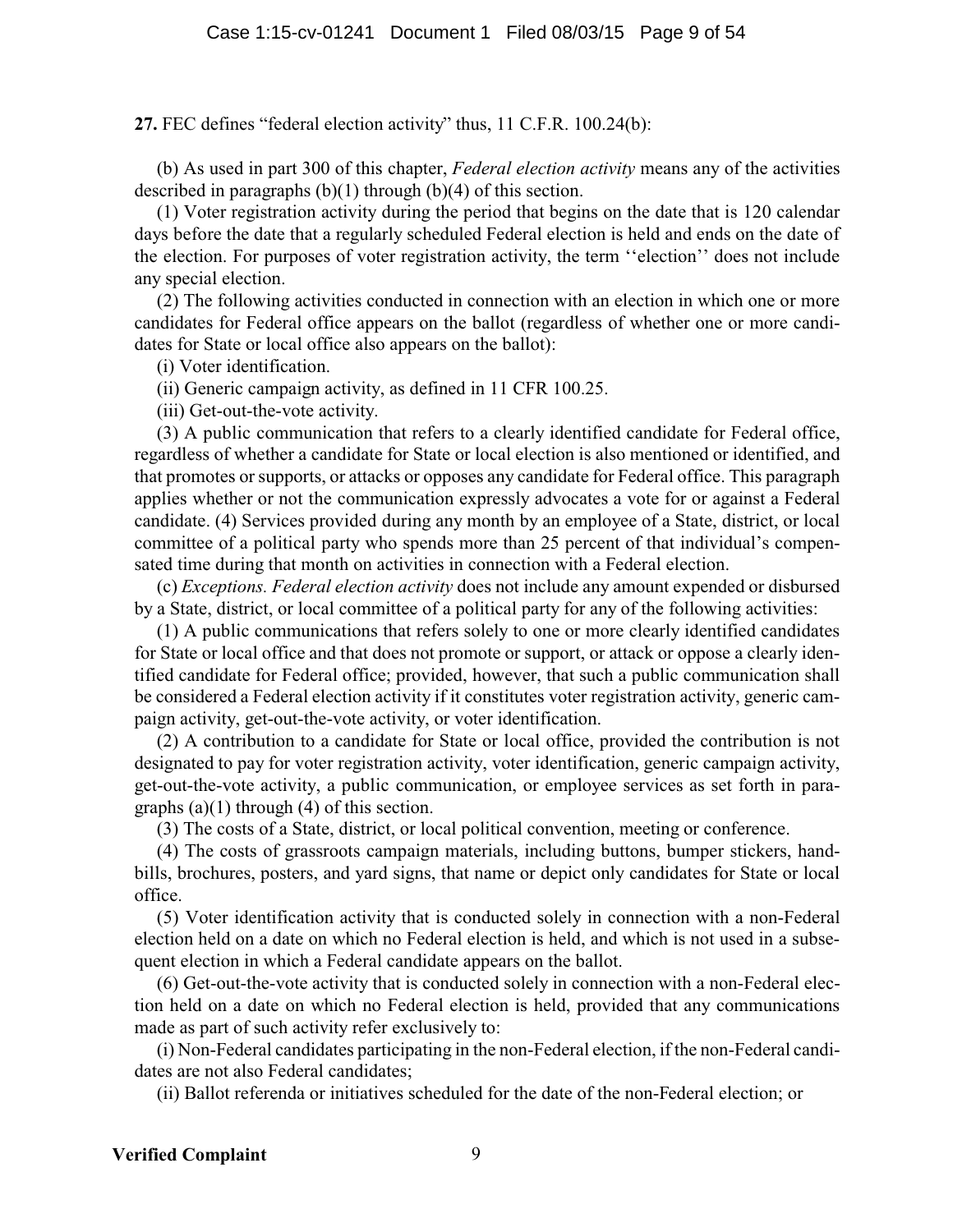(iii) The date, polling hours, and locations of the non-Federal election.

(7) De minimis costs associated with the following:

(i) On the Web site of a party committee or an association of State or local candidates, posting a hyperlink to a state or local election board's web page containing information on voting or registering to vote;

(ii) On the Web site of a party committee or an association of State or local candidates, enabling visitors to download a voter registration form or absentee ballot application;

(iii) On the Web site of a party committee or an association of State or local candidates, posting information about voting dates and/or polling locations and hours of operation; or

(iv) Placing voter registration forms or absentee ballot applications obtained from the board of elections at the office of a party committee or an association of State or local candidates.

**28.** FEC publishes federal-election-activity periods for (**a**) voter-registration activity ("VR")

(120 days before regular election, 52 U.S.C. 30101(20)(A)(i)) and (**b**) voter-identification

("VID"), generic-campaign activity" ("GCA"), and get-out-the-vote activity ("GOTV") (all three

run from earliest primary filing date to the general election, 11 C.F.R. 100.24(a)(1)).

**29.** FEC provided 2012 Louisiana periods at www.fec.gov/info/charts\_fea\_dates\_2012.shtmls

thus: VID/GCA/GOTV =  $12/09/11-11/06/12$ ; VR =  $11/25/11-03/24/112$  and  $4/19/12-11/06/12$ .

**30.** FEC provided 2014 Louisiana periods at www.fec.gov/info/charts\_fea\_dates\_2014.shtml

thus: VID/GCA/GOTV =  $08/22/14-12/06/14$ ; VR =  $04/24/14-12/06/14$ .

**31.** Louisiana federal-election-activity periods related to 2016 elections<sup>6</sup> follow:

VID/GCA/GOTV = 12/02/15–11/08/16; VR = 11/06/15–03/05/16 and 07/11/2016–11/08/16.

### *B. The Ban (on Using Nonfederal Funds for Federal Election Activity)*

**32.** The *Ban*, BCRA § 101(a) (adding FECA § 323(b)), prohibits "state, district, or local com-

mittees" from using nonfederal funds for federal election activity, 52 U.S.C. 30125(b)(1):

### **(b) State, district, and local committees**

### **(1) In general**

Except as provided in paragraph (2) ["Levin funds"], an amount that is expended or disbursed for Federal election activity by a State, district, or local committee of a political party

<sup>6</sup> *See* www.sos.la.gov/electionsandvoting/publisheddocuments/electionscalendar2016.pdf ("Presidential Preference Primary" election =  $3/5/2016$  with "[q]ualifying period begin[ning] 12/2/2015"; "Open Primary/Presidential/Congressional" election 11/8/2016).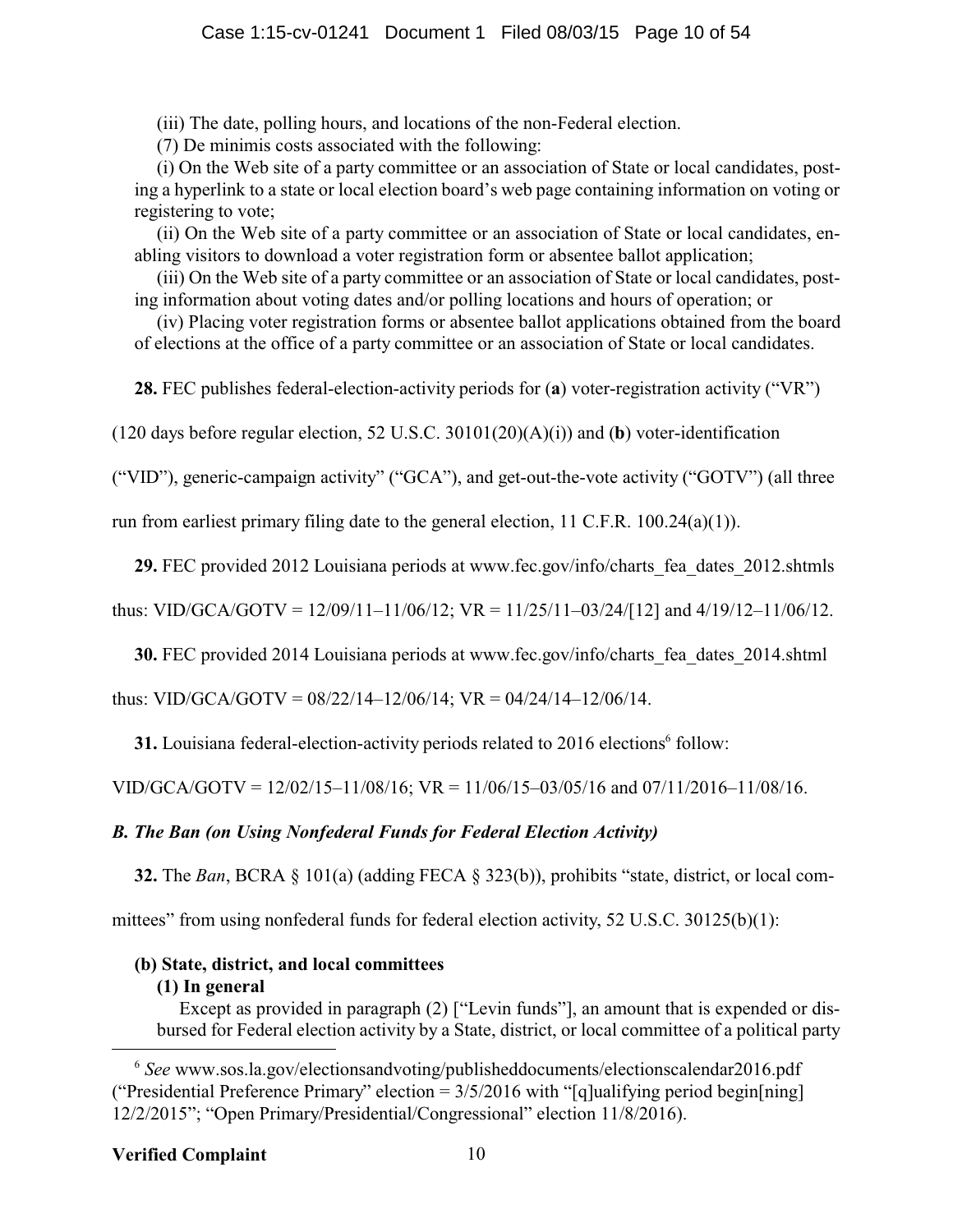(including an entity that is directly or indirectly established, financed, maintained, or controlled by a State, district, or local committee of a political party and an officer or agent acting on behalf of such committee or entity), or by an association or similar group of candidates for State or local office or of individuals holding State or local office, shall be made from funds subject to the limitations, prohibitions, and reporting requirements of this Act.

**33.** FEC summarizes those "limitations" and "prohibitions" thus, *Local Party Activity* at 3,:

Prohibited contributions include:<sup>2</sup>

- Contributions from National banks and corporations (any type);
- Contributions from labor organizations;
- Contributions from federal government contractors;
- Contributions from foreign nationals; and
- Contributions made by one person in the name of another. 11 CFR 114.2, 115.2(a), 110.20(c) and 110.4(b)....

In addition ..., contributions received by a local party organization for use in federal election campaigns are subject to the following calendar year limits:

- \$10,000 from any individual or unincorporated group;<sup>3</sup>
- \$100 in cash from any contributor; and
- \$50 from any anonymous contributor. 11 CFR 110.1(c)(5) and 110.4(c)(1), (2) and (3).

 $2 \text{ In addition, local party organizations may not accept funds from ... the following ... for use }$ in state or local ... election activity: National banks, federally chartered corporations and foreign nationals. 11 CFR 114.2(a). Note that contributions can be made from separate segregated funds ... established by corporations or labor organizations.

<sup>3</sup> Bear in mind, however, that a party organization triggers a registration and reporting requirement when it raises more than \$5,000 during a calendar year for the purpose of influencing federal elections.

### *C. The Fundraising Requirement (Requiring Federal Funds for Fundraising)*

**34.** The *Fundraising Requirement*, BCRA § 101(a) (adding FECA § 323(c)), requires state

and local committees to pay "direct costs," 11 C.F.R. 300.32(a)(3), of fundraising activity as fol-

lows, 52 U.S.C. 30125(c):

\_\_\_\_\_\_\_\_\_\_\_\_\_\_\_\_\_\_\_\_

An amount spent ... to raise funds that are used, in whole or in part, for expenditures and disbursements for a Federal election activity shall be made from funds subject to the limitations, prohibitions, and reporting requirements of this Act.

### *D. The Reporting Requirement (Requiring Monthly Reporting)*

**35.** The *Reporting Requirement*, BCRA § 103(a) (adding FECA § 304(e)), requires *monthly*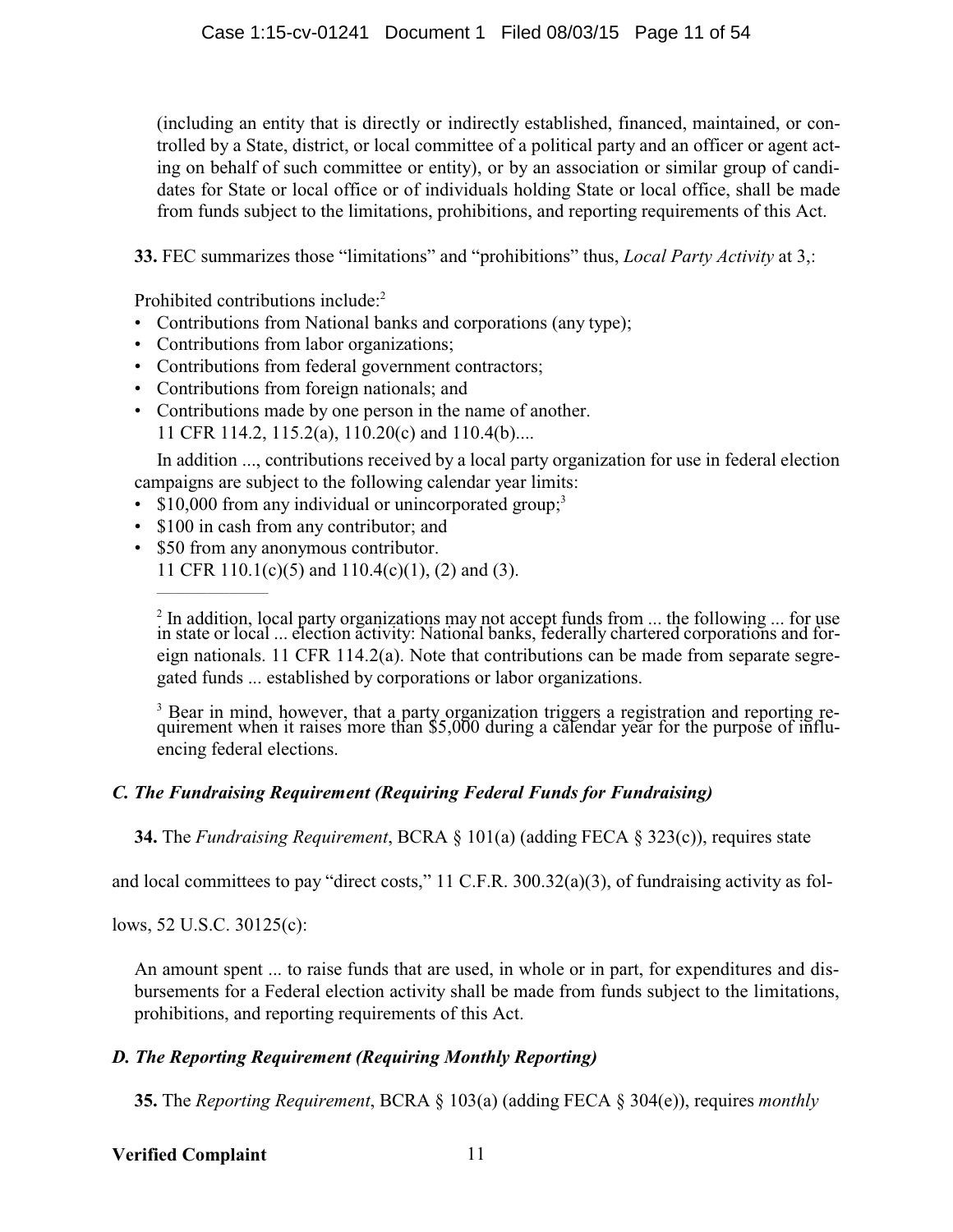reporting by "political committees"<sup>7</sup> of federal election activity, including identifying information

on disbursements/receipts for "person[s] aggregating in excess of \$200 for any calendar year," 52

U.S.C. 30104(e):

### **(2) Other political committees to which section 30125 of this title applies**

### **(A) In general**

In addition to any other reporting requirements applicable under this Act, a political committee (not described in paragraph (1) [national committees]) to which section 30125 (b)(1) of this title applies shall report all receipts and disbursements made for activities described in section 30101(20)(A) of this title [federal election activity], unless the aggregate amount of such receipts and disbursements during the calendar year is less than \$5,000.

**(B) Specific disclosure by State and local parties of certain non-Federal amounts permitted to be spent on Federal election activity**

Each report by a political committee under subparagraph (A) of receipts and disbursements made for activities described in section 30101(20)(A) of this title shall include a disclosure of all receipts and disbursements described in section 30125(b)(2)(A) and (B) of this title.

### **(3) Itemization**

If a political committee has receipts or disbursements to which this subsection applies from or to any person aggregating in excess of \$200 for any calendar year, the political committee shall separately itemize its reporting for such person in the same manner as required in paragraphs  $(3)(A)$ ,  $(5)$ , and  $(6)$  of subsection  $(b)$ .

### **(4) Reporting periods**

Reports required to be filed under this subsection shall be filed for the same time periods [monthly] required for political committees under subsection (a)(4)(B).

### *E. The Federal-Account Requirement for Federal Election Activity*

**36.** "All disbursements ... by any State ... or local party organization or committee in connec-

tion with a Federal election must be made from ... a Federal account [except for a Levin account,

not applicable here] ... or ... [a] separate allocation account [not at issue here absent Levin funds

and the ability to allocate any federal-election-activity disbursements to nonfederal funds]." 11

C.F.R. 300.30(b)(3)(iii). "In connection with a Federal election" "includ[es] payments for Fed-

eral election activities." *Id.* at 300.30(b)(3)(iv). So Plaintiffs must pay for any federal election

 $<sup>7</sup>$  All federal election activity must be funded from a federal account registered and reporting</sup> as a "political committee." *See* ¶¶ 36-39.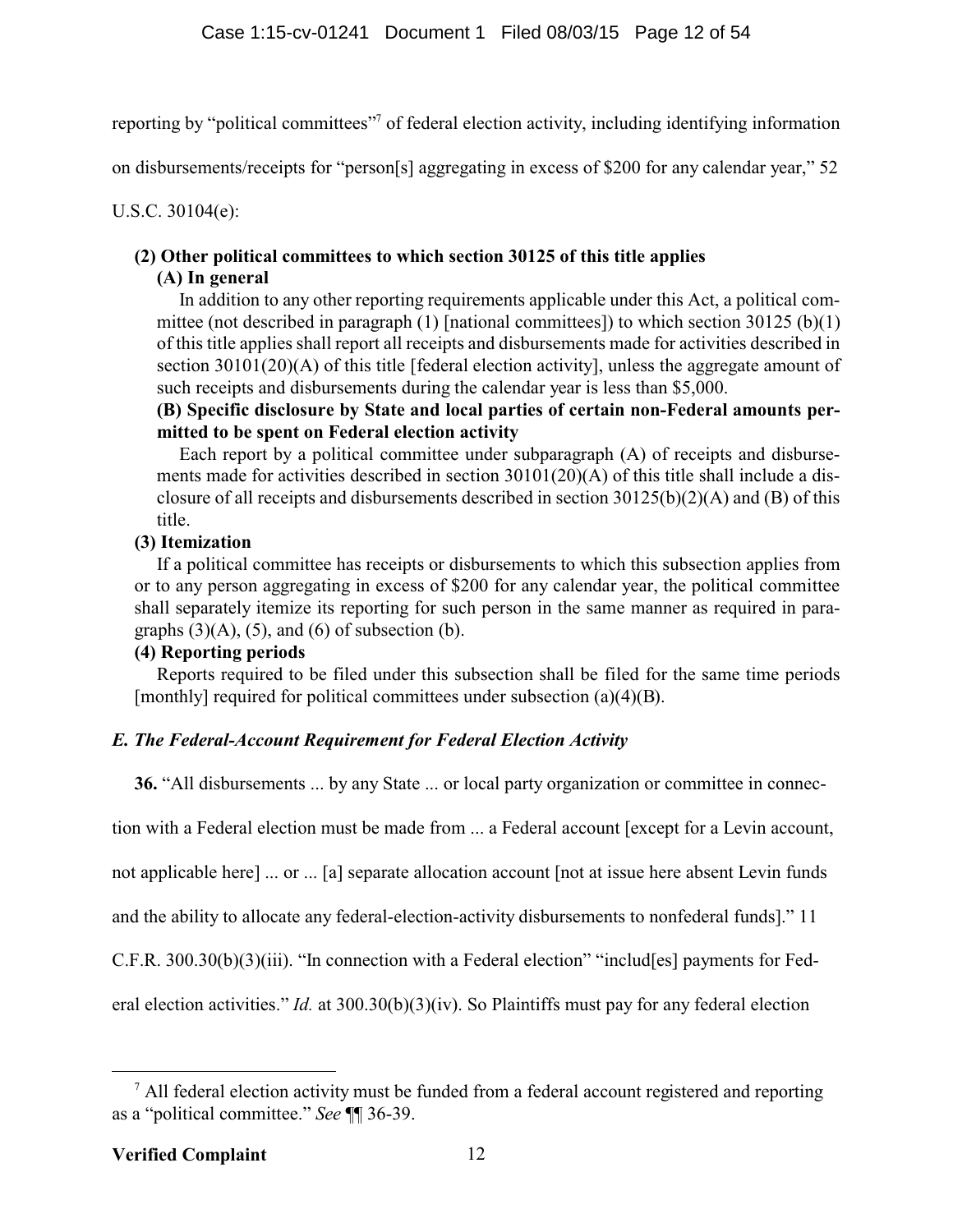activity they might do from a federal account.<sup>8</sup>

**37.** "Each State ... and local party organization or committee that has receipts or makes dis-

bursements for Federal election activity must establish its accounts in accordance with  $(c)(1)$ , or

 $(c)(2)$ , or  $(c)(3)$  ...." 11 C.F.R. 300.30 $(c)$ . The cited options each require a federal account,

which must be in a campaign depository ... which must be treated as a separate political committee and be required to comply with the requirements of the Act including the registration and reporting requirements of 11 CFR part 102 and part 104. State ... and local party organizations or committees may choose to make non-Federal disbursements, subject to State law, and disbursements for Federal election activity from a Federal account provided that such disbursements are reported pursuant to 11 CFR 104.17 and 11 CFR 300.36, and provided that contributors of the Federal funds so used were notified that their contributions were subject to the limitations and prohibitions of the Act.

11 C.F.R.  $300.30(c)(1)$ . (This provision allows as optional accounts a nonfederal account (but

nonfederal funds unuseable for federal election activity) and a Levin account (not at issue here).)

**38.** So even if a local committee is not compelled to be a political committee (based on trig-

gers at 11 C.F.R. 100.5(c)), it must establish a federal account treated and reporting (monthly) as

a federal political committee in order to "ha[ve] receipts or make[] disbursements for Federal

election activity." 11 C.F.R. 300.30(c).

**39.** And local committees wanting to send a single email in a federal-election-activity period merely exhorting registration or voting, 11 C.F.R. 100.24(a)(2)(i)(A) and (3)(i)(A), must first establish a federal fund to pay costs attributable to the email.<sup>9</sup> The federal-election-activity definition has a de-minimis exception not enumerating emails. 11 C.F.R. 100.24(c)(7). "[C]osts asso-

<sup>8</sup> Local committees that are not political committees but "make[] *contributions*, *expenditures*, and *exempted payments*" may "demonstrate through a reasonable accounting method" that they have sufficient federal funds to do so. 11 C.F.R. 102.5(b)(1) (emphasis added). But no such option applies to the *federal election activity* Plaintiffs intend. (The reasonable-accounting-method approach does apply to *Levin funds*, *id.* at 102.5(b)(2), inapplicable here.)

<sup>&</sup>lt;sup>9</sup> Despite the low cost of an email or website posting, the attributable costs to be paid for with federal funds might sweep in, e.g., website, computer, and Internet access costs due to a "ripple effect." *See* ¶ 62 (space/time allocation inappropriate).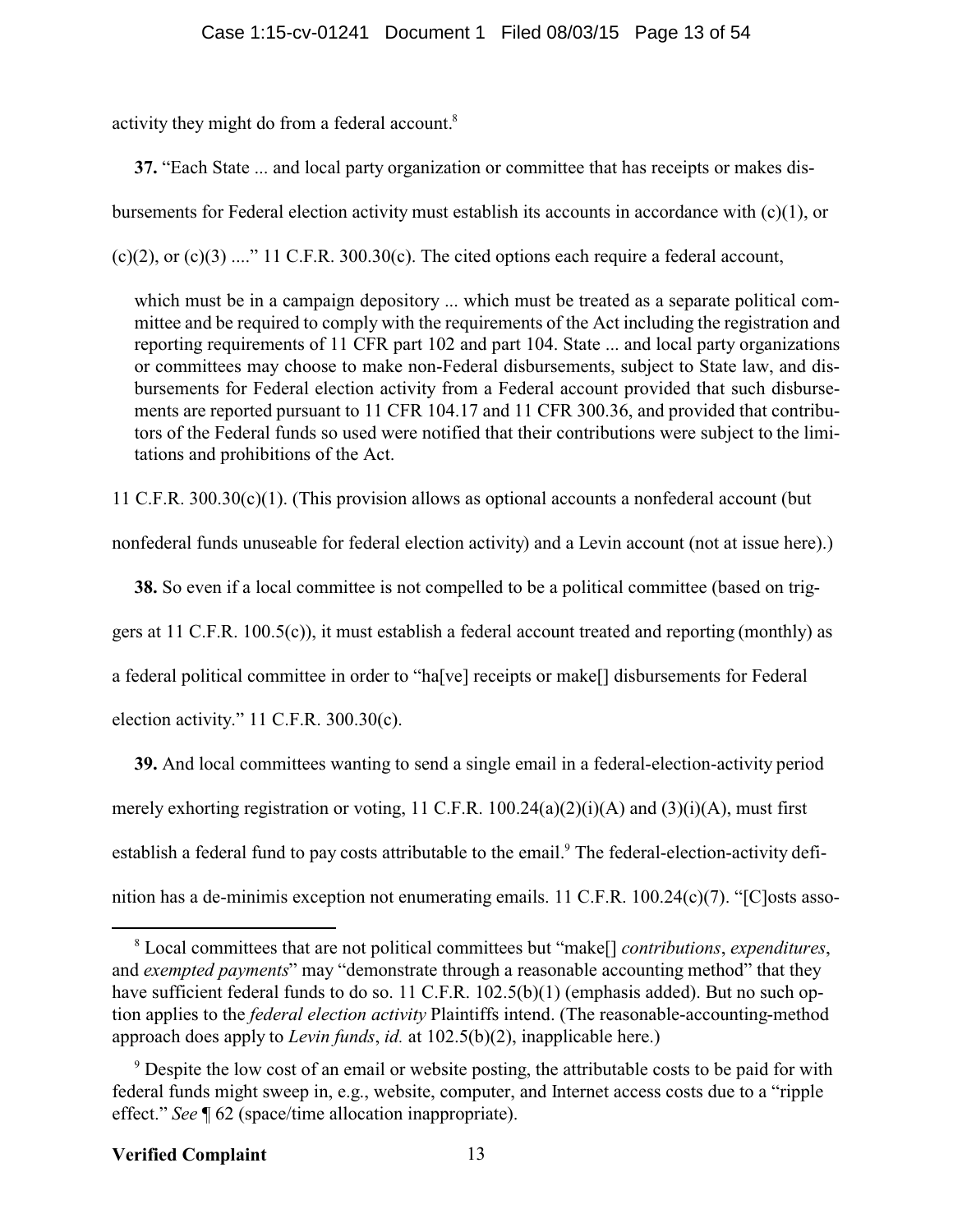ciated with activities not enumerated, regardless of how small, must ... be paid with Federal

funds ...." FEC, "Definition of Federal Election Activity," 75 Fed. Reg. 55257, 55265-66 (Sep.

10, 2010) ("2010 E&J"). FEC expressly rejected the recommendation to exempt Internet commu-

nications from the voter-registration and get-out-the-vote definitions. *Id.* at 55261 and 55263.

### *F. Political Committee Status*

**40.** A *state committee* of a political party becomes a political committee if it meets the trigger

amounts set by 52 U.S.C. 30101(4)(A) (*see also* 11 C.F.R. 100.5(a)):

(4) The term "political committee" means—

(A) any committee, club, association, or other group of persons which receives contributions aggregating in excess of \$1,000 during a calendar year or which makes expenditures aggregating in excess of \$1,000 during a calendar year ...."

**41.** A *local committee* of a political party becomes a political committee if it meets the trigger

amounts set by 52 U.S.C. 30101(4)(C) (*see also* 11 C.F.R. 100.5(c)):

(4) The term "political committee" means— ...

(C) any local committee of a political party which receives contributions aggregating in excess of \$5,000 during a calendar year, or makes payments exempted from the definition of contribution or expenditure as defined in paragraphs (8) and (9) aggregating in excess of \$5,000 during a calendar year, or makes contributions aggregating in excess of \$1,000 during a calendar year or makes expenditures aggregating in excess of \$1,000 during a calendar year.

**42.** These "payments exempted from the definition of contribution or expenditure" but trigger-

ing political-committee status for local committees, include (**a**) slate-cards (not distributed by

"general public political advertising"), (**b**) volunteer-distributed bumper stickers and posters, and

(**c**) limited presidential-voter-mobilization efforts, 52 U.S.C. 30101(8)(B)(v), (ix), and (xi):

(v) the payment by a State or local committee of a political party of the costs of preparation, display, or mailing or other distribution incurred by such committee with respect to a printed slate card or sample ballot, or other printed listing, of 3 or more candidates for any public office for which an election is held in the State in which such committee is organized, except that this clause shall not apply to any cost incurred by such committee with respect to a display of any such listing made on broadcasting stations, or in newspapers, magazines, or similar types of general public political advertising; ...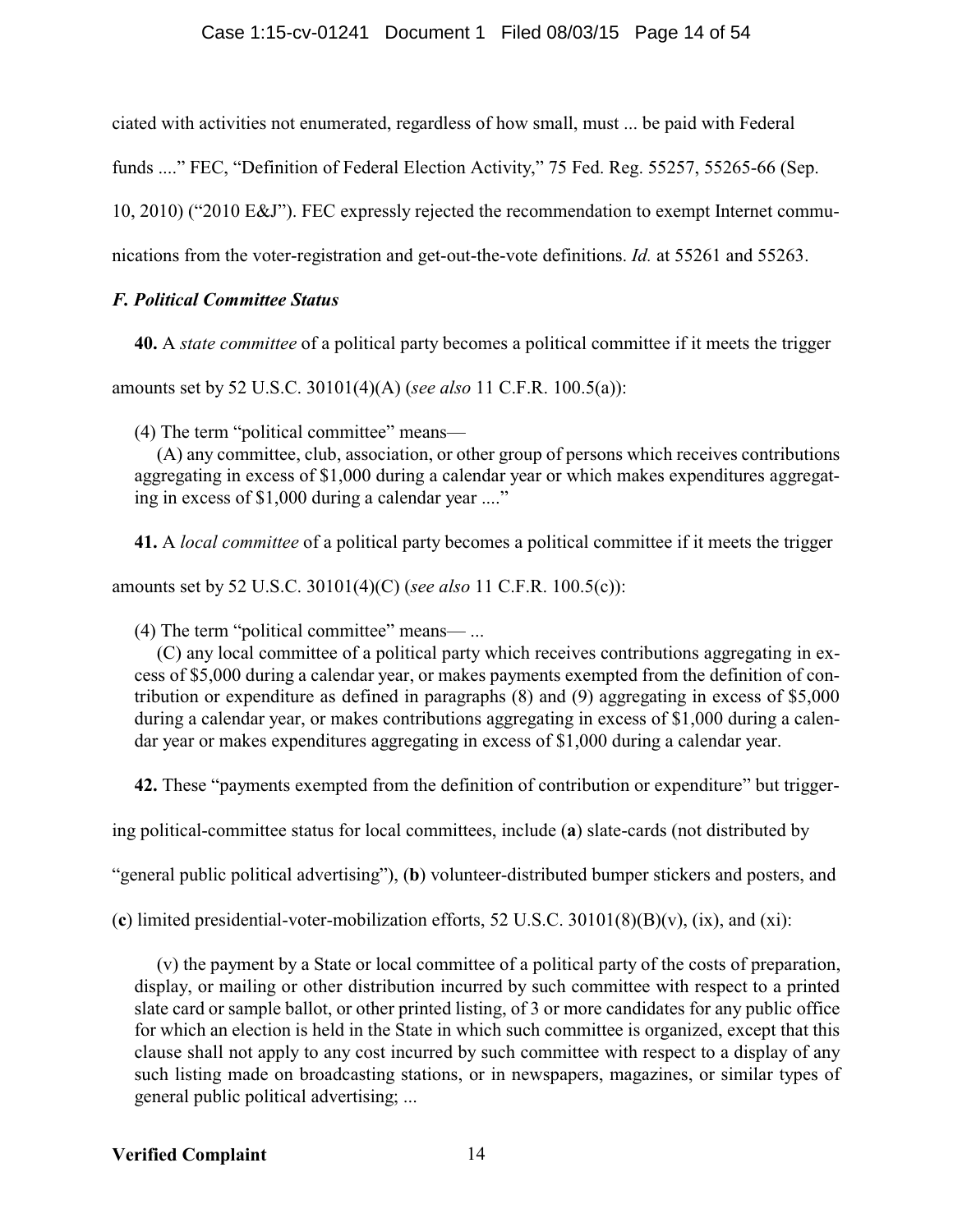### Case 1:15-cv-01241 Document 1 Filed 08/03/15 Page 15 of 54

(ix) the payment by a State or local committee of a political party of the costs of campaign materials (such as pins, bumper stickers, handbills, brochures, posters, party tabloids, and yard signs) used by such committee in connection with volunteer activities on behalf of nominees of such party: Provided, That—

(1) such payments are not for the costs of campaign materials or activities used in connection with any broadcasting, newspaper, magazine, billboard, direct mail, or similar type of general public communication or political advertising;

(2) such payments are made from contributions subject to the limitations and prohibitions of this Act; and

(3) such payments are not made from contributions designated to be spent on behalf of a particular candidate or particular candidates; ...

(xi) the payment by a State or local committee of a political party of the costs of voter registration and get-out-the-vote activities conducted by such committee on behalf of nominees of such party for President and Vice President: Provided, That-

(1) such payments are not for the costs of campaign materials or activities used in connection with any broadcasting, newspaper, magazine, billboard, direct mail, or similar type of general public communication or political advertising;

(2) such payments are made from contributions subject to the limitations and prohibitions of this Act; and

(3) such payments are not made from contributions designated to be spent on behalf of a particular candidate or candidates ....

*See also id.* at 30101(9)(iv), (viii), and (ix) (same for "expenditure" definition). *See also* 11

C.F.R. 100.80, 100.87, 100.140, and 100.147 (same exemptions).

**43.** Local committees do not become political committees just for doing federal election activ-

ity, unless the activity otherwise triggers PAC status, *Local Party Activity* at 5:

"[A] payment of federal or 'Levin' funds for FEA will not count toward a local party organization's \$1,000 registration threshold, unless the payment would otherwise meet the definition of an expenditure. [52] U.S.C. § [30101](9)(A); 11 CFR 300.36(a)(2). However, a payment of funds for an exempt party activity ... that refers to a clearly identified federal candidate does count towards a local party organization's \$5,000 [per calendar year] registration threshold [for political-committee status].

*See also* 11 C.F.R. 300.36(a)(2) (same).

**44.** Similarly, federal election activity qualifying as "electioneering communications," 52

U.S.C. 30101(20) (targeted, broadcast ads identifying federal candidates in 30- and 60-day peri-

ods before primary and general elections), "does not count towards any registration threshold,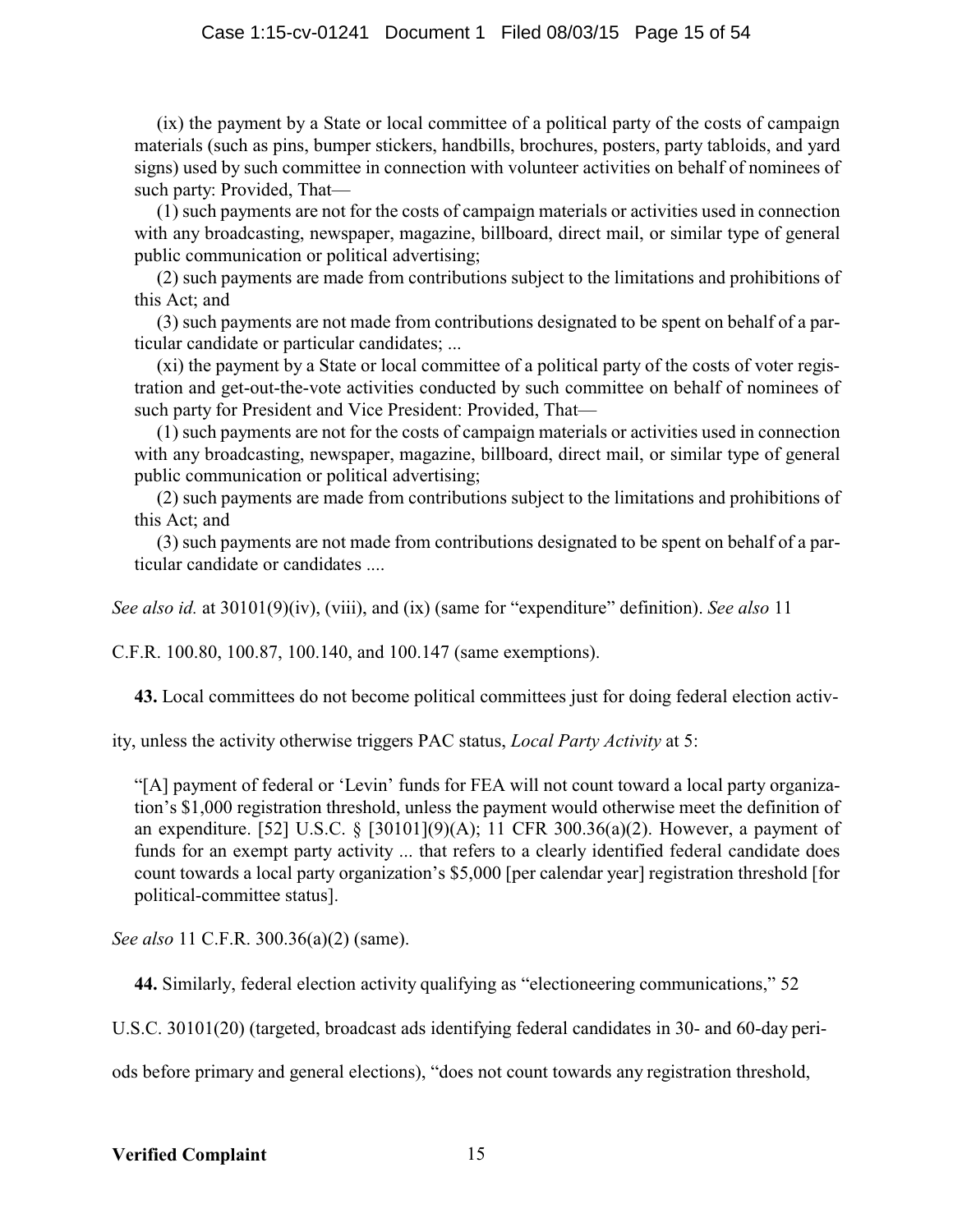#### Case 1:15-cv-01241 Document 1 Filed 08/03/15 Page 16 of 54

unless it otherwise qualifies as a 'contribution' or 'expenditure.' [52] U.S.C. § [30104](f)(3)(B) (ii); 11 CFR 100.29(c)(3)." *Local Party Activity* at 10.

#### *G. Allocation Rules for Mixed Activities that Are Not Federal Election Activity*

**45.** FEC provides rules for allocating (between federal and nonfederal funds) "expenditures and disbursements in connection with both Federal and non-Federal elections" by state and local committees and party committees, 11 C.F.R. 106.7(b), *excluding federal election activity*, which may not be so allocated after BCRA, 11 C.F.R. 106.7(e). To the extent Plaintiffs succeed on their challenges here, they will again be able to allocate federal election activity as follows.

**46.** FEC allows such allocation of "salaries, wages, and fringe benefits"; "administrative costs"; "exempt party activities that are not Federal election activities"; "certain fundraising costs"; and "voter-drive activities that do not qualify as Federal election activities and that are not party exempt activities." 11 C.F.R. 106.7(c) (capitalization and italicization altered).

**47.** Under 11 C.F.R. 106.7(d)(1), such entities may allocate salary, wages, and benefits based on employee time spent on activities per month as follows: (**a**) payment may be allocated where the employee spends up to 25% of time "on Federal election activities or activities in connection with a Federal election"; (**b**) payment must be from all federal funds if the employee spends over 25% of time "on Federal election activities or activities in connection with a Federal election"; and (**c**) payment may be from all nonfederal funds where the employee spends no time "on Federal election activities or activities in connection with a Federal election."

**48.** Under 11 C.F.R. 106.7(d)(2), "administrative costs" are allocated to federal funds at least as follows in an election year (even year) *and the preceding year*<sup>10</sup>: (a) 28% with Presidential but

<sup>10</sup> This two-year cycle requires LAGOP to allocate *in 2015*—when Louisiana has only *state* elections—as if there were federal Senate, Congressional, and Presidential elections because such federal elections will occur *in 2016*.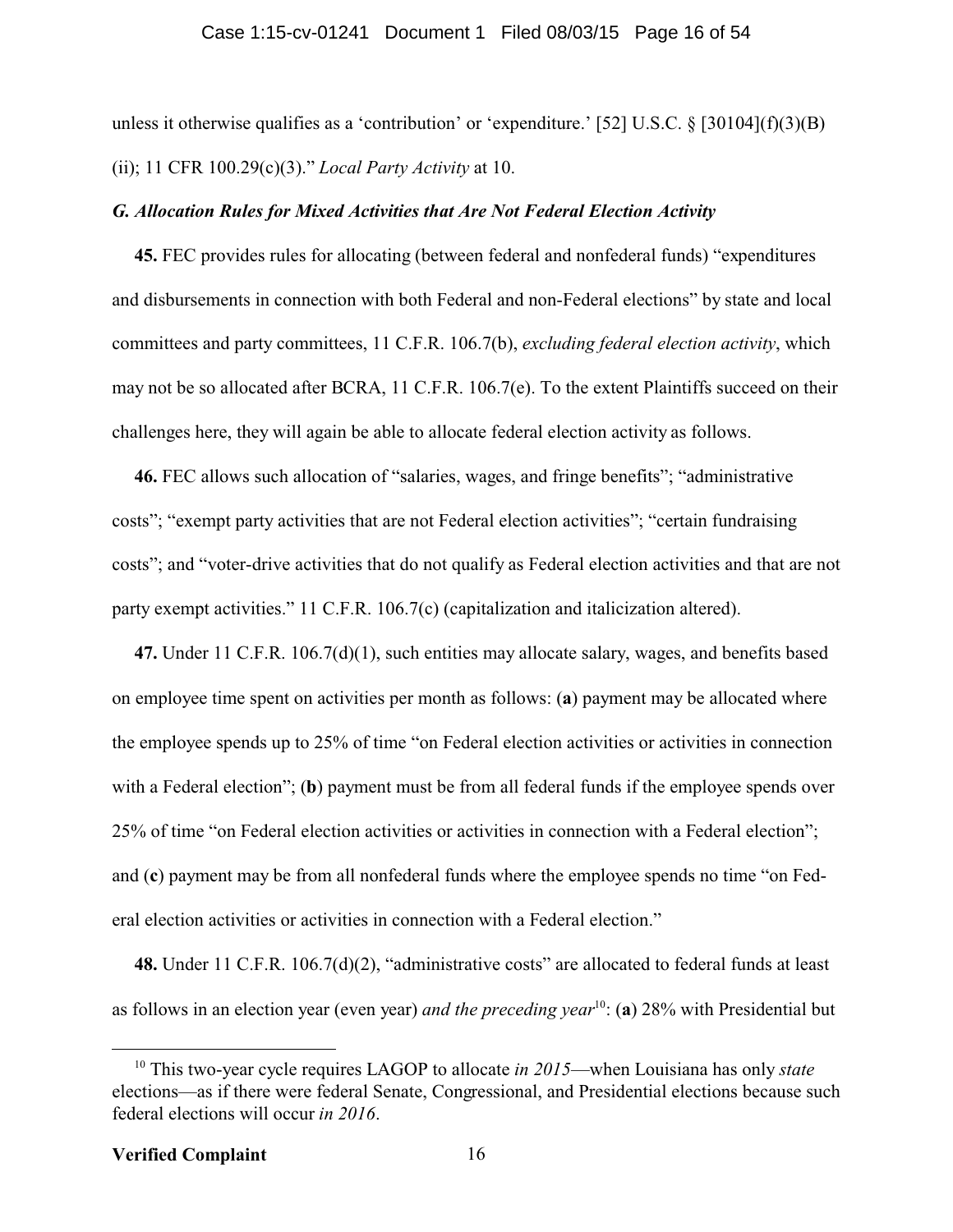#### Case 1:15-cv-01241 Document 1 Filed 08/03/15 Page 17 of 54

no Senatorial election; (**b**) 36% with Presidential and Senatorial election; (**c**) 21% with Senatorial but no Presidential election; (**d**) 15% without Presidential or Senatorial election.

**49.** Under 11 C.F.R. 106.7(d)(3), "exempt party activities and voter drive activities that are not Federal election activities" are allocated to federal funds at least as follows in an election year and the preceding year: (**a**) 28% with Presidential but no Senatorial, election; (**b**) 36% with Presidential and Senatorial election; (**c**) 21% with Senatorial but not Presidential election; (**d**) 15% without Presidential or Senatorial election.

**50.** Under 11 C.F.R. 106.7(d)(4), if federal and nonfederal funds are raised in joint fundraising, "[t]he committee must allocate its fundraising costs based on the ratio of funds received into its Federal account to its total receipts from each fundraising program or event."

**51.** Under 11 C.F.R. 106.7(e), no federal/nonfederal allocation is allowed for (**a**) "activities that refer only to one or more candidates for federal office"; (**b**) "[s]alaries and wages for employees who spend more than 25% of their compensated time in a given month on activities in connection with a Federal election"; and (**c**) "[a]ctivities that are federal election activities."

#### *H. Restrictions on Candidate/Officeholder Involvement with Nonfederal Funds*

**52.** Political party officials, political candidates, and officeholders are restricted regarding nonfederal funds as follows: (**a**) national-party committees "may not solicit, receive, or direct to another person a contribution, donation or transfer of funds or any other thing of value, or spend any funds, that are not subject to the limitations, prohibitions, and reporting requirements of [FECA]," 52 U.S.C. 30125(a); (**b**) federal candidates and officeholders may "not[] solicit, receive, direct, transfer, or spend funds in connection with an election for Federal office, including funds for any Federal election activity, unless the funds are subject to the limitations, prohibitions, and reporting requirements of [FECA]," 52 U.S.C. 30125(e); and (**c**) state and local candi-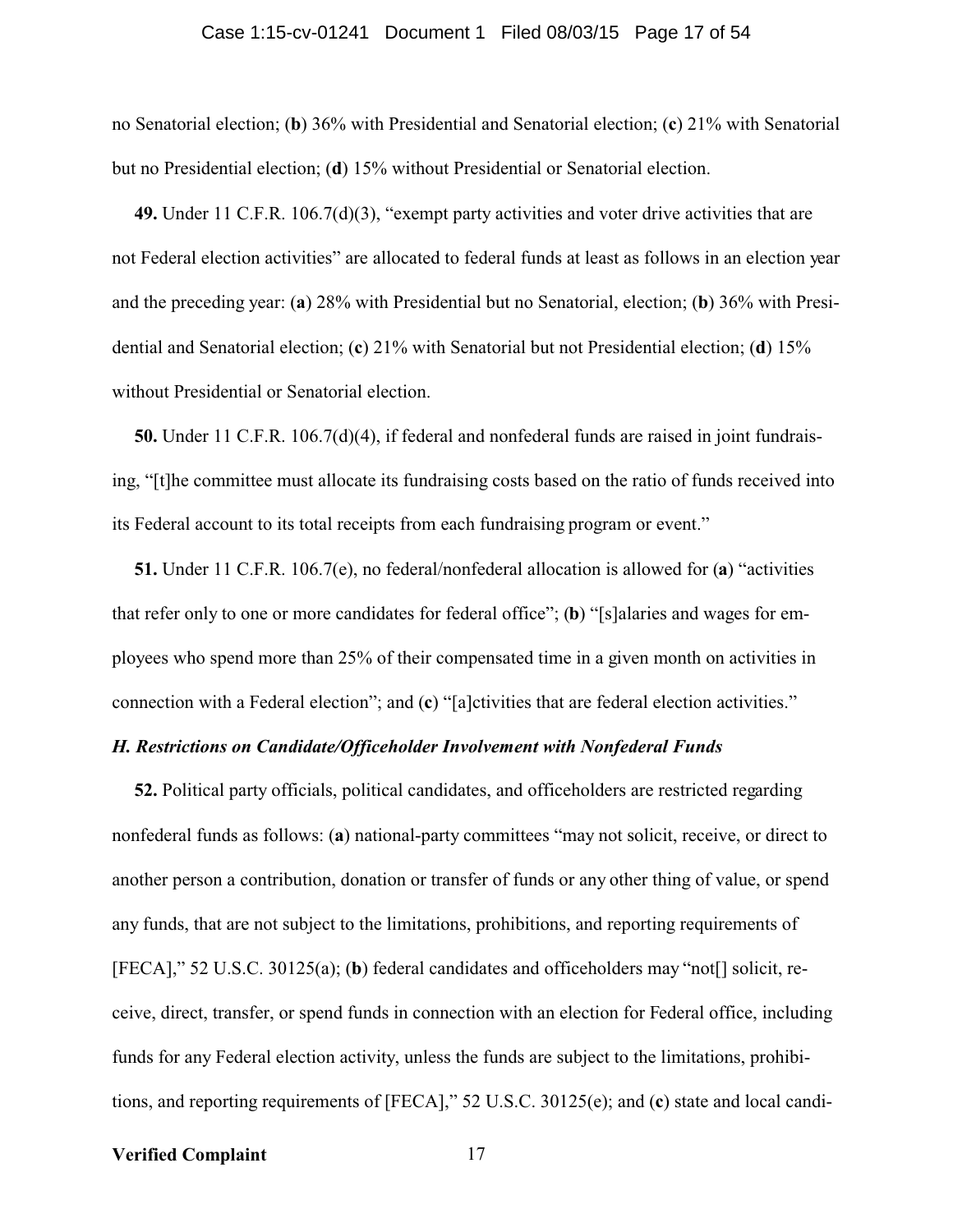dates and officeholders "may not spend any funds for a communication described in

 $30101(20)(A)(iii)$  [PASO communication] of this title unless the funds are subject to the limita-

tions, prohibitions, and reporting requirements of  $[FECA]$ ," 52 U.S.C. 30125(f)(1).

### *I. FEC Rulemaking and Litigation on Federal-Election-Activity Definitions*

**53.** FEC's litigation summary regarding its BCRA rulemaking and the *Shays v. FEC* cases is available at http://fec.gov/law/litigation\_CCA\_S.shtml#shays\_06. The summary explains the

holding from *Shays v. FEC*, 528 F.3d 914 (D.C. Cir. 2008) ("*Shays-III*"), as relevant here:

**Definitions of GOTV and Voter Registration Activity.** The court of appeals upheld the district court's decision to remand the definitions of "GOTV" and "voter registration activity." The court held that the definitions impermissibly required "individualized" assistance directed towards voters and thus continued to allow the use of soft money to influence federal elections, contrary to Congress' intent.

*Id.* That 2008 holding, rejecting FEC's individualized-assistance approach, led to the broad definitions those two terms now employ, which include "encouraging or urging" registration and voting "by any ... means," 11 C.F.R.  $100.24(a)(2)(i)(A)$  and  $(3)(i)(A)$ .

**54.** In 2002, FEC "define[d] voter registration activity to encompass *individualized* contact for the specific purpose of *assisting* individuals with the process of registering to vote.... The Commission ... expressly rejected an approach whereby merely encouraging voter registration would constitute Federal election activity." FEC, "Prohibited and Excessive Contributions: Non-Federal Funds or Soft Money," 67 Fed. Reg. 49063, 49066 (July 29, 2002) ("2002 E&J ") (emphasis added). FEC said it "must define GOTV in a manner that distinguishes ... [it] from ordinary or usual campaigning that a party committee may conduct on behalf of its candidates.... [I]f GOTV is defined too broadly, the effect of the regulations would be to federalize a vast percentage of ordinary campaign activity." *Id.* Consequently, *id.* (emphasis in original):

the Commission adopt[ed] a definition of "GOTV activity" as "contacting registered voters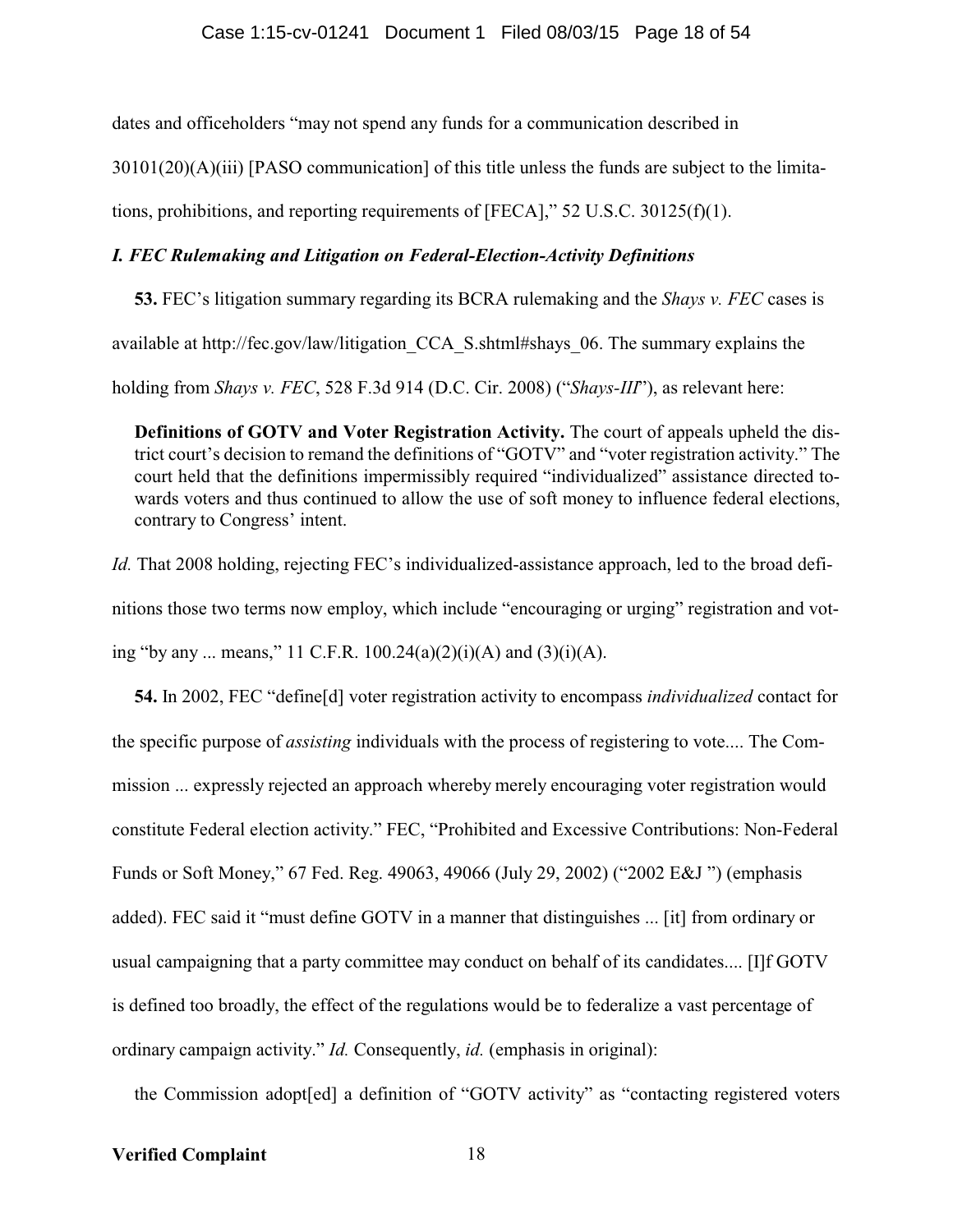\* \* \* to assist them in engaging in the act of voting." This definition is focused on activity that is ultimately directed to *registered* voters, even if the efforts also incidentally reach the general public. Second, GOTV has a very particular purpose: assisting registered voters to take any and all necessary steps to get to the polls and cast their ballots, or to vote by absentee ballot or other means provided by law. The Commission understands this purpose to be narrower and more specific than the broader purposes of generally increasing public support for a candidate or decreasing public support for an opposing candidate.

**55.** In 2004, *Shays v. FEC*, 337 F. Supp. 2d 28 (D.D.C. 2004), *aff'd*, 414 F.3d 76 (D.C. Cir.

2005), held that FEC did not provide adequate notice of its approach, remanding for rulemaking. In 2006, FEC "retain[ed its] ... definitions of 'voter registration activity' and 'GOTV activity,' which exclude mere encouragement of registration and/or voting," *id.* at 8928, explaining that mere encouragement "would be overly broad." "Definition of Federal Election Activity," 71 Fed. Reg. 8926, 8929 (Feb. 22, 2006) ("2006 E&J"). It reaffirmed "that these definitions will not lead to circumvention of FECA because the regulations prohibit the use of non-Federal funds for disbursements ... for ... activities ... actually register[ing] individuals to vote." *Id.*

**56.** In 2008, *Shays-III* noted that FEC defended its individualized-assistance definitions on two bases: (**a**) a need to avoid capturing brief, incidental exhortations appended to speeches or events, which the court said could be dealt with by an exemption, and (**b**) providing a bright line, which the court said was only an argument for bright lines. 528 F.3d at 932. *Shays-III* made no mention of any First Amendment arguments against overbroad definitions.

**57.** In 2010, noting that *Shays-III* rejected its individualized-assistance approach, FEC adopted definitions sweeping in "encouraging or urging" registration or voting "by any ... means" (except for brief *and* incidental exhortations). 2010 E&J, 75 Fed. Reg. at 55260-64.

**58.** However, FEC reiterated its rationales for its earlier positions, *see* ¶¶ 54-55, and a rationale based on *McConnell v. FEC*, 540 U.S. 93 (2003):

In reaching its decision, the Court noted that BCRA regulated only "those contributions to state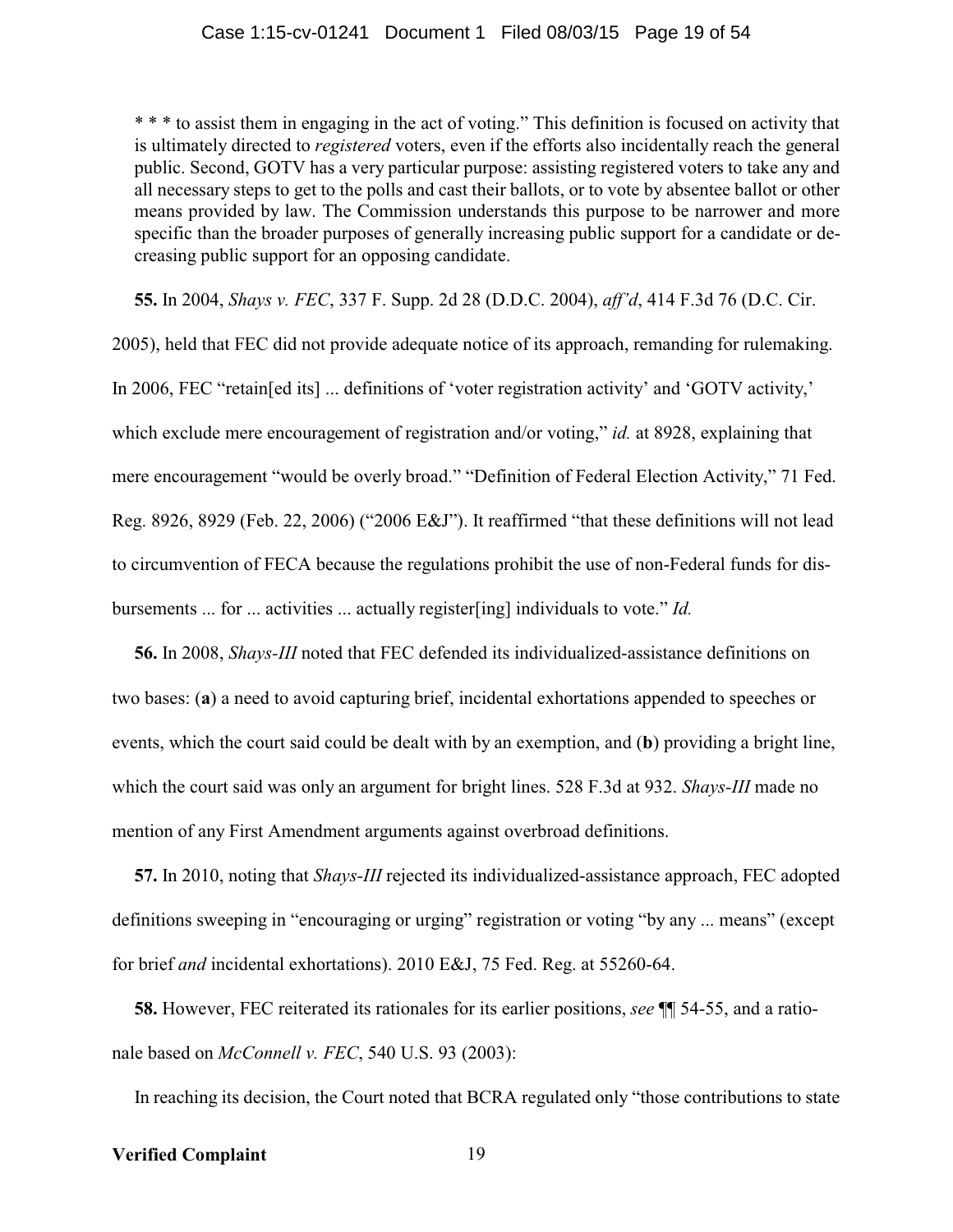and local parties that can be used to benefit Federal candidates directly" and therefore posed the greatest threat of corruption. *Id.* at [167]. As such, the Court found BCRA's regulation of voter registration activities, which "directly assist the party's candidates for federal office," and GOTV activities, from which Federal candidates "reap substantial rewards," to be permissible methods of countering both corruption and the appearance of corruption. *Id.* []; see also *id.* [] (finding that voter registration activities and GOTV activities "confer substantial benefits on federal candidates" and "the funding of such activities creates a significant risk of actual and apparent corruption," which BCRA aims to minimize).

2010 E&J, 75 Fed. Reg. at 55258.

**59.** FEC reiterated that "its 2006 E&J [said] that its [original] regulations would not lead to the circumvention of the Act precisely because they captured 'the use of non-Federal funds ... for those activities that actually register individuals to vote.'" *Id.* at 55259 (citation omitted).

**60.** The 2010 E&J said a "commentator argued that the Commission should exempt from the

definition of voter registration activity [and 'GOTV activity'] all Internet communications, stat-

ing that such communications are made at 'virtually no cost.'" *Id.* at 55261 and 55263. That com-

mentator was the Democratic National Committee ("DNC"), by counsel Rebecca H. Gordon, and

DNC's arguments went beyond "virtually no cost." DNC said FEC should "create an exception

... for voter registration and GOTV messages ... conveyed though the internet," which FEC

"could accomplish ... very simply by limiting the covered communications to those that qualify

as 'public communications' under current regulations." DNC Comments at 4.<sup>11</sup> DNC explained:

In its 2006 rulemaking on Internet Communications, the Commission explicitly acknowledged that the unique features of the internet—in particular its accessibility, low cost, low barrier to entry, and interactive features—merited regulatory restraint. *See* Internet Communications, 71 Fed. Reg. 18,589 ... ("[T]he Commission recognizes the Internet as a unique and evolving mode of mass communication and political speech that is distinct from other media in a manner that warrants a restrained regulatory approach."). This position of restraint led the Commission to ... exclude from the disclaimer requirements, the coordination rules, and other regulatory provisions most communications made over the internet.

DNC Comments at 3. Denying the exception "exacts too high a cost on political speech[,] ... con-

<sup>&</sup>lt;sup>11</sup> Available at http://sers.fec.gov/fosers/showpdf.htm?docid=10065.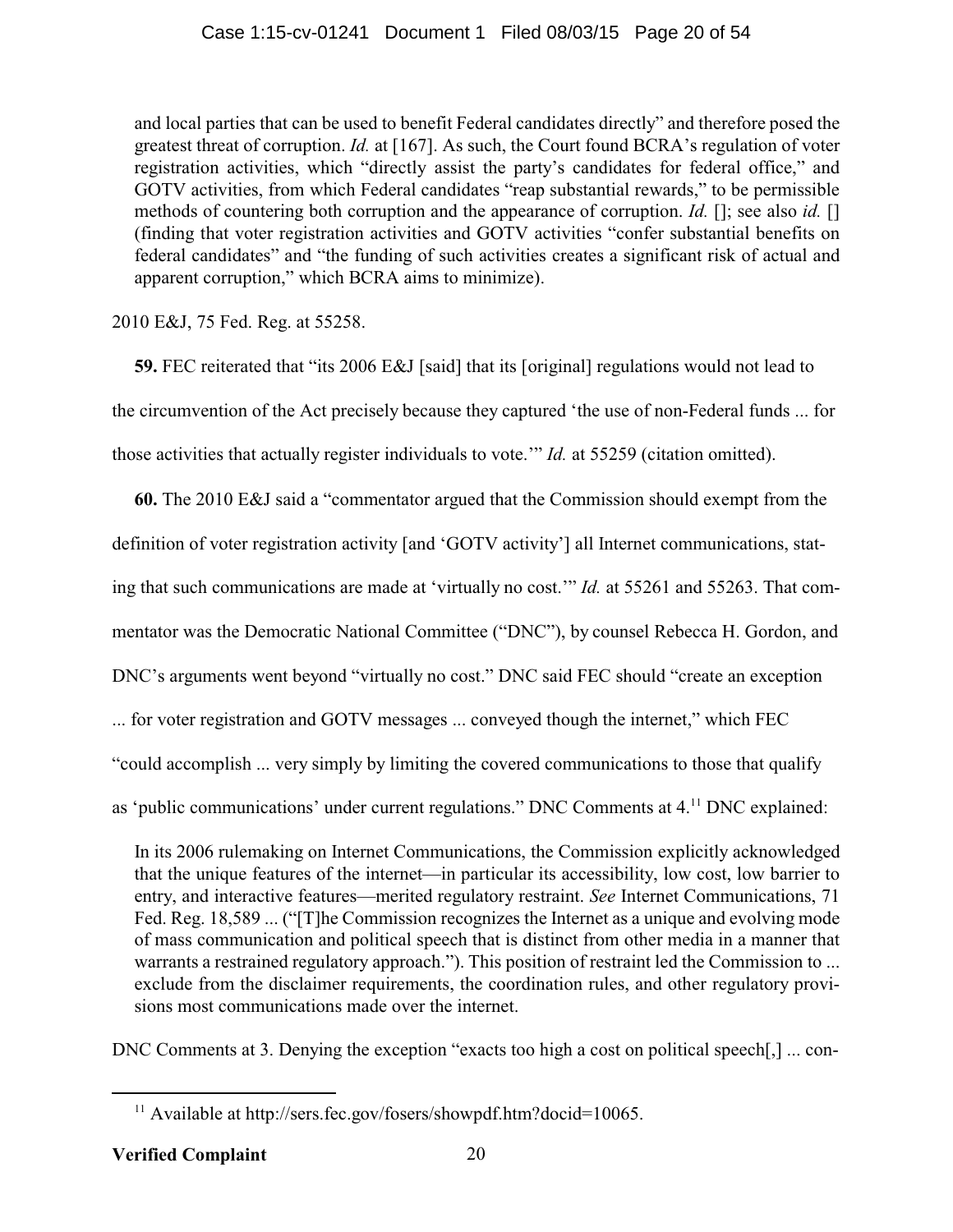### Case 1:15-cv-01241 Document 1 Filed 08/03/15 Page 21 of 54

travenes the Commission's stated views about internet communications, and fails to advance Congress's stated purpose ... to reduce the flow of so-called 'soft money' in federal elections." *Id.*

**61.** In the cited "Internet Communications" E&J, 71 Fed. Reg. 18589 (April 12, 2006), FEC

justified its definition of "public communications," which is incorporated into the generic-

campaign-activity and PASO-communication definitions, 11 C.F.R. 100.25 and 100.24(b)(3).

The public-communication definition excludes Internet communications, "except for communi-

cations placed for a fee on another person's Web site." 11 C.F.R. 100.26. So

a State party committee that pays to produce a video that PASOs a Federal candidate will have to use Federal funds when the party committee pays to place the video on a Web site operated by another person. This is ... consistent with how the party committee would be required to pay for a communication that it distributes through television or any other medium that is a form of "public communication." In such circumstances, the party committee must pay the costs of producing and distributing the video entirely with Federal funds. See 11 CFR 300.32(a)(2).

71 Fed. Reg. at 18597. Thus, state committees posting generic-campaign-activity or PASO com-

munications on their *own* website would not be doing federal election activity.

**62.** The "Internet Communications" E&J also said, 71 Fed. Reg. at 18597,

one reason [FEC] ... excluded Internet activities from the ... 'public communication' [definition] ... was to permit State ... and local party committees to refer to their Federal candidates on the committees' own Web sites or post generic campaign messages without requiring that the year-round costs of maintaining the Web site be paid entirely with Federal funds.

So federal-election-activity communications on a state-committee website would require the

committee to pay the year-round costs of the website, including costs swept in by a "ripple ef-

fect," because, 71 Fed. Reg. at 18597 n.37,

the Commission is not convinced that the statute permits time/space allocation of any "public communication" that features PASO information about a Federal candidate. The existence of PASO would require the organizations to pay for the "public communications," i.e., the Web site itself, entirely with Federal funds. Such a result is inconsistent with the Act's regulation of Federal, but not non-Federal activity. For example, such a determination could have a ripple effect on the payment of other costs. The acquisition of the computers or the phone line (two costs that are generally allocated as administrative expenses) arguably could become expenses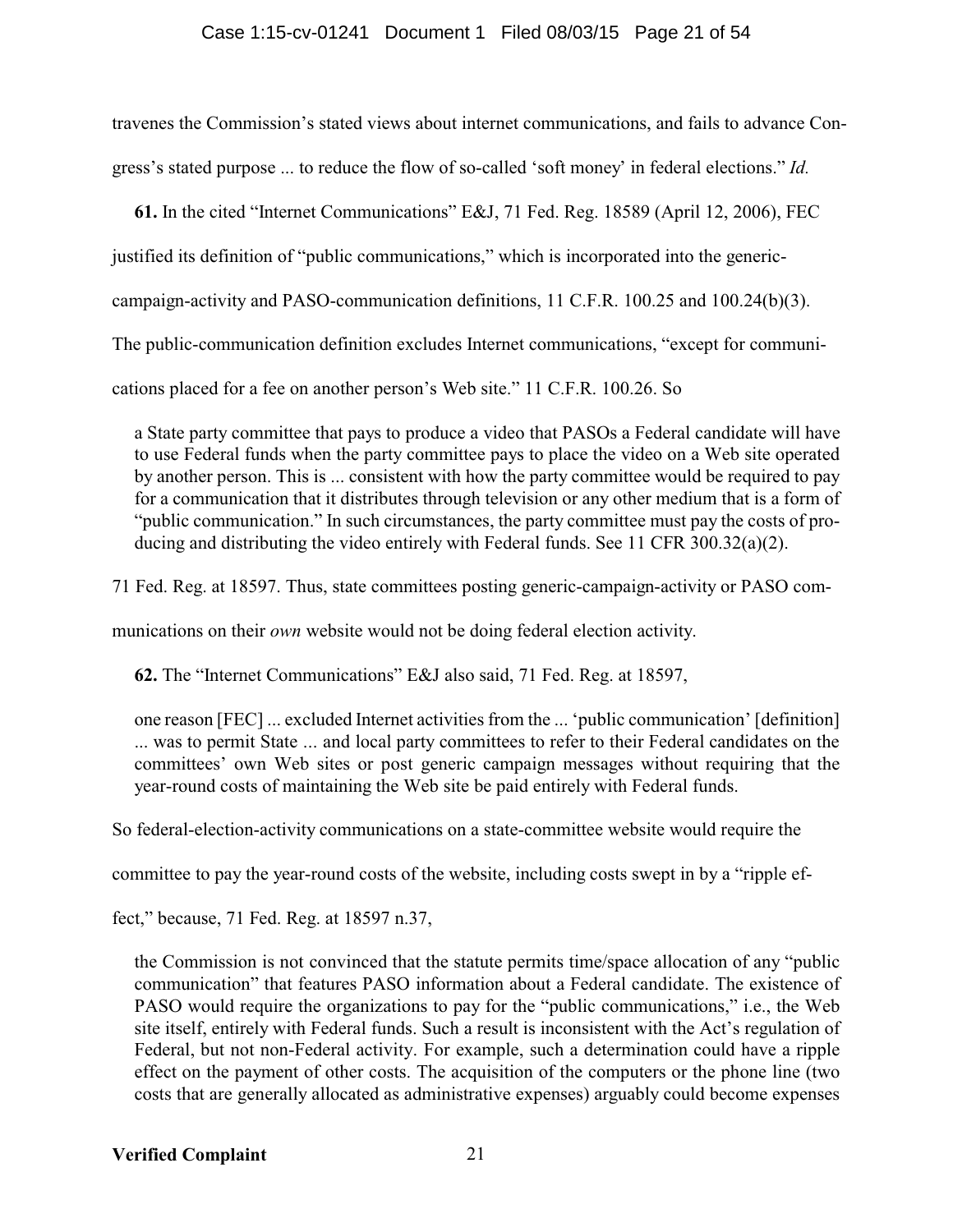that would be required to be paid for entirely with Federal funds because one of the uses of the equipment would be to access or maintain a Web site.

**63.** Despite these justifications, FEC did *not* exclude Internet communications from voter-

registration-activity and GOTV-activity definitions. The "[e]ncouraging or urging" portions of

the definitions,  $11 \text{ C.F.R. } 100.24(a)(2)(i)(A)$  and  $(3)(i)(A)$ , are *not* limited to "public communica-

tions" and expressly *include* communications "by ... e-mail ... or by any other means."

**64.** The brief-and-incidental exceptions to the voter-registration-activity and GOTV-activity

definitions require a "brief exhortation ... incidental to a communication, activity, or event." 11

C.F.R. 100.24(a)(2)(ii) and (3)(ii). "[T]he exception[s] operate[] identically," 75 Fed. Reg.

55263, as follows, 75 Fed. Reg. at 55261-62 (emphasis in original):

To qualify for the exception, the exhortation to register to vote must be both brief *and* incidental. Exhortations to register to vote that go on for many minutes of a speech, for example, or that occupy a large amount of space in a mailer are not brief and will not qualify .... Similarly, exhortations, however brief, must also be incidental to the communication, activity or event. For example, a one-line exhortation to "Register to vote!" appearing at the end of a campaign flier would be incidental to the larger communication, whereas a communication stating only "Register to Vote by October 1st!" and containing no other text would not be incidental and, thus, would not come within the exception from the definition of "voter registration activity."

The exception applies to brief, incidental exhortations regardless of the forum or medium in which they are made. The exception covers an exhortation offered in a speech at a rally, for example, as well as one appearing in an e-mail.

Two examples ... that would be covered under the exception appear at new paragraphs  $(a)(2)(ii)(A)$  and  $(a)(2)(ii)(B)$  of 11 CFR 100.24. The first example is a mailer praising the public service record of a mayoral candidate and/or discussing the candidate's campaign platform. The mailer concludes by reminding recipients: "Don't forget to register to vote for [the mayoral candidate] by October 1st." The second example involves a phone call for a State party committee fundraising event. The call provides recipients with information about the event, solicits donations, and concludes by reminding the listener: "Don't forget to register to vote."

So emails with the *topic* of exhorting registration/voting will not be incidental, and *extended* ex-

hortations (beyond such one-liners) to register/vote in emails or on a website would not be brief.

**65.** Neither 11 C.F.R. 100.24 nor the 2010 E&J define "encouraging or urging." The Notice of

Proposed Rulemaking ("NPRM") had proposed definitions with "encouraging or assisting" but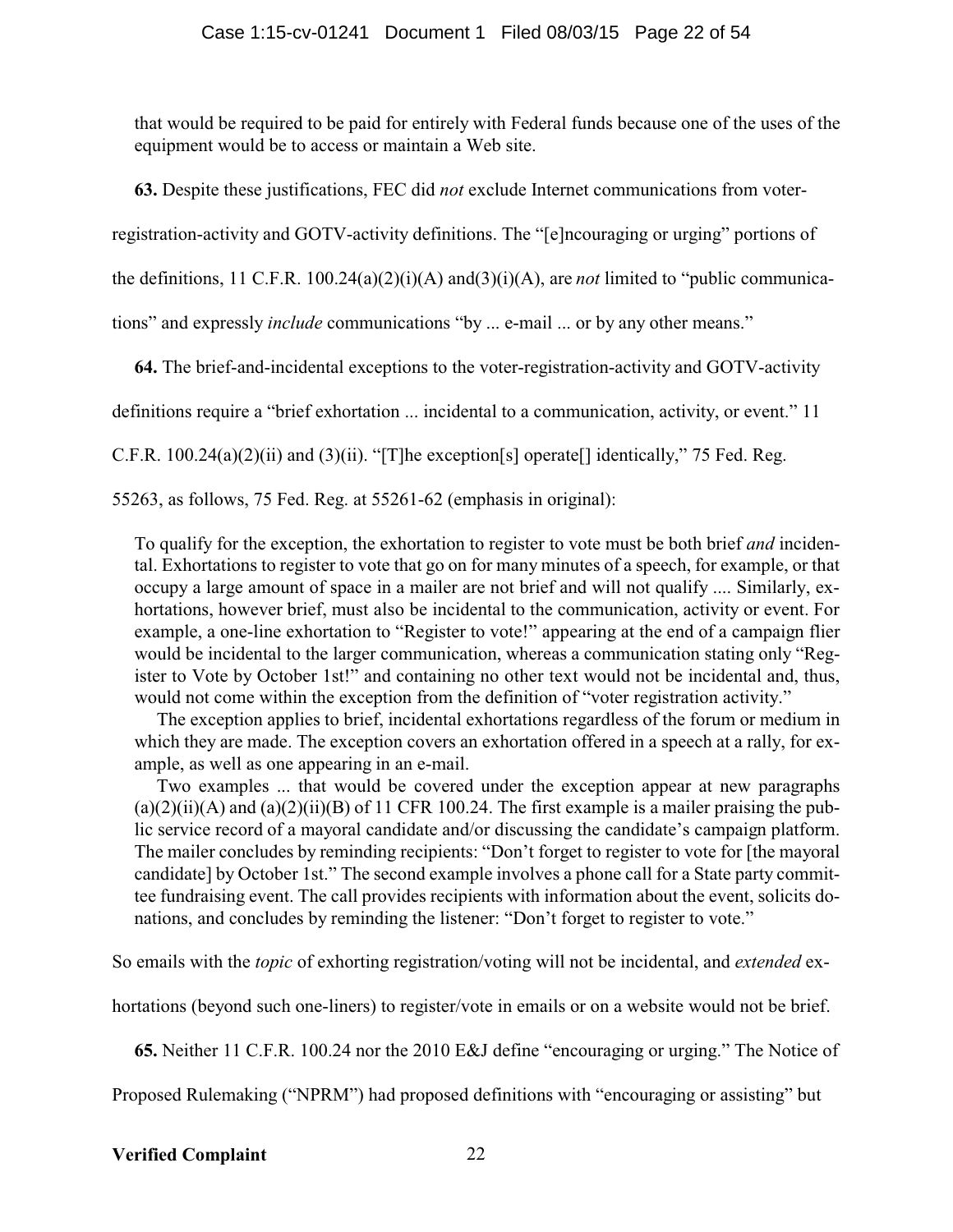#### Case 1:15-cv-01241 Document 1 Filed 08/03/15 Page 23 of 54

not "urging." FEC, "Definition of Federal Election Activity," 74 Fed. Reg. 53674, 53680 (Oct. 20, 2009) ("2009 NPRM"). The 2010 E&J indicated that FEC used "encouraging" because "the *Shays III* court suggested that the Commission's regulations should reach ... efforts that '*encourage* people to vote or to register to vote.'" 75 Fed. Reg. at 55261 (emphasis in original). The 2010 E&J did not explain why "urging" was added nor how it differs from "encouraging."

**66.** "Encouraging or urging" apparently both mean "exhorting" because the brief-andincidental-exhortation exceptions, 11 C.F.R. 100.24(a)(2)(ii) and (3)(ii)), consistently use "exhortation" and "exhorting" as synonyms for "encouraging or urging." Constitutionally, the "exhorting" must be *express* and specifically about *the acts of registration and voting*. *See Buckley*, 424 U.S. at 42-44 (construing "advocating," as "expressly advocating," then construing that to require "express words of advocacy" to avoid unconstitutional vagueness and overbreadth). So "Vote for O'Malley" would not be federal election activity because it does not expressly advocate registration or voting, though it might "encourage" voting. *See* ¶ 68 (discussing this problem identified at the rulemaking hearing). So Plaintiffs describe their intended activities as "exhorting" registration/voting, meaning expressly exhorting potential voters to the acts of registering/voting.

**67.** At the December 16, 2009 rulemaking hearing, commenters argued against an "encouraging" definition. *See* Transcript, http://sers.fec.gov/fosers/showpdf.htm?docid=10056. For example, Brian Svoboda, for the Democratic Legislative Campaign Committee, argued against "encouraging," Transcript at 26-29, and for a voter-mobilization definition

to capture those spheres of activity that genuinely are intended to mobilize, not simply to persuade people to vote for a state or local candidate, because at bottom, this whole business is about getting people to vote on Election Day, everything they do from beginning to end, but looking at that special subset of activity that's actually directed toward voter mobilization.

Transcript at 22. *See also id.* at 30-31 (Svoboda: same persuasion-mobilization distinction).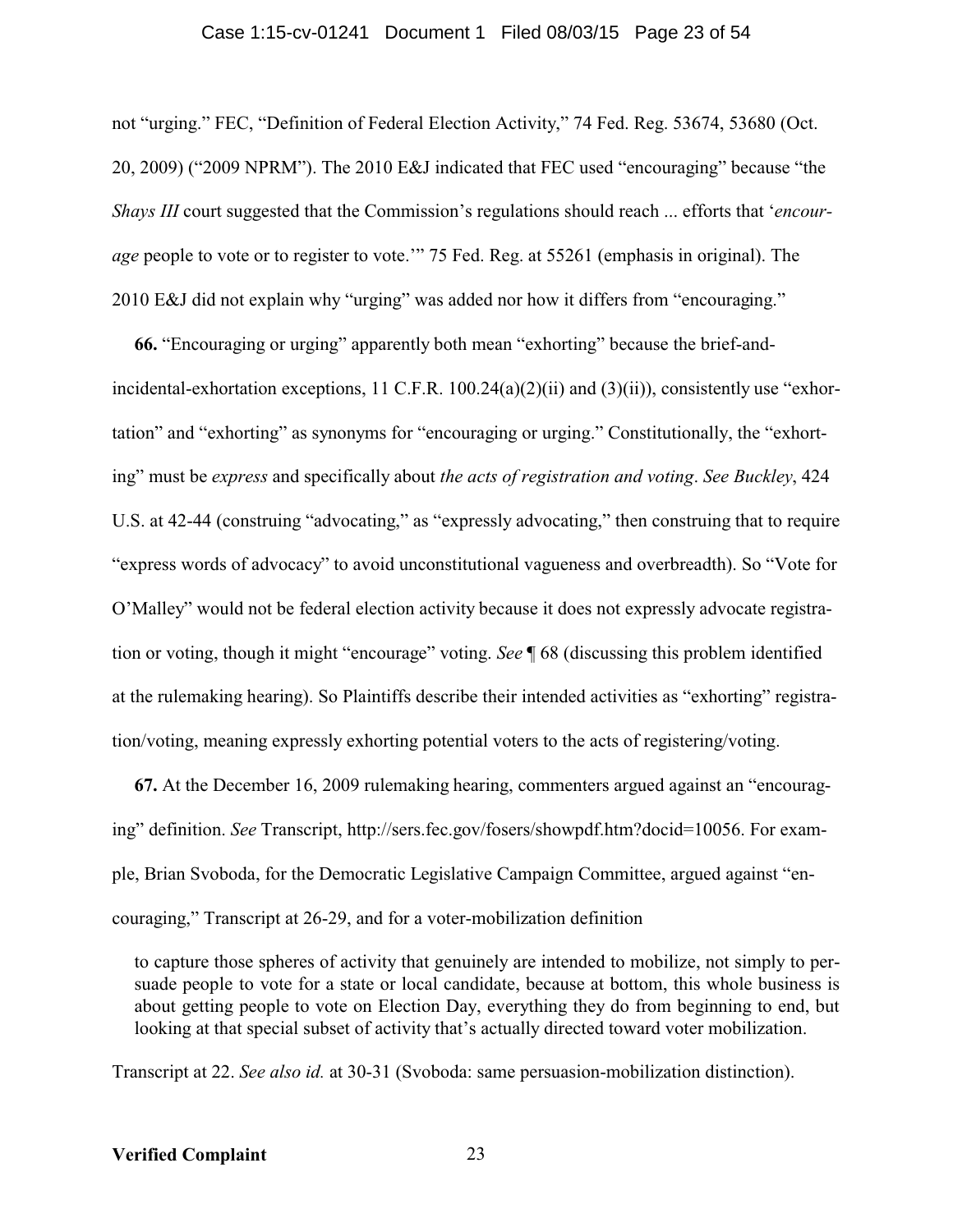#### Case 1:15-cv-01241 Document 1 Filed 08/03/15 Page 24 of 54

**68.** Paul S. Ryan, for Campaign Legal Center, argued: "[I]t is in fact possible and even likely that a particular communication will fall into both categories of persuasive and get-out-the-vote type of activity. But Congress was clear that those types of communications, if they constitute get-out-the-vote activity, they're covered by these provisions of BCRA." *Id.* at 36. He insisted the voter-registration-activity and get-out-the-vote definitions must include "encourage." *Id.* at 24. He said "get out to vote for O'Malley" or "go vote for O'Malley" *would* be federal election activity, while "vote for O'Malley" would *not* be. *Id.* at 83. This was also so if "vote for O'Malley" were accompanied by the election date because "Congress decided to cover get-out-the-vote type communications and ... not ... straightforward express advocacy for a single candidate," *id.* at 84, though he did not dispute that "Vote for O'Malley ... [is] encouraging you to go vote," *id.*

#### *J. FEC Political Party Forum on Federal Election Activity Problems*

**69.** On June 4, 2014, FEC "Chairman Lee Goodman and Vice Chair Ann M. Ravel ... hosted a public forum" on the challenges faced by political parties ....." *See* FEC, News Release (June 4, 2014) (available at www.fec.gov/press/ press2014/news\_releases/20140604release.shtml). The audio recording is at www.fec.gov/audio/2014/20140604\_FORUM.mp3 ("Audio").

**70.** In the forum, lawyers for, and representatives of, state and local committees explained problems created by federal-election-activity laws and regulations, the need for changes, and how FEC could help, but to date no related regulatory changes have resulted.

**71.** For example, the first extended presenter at the forum was Ken Martin, Chairman of the Minnesota Democratic Farmer Labor Party. Audio at 4:16-8:42. He testified that he had worked in the non-political-party, independent-expenditure world before coming to work in the politicalparty context and on arrival was "shocked at how over regulated state parties are." He noted that though political parties are good and accountable, they are increasingly unable to assist their can-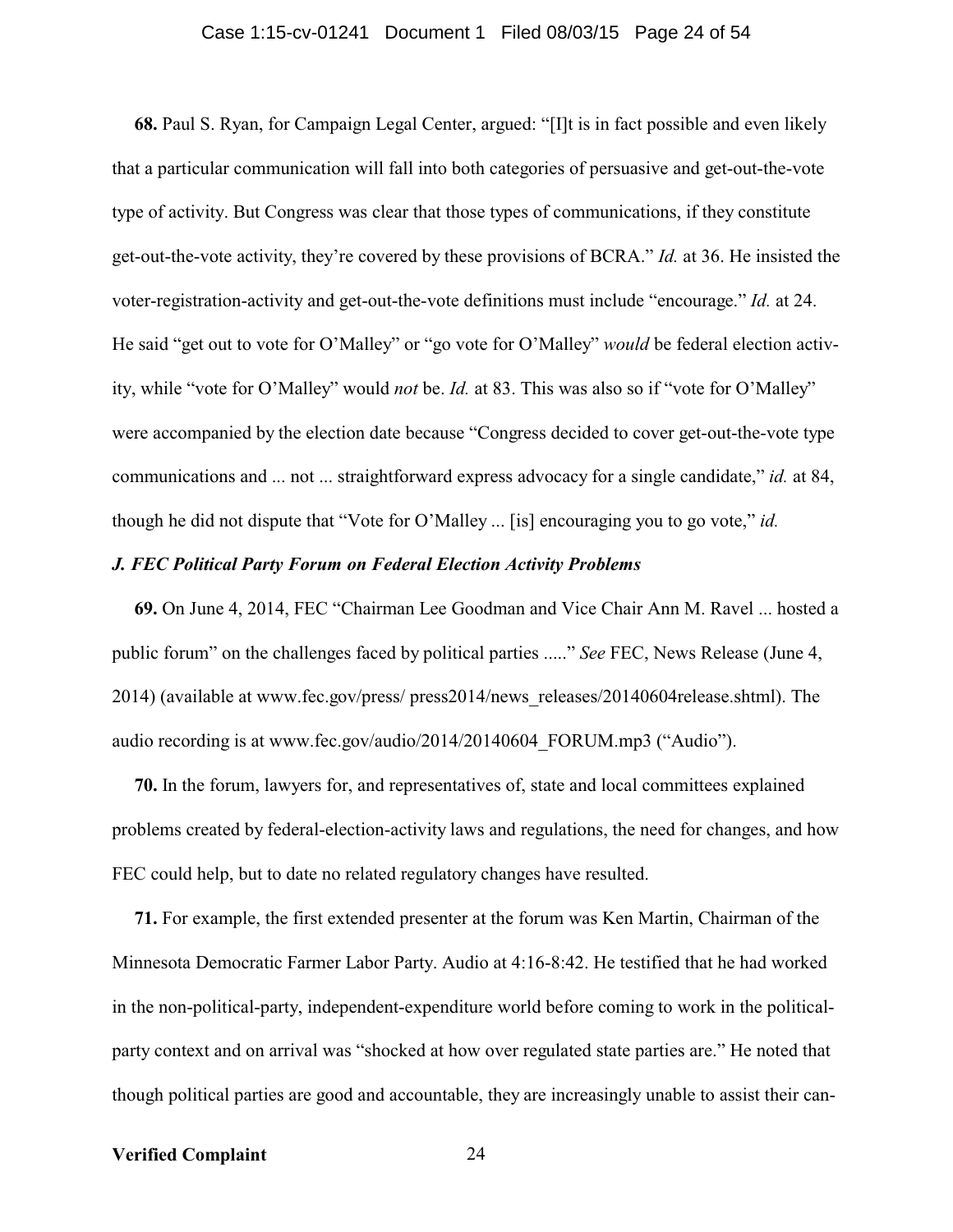#### Case 1:15-cv-01241 Document 1 Filed 08/03/15 Page 25 of 54

didates vis-a-vis independent-expenditure groups due to BCRA. "Candidates and state parties are losing control over their voice," he testified. In December 2012, Martin asked the Association of State Democratic Chairs to establish a committee to help level the playing field and help build up parties to be able to help their candidates. ASDC established the Committee on Campaign Finance Reform ("CCFR") which issued "Legislative Recommendations for Campaign Finance Reform,"<sup>12</sup> which document was distributed at the FEC forum. The Recommendations document was approved and its proposals are the subject of supportive resolutions by many Democratic state parties, as part of the campaign to improve their ability to engage in federal election activity. Martin declared, "It's my sincere belief that if we do not address the growing imbalance of political money flowing towards unregulated shadow organizations, we may very well see the end of political parties at the state and local level." Audio at 7:49.

**72.** The next presenter was Scott Arceneaux, Executive Director of the Florida Democratic Party, who explained that the vast majority of a state party's efforts are nonfederal, "[y]et you're seeing this slow federalization of all the activities that we do, for no ... solid, good policy reason." Audio at 10:55. He added, Audio at 13:36:

[A]ll this has created what I call the federalization of state parties. We are basically becoming fifty mini federal committees because the ever-expanding definition of federal election activity is basically slowly, slowly encompassing everything we do until we are essentially, at some point in time—a date determined with some bit of ambiguity—a federal committee. And what that means in reality is that nonfederal candidates don't want to work with us.

**73.** CCFR's "Legislative Recommendations for Campaign Finance Reform" ("*Recommenda-*

*tions*") makes observations and recommendations, including the following:

**Repeal Levin Amendment or create reasonable definitions for "Federal election activity"**

Under McCain-Feingold, how state parties pay for their activities is determined, in large part, by the extent to which such activities are classified as "Federal election activity" under that law. After extensive hearings and careful consideration, the FEC in 2002 issued thoughtful, practical

<sup>&</sup>lt;sup>12</sup> Available at http://images.politico.com/global/2014/02/14/asdc\_recs\_081213.pdf.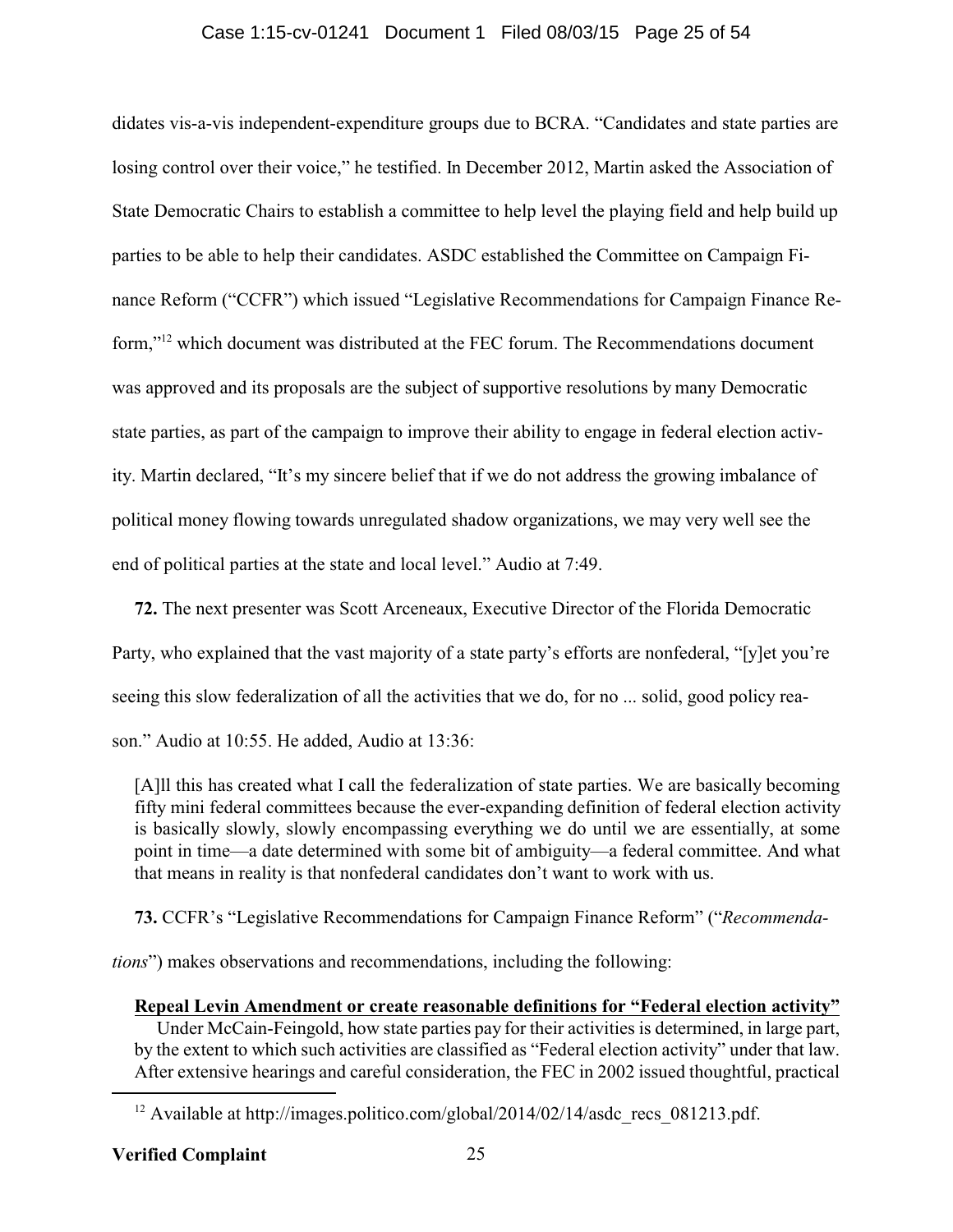yet rigorous regulations defining these activities. These definitions have been challenged by socalled "reform" organizations in a series of court cases which have forced the FEC in some cases to modify its definitions and in other cases have left the definitions in a state of confusion and uncertainty. Under the most recent iteration of the definition of "get-out-the-vote" almost all campaign activity is subsumed within the definition pulling most campaign activity within the definition even if no federal candidates are referenced in the communications. The Levin Amendment is too complicated to administer and several state parties have decided to just federalize their get-out-the-vote programs due to the complexity of administering and complying with the Levin Amendment. In addition, due the continual expansion of the definitions of "getout-the-vote" as well as the additional problems created by the concept of "federal election activity," **Congress should consider repealing these provisions and allow party committees to undertake activities in accordance with rules in place prior to the passage of McCain-Feingold**.

*Recommendations* at 1-2 (underline and bold in original). *Recommendations* adds that "House-

added restrictions have rendered the so-called 'Levin amendment' completely useless. The re-

strictions serve no discernible policy purposes and should be eliminated." *Id.* at 2-3 (bold re-

moved). And *Recommendations* highlights problems with the 25% employee rule and mandatory

monthly reporting thus, *id.* at 3 (underline and bold in original):

### **Payment of Staff Payroll and Benefits**

Under McCain-Feingold, employees who work more than 25% of their time in connection with federal elections must be paid for exclusively with federal funds. However, the FEC has interpreted this statute to not only include federal activity but also "federal election activities." Therefore, merely working on generic or non-federal activity has triggered federal payroll requirements. For example, if a state party hires employees to go door-to-door to do a voter identification project for a state or local candidate, those employees must be paid exclusively with federal funds. This has created a disincentive for party committees to engage in non-federal voter id or non-federal get-out-the-vote projects, even if there are no competitive federal races on the ballot. **Congress should either repeal this provision or clarify that it did not intend for the provision to include "federal election activities."**

### **Repeal mandatory monthly filing for state party committees**

Under current law, state party committees must file FEC reports monthly if they spend funds on "federal election activity." This has imposed a huge burden on state parties. **State parties should be allowed to file quarterly; alternatively the thresholds for triggering monthly filing should be narrowed.**

# **Plaintiffs' Intended Independent Federal Election Activity**

**74.** Plaintiffs LAGOP, JPGOP, and OPGOP intended to do independent federal election activ-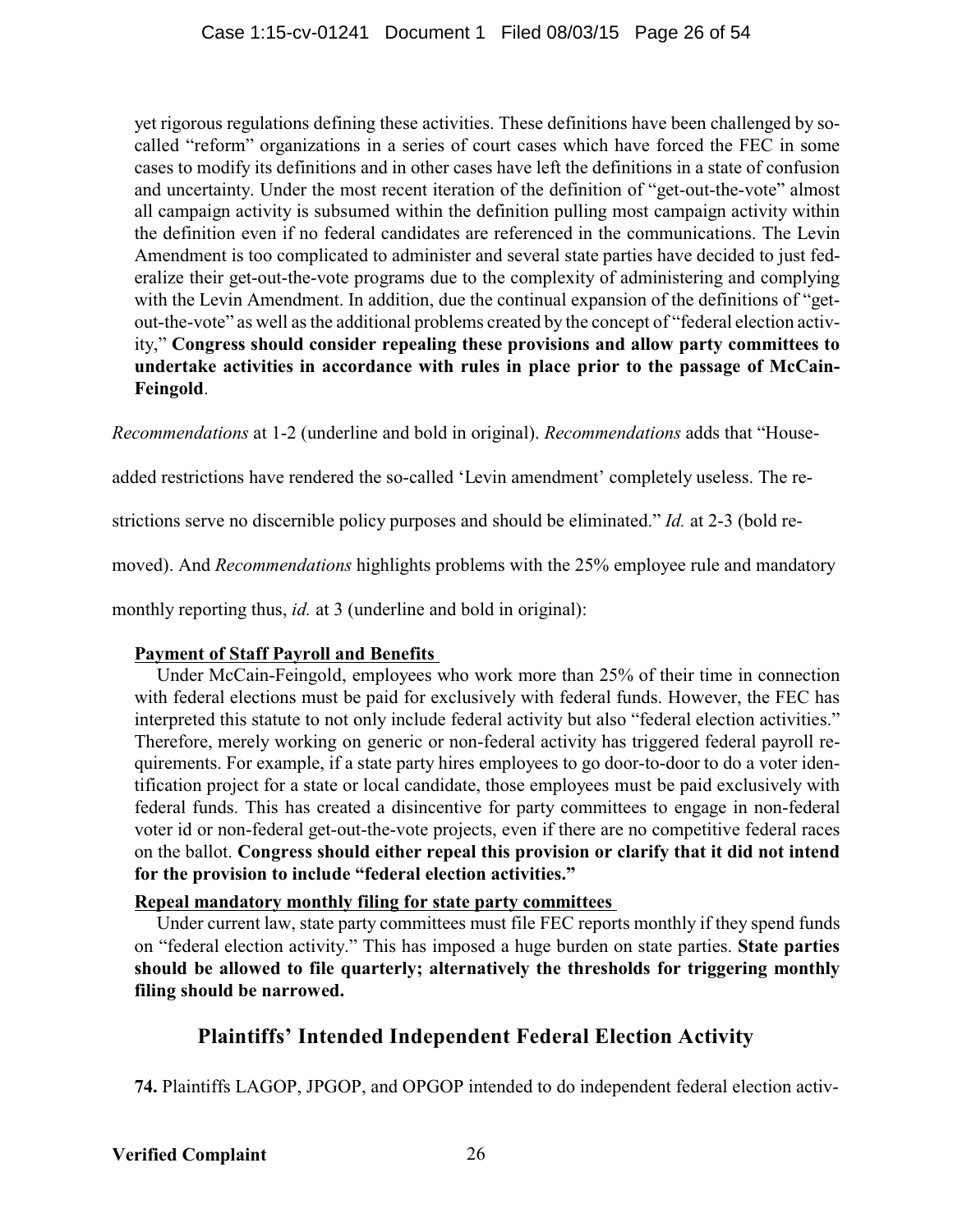#### Case 1:15-cv-01241 Document 1 Filed 08/03/15 Page 27 of 54

ity in 2014 without complying with challenged provisions, had it been legal to do so, and they intend to do so in 2015 and future years, when legal to do so. Examples are provided below.

**75.** LAGOP currently complies with the Ban, Fundraising Requirement, and Reporting Requirement by using all federal funds from a federal account for federal election activity. But its ability to do desired federal election activity is burdened by the inability to allocate costs to nonfederal funds as allowed before BCRA, and it cannot do some desired federal election activity due to this inability. LAGOP reasonably believes that it will have sufficient funds to pay for some or all of the examples of federal election activity described below if it may allocate them as possible absent the challenged provisions. But it will not do some or all of the examples described below absent requested relief.

**76.** JPGOP and OPGOP do not currently do federal election activity because of the complexity and burden of compliance, including creating a federal account to fund such activity, they want to do independent federal election activity without complying with the challenged provisions, and they will not do their intended activities absent requested relief.

**77.** The examples described below are planned to occur in relevant federal-election-activity periods relating to elections in 2016 and beyond and fit federal-election-activity definitions.

#### *A. Independence*

**78.** The examples of federal election activity Plaintiffs want to do will be independent.

**79.** Coordination is defined for *non-communication* activity at 11 C.F.R. 109.20.

**80.** But "[a] *communication* is coordinated" if it meets the "coordinated communication" standards. 11 C.F.R. 109.21 (emphasis added). For "[p]olitical party committees," 11 C.F.R. 109.30, "[a] political party communication is coordinated" if it meets the "party coordinated communica-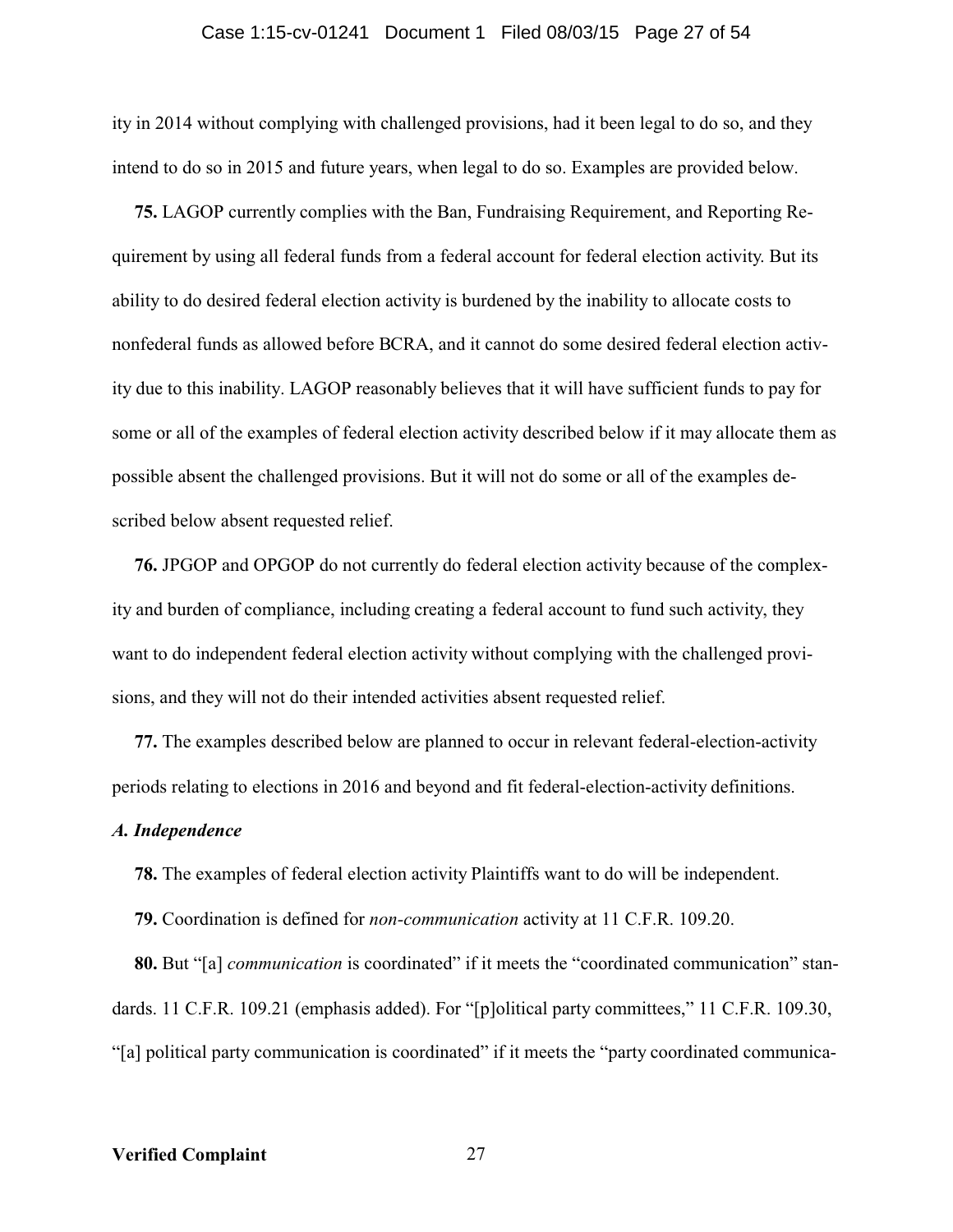tion" standards. 11 C.F.R. 109.37.<sup>13</sup> *See also* 11 C.F.R. 100.16 ("A *communication* is 'made in

cooperation ... with ... a candidate ...' if it is a coordinated communication under 11 CFR 109.21

or a party coordinated communication under 11 CFR 109.37." (emphasis added)).

**81.** *Coordinated communications* have content and conduct standards, 11 C.F.R. 109.21(a):

### **§ 109.21 What is a "coordinated communication"?**

(a) *Definition.* A communication is coordinated with a candidate, an authorized committee, a political party committee, or an agent of any of the foregoing when that communication:

(1) is paid for, in whole or in part, by a person other than that candidate by a person other than that candidate, authorized committee, or political party committee;

- (2) satisfies at least one of the content standards in ... this section; and
- (3) satisfies at least one of the conduct standards in ... this section.

**82.** A *party coordinated communication* has content and conduct standards that overlap and

differ from those for "coordinated communication," 11 C.F.R. 109.37:

### **§ 109.37 What is a "party coordinated communication?**

(a) *Definition*. A political party communication is coordinated with a candidate, a candidate's authorized committee, or agent of any of the foregoing, when the communication satisfies the conditions set forth in paragraphs (a)(1), (a)(2), and (a)(3) of this section.

- (1) The communication is paid for by a political party committee or its agent.
- (2) The communication satisfies at least one of the content standards ... of this section....
- (3) The communication satisfies at least one of the conduct standards ....

**83.** Under both the "coordinated communication" and "party coordinated communication" defi-

nitions, emails and own-website postings cannot be coordinated because the content requirements

reach only "public communications" or "electioneering communications," and the definitions of

those exclude Internet communications. *See* 11 C.F.R. 100.26 (not excluding "communications

placed for a fee on another person's Web site") and 100.29.

### *B. Communications Exhorting Registration (VR) and Voting (GOTV)*

**84.** Plaintiffs want to make non-individualized communications exhorting registration and

<sup>&</sup>lt;sup>13</sup> Because 11 C.F.R. subpart D governs "[p]olitical party committees," 11 C.F.R. 109.30, the "party coordinated communication" definition governs whether *LAGOP*'s communications are coordinated. The *other* plaintiffs are *not* "political committees" and thus not "political party committees," so the "coordinated communication" definition governs their communications.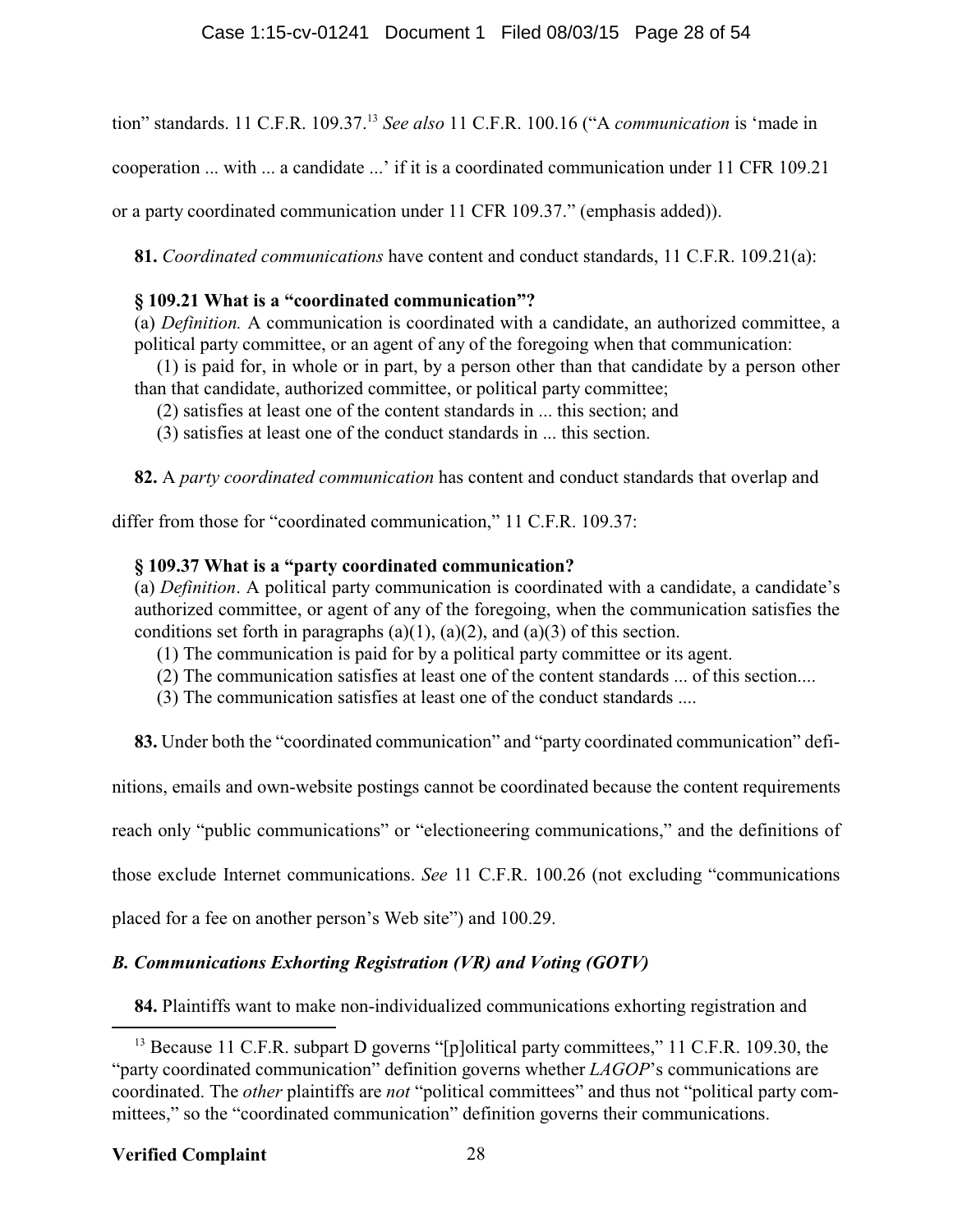#### Case 1:15-cv-01241 Document 1 Filed 08/03/15 Page 29 of 54

voting during applicable federal-election-activity periods that will be VR (voter-registration activity) and GOTV (get-out-the-vote activity) under the "encouraging or urging" standard of 11 C.F.R.  $100.24(a)(2)(i)(A)$  and  $(3)(i)(A)$ . Non-individualized communications would not have been VR or GOTV under FEC's 2002 regulations because they will be in substantially similar form to multiple persons without "individualized contact for the specific purpose of assisting individuals with the process of registering to vote [or voting]." FEC, 2002 E&J, 67 Fed. Reg. at 49067. *See supra* ¶ 54 (quotes from 2002 E&J). Nine examples follow.

**85.** *First*, LAGOP has on the home page of its *website* a drawn outline of Louisiana, across which are the words "click here to REGISTER TO VOTE" (linking to www.lagop.com/get-registered) and below which are the words "Get Registered." *See* www.lagop.com.<sup>14</sup> The imperative "Get Registered" is "[e]ncouraging or urging potential voters to register to vote," so this communication must be paid for with all federal funds starting November 6, 2015. Also currently on the website are Instagram images, one of which says "Geaux Vote Today," which referred to the last general election but will become get-out-the-vote activity (for exhorting voting) and require all federal funds for the communication on December 2, 2015, unless it is taken down.

LAGOP has also posted on its website a nonpartisan article merely exhorting registration and voting without promoting any political party as follows, www.lagop.com/get-registered:

Your right to vote for public officials and representatives is valuable. It is rare in human history. It was hard-won by America's founders.

Before America gained independence, the colonies were ruled by Great Britain. In the Declaration of Independence, the founders listed many grievances against British rule, especially the lack of representation. The Declaration said King George would not enact needed laws "unless ... people ... relinquish[ed] the right of Representation in the Legislature." It said the British were "suspending our own Legislatures, and declaring themselves invested with power to legislate for us in all cases whatsoever."

<sup>&</sup>lt;sup>14</sup> The federal-election-activity definition excludes "[d] e minimis costs associated with" a party committee, on its website, "enabling visitors to download a voter registration form ...." 11 C.F.R. 100.24(c)(7)(ii). But the exception seems not to apply to "Get Registered."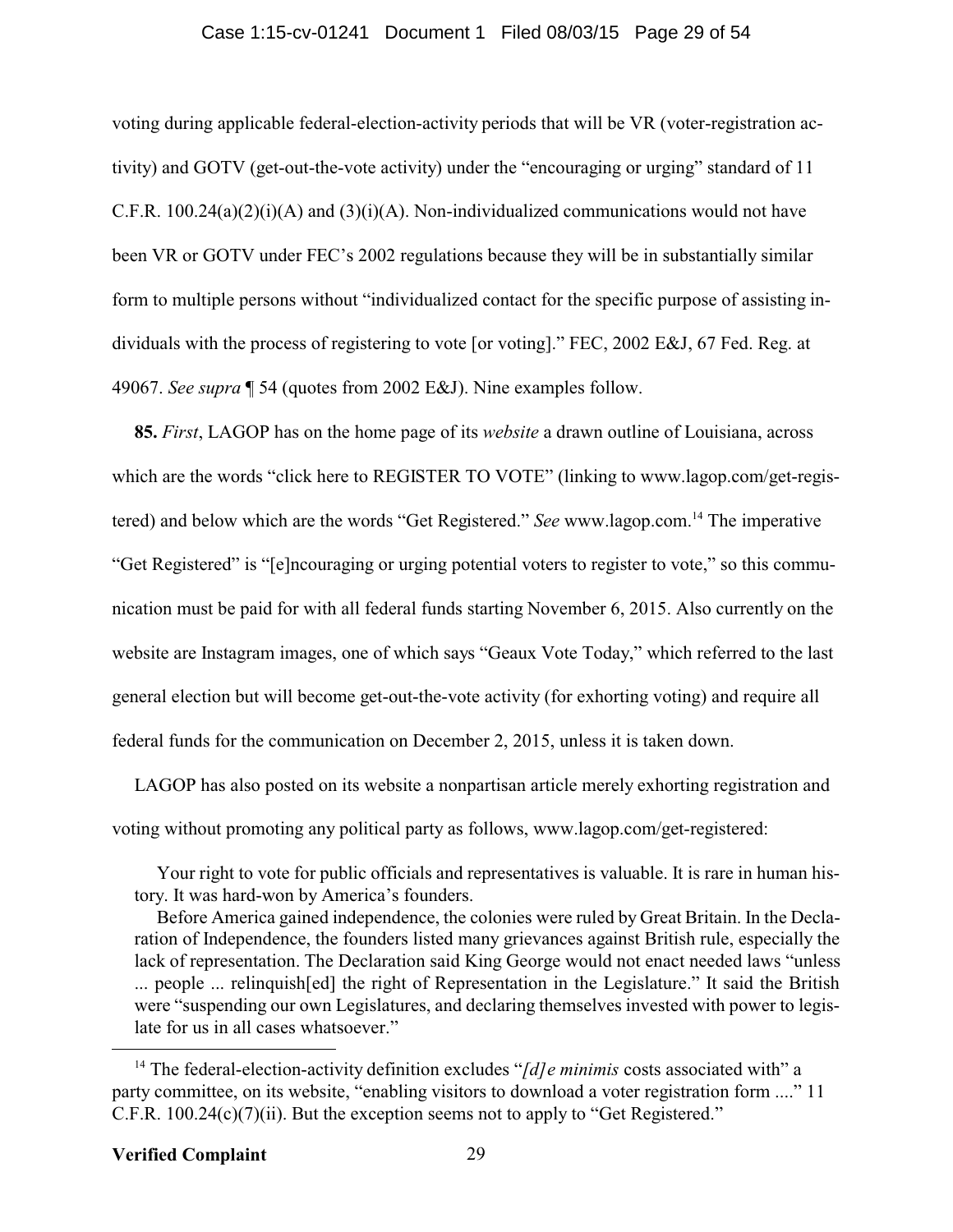The Revolutionary War rejected British rule. America established a republic where citizens select their representatives in government. Yet astonishingly, many people don't register and vote.

As Americans who enjoy the benefits that a democratic society offers, it is our civil duty to actively participate in government by voting. But more importantly, voting allows citizens the opportunity to make direct decisions that better our communities and allows us to build a free and prosperous society. Many people in the world live in places where their voices will not be heard because they are unable to vote. So take a stand to let your voice be heard, and help build a stronger America by registering to vote today!

The Louisiana Secretary of State's website provides valuable information to help you register and vote. For registration information and to register online, see

• www.sos.la.gov/ElectionsAndVoting/RegisterToVote/Pages/default.aspx and

• www.sos.la.gov/ElectionsAndVoting/Pages/OnlineVoterRegistration.aspx. For voting information, see

• www.sos.la.gov/ElectionsAndVoting/Vote/Pages/default.aspx.

The calendar of elections and deadlines for registration and voting by mail, see

• www.sos.la.gov/ElectionsAndVoting/PublishedDocuments/ElectionsCalendar2016.pdf. Check out those websites today, and let your voice be heard in 2016!

The article provides hyperlinks to *state* election materials, which do not constitute federal elec-

tion activity at any time. 11 C.F.R.  $100.25(c)(7)$ .<sup>15</sup> And this article is not federal election activity

as this Complaint is filed. But it will become voter-registration activity on November 6, 2015 and

get-out-the-vote activity on December 2, 2015, if it remains on the website. LAGOP will take it

down absent requested relief.

**86.** *Second*, LAGOP wants to *email* the same nonpartisan article in the prior paragraph to po-

tential voters, with the same election-information links as on the website (those excluded from

"federal election activity" if done on its *website*, 11 C.F.R. 100.25(c)(7)), if it may do so without

complying with challenged provisions. Such an email will be VR beginning November 6, 2015,

and GOTV beginning December 2, 2015.

**87.** *Third*, JPGOP and OPGOP want to *email* a nonpartisan article substantially similar to the nonpartisan article described in ¶ 85, with links of the sort excluded from "federal election activ-

<sup>&</sup>lt;sup>15</sup> The federal-election-activity definition excludes "[d] e minimis costs associated with" a party committee providing, on its website, hyperlinks to an election-board's site, downloadable registration and absentee-ballot forms, and voting dates, hours, and locations. *Id.*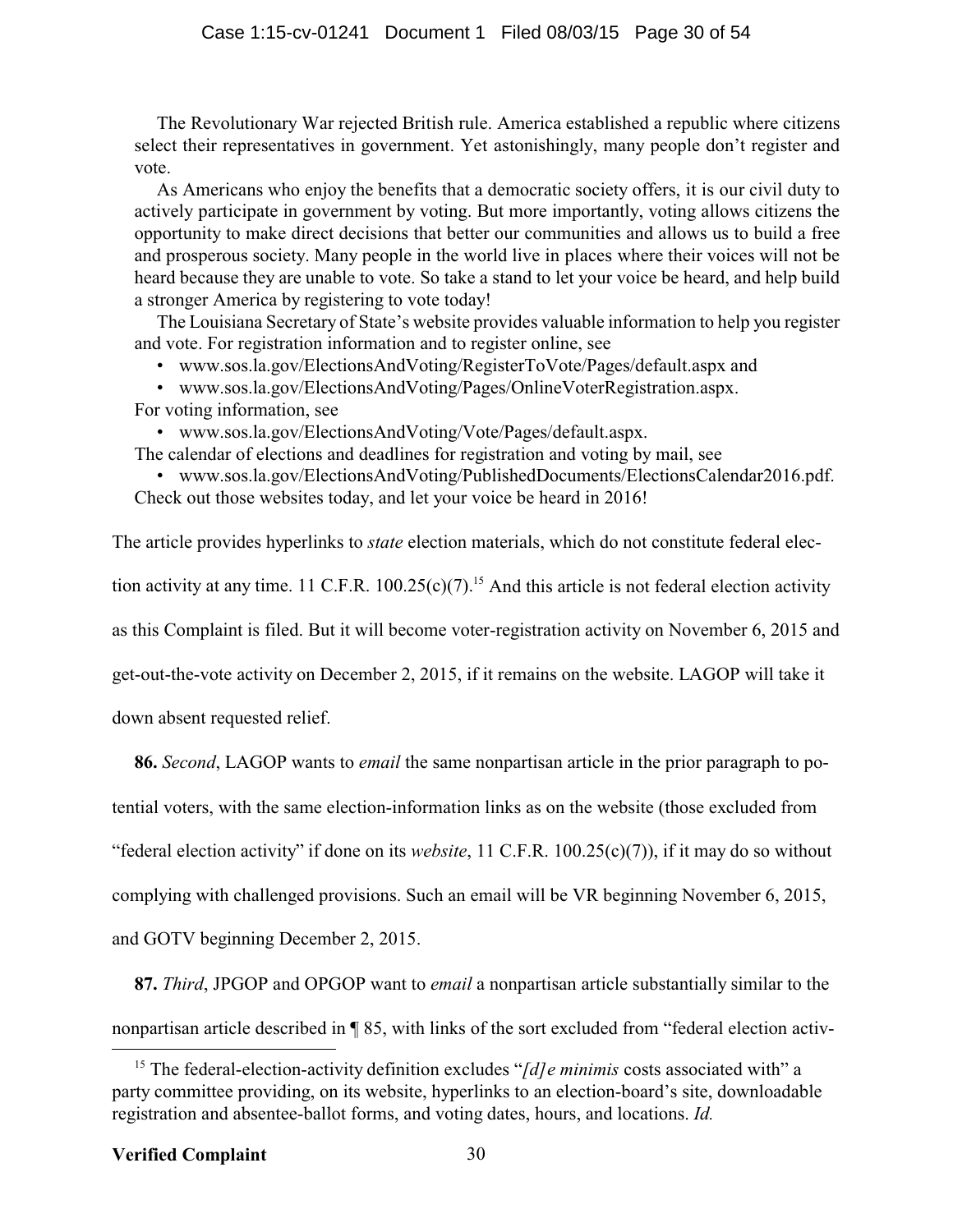#### Case 1:15-cv-01241 Document 1 Filed 08/03/15 Page 31 of 54

ity" if done on a *party committee's website*, 11 C.F.R. 100.24(c)(7), if they may do so without complying with challenged provisions. Such an email will be VR beginning November 6, 2015, and GOTV beginning December 2, 2015.

**88.** *Fourth*, LAGOP wants to *mail* communications exhorting potential voters to get out and

vote Republican, without promoting, attacking, supporting, or opposing (PASOing) any clearly

identified federal candidate, if it may do so without complying with challenged provisions. Such

mail will be GOTV starting December 2, 2015. If LAGOP does a "mass mailing," 11 C.F.R.

100.27 (over 500 "substantially similar" pieces in 30 day), the mailings will be a "public commu-

nication," 11 C.F.R. 100.26, and so also "generic campaign activity" (GCA) for promoting a po-

litical party, 11 C.F.R. 100.25, starting December 2, 2015.

**89.** *Fifth*, LAGOP wants to post a recording of the following script on its website, then broad-

cast it as a radio ad, if it may do so without complying with challenged provisions:

#### **DEMOCRAT OUTREACH**

### **Republican Party of Louisiana**

### **:60 Commercial**

<Folksy>

Back a couple decades ago, the Republican Party didn't much exist in Louisiana.

In fact, until Dave Treen became Governor in 1980, I can't think of one elected republican. But the democrat party in Louisiana used to be a lot different than it is today.

Back then we could expect certain things from any Louisiana politician—defending our oil and gas industry, fighting for a strong military and protecting traditional marriage and the life of the unborn.

The democrats even used to give a damn about a balanced budget and keeping taxes as low as possible.

But let's face it, the days of the John Breaux democrat are gone.

The National Democrat Party has moved so far to the left these days, its like they forgot what it means to be an American.

Supporting gay marriage, and abortion—trying to tax and spend their way outta this recession.

You may be registered a democrat ... but if you're like me, you probably been voting more often for Republicans than democrats over the last 10 years.

I didn't even vote for Landrieu this last time. She had just gone too far with the liberals and I had had it.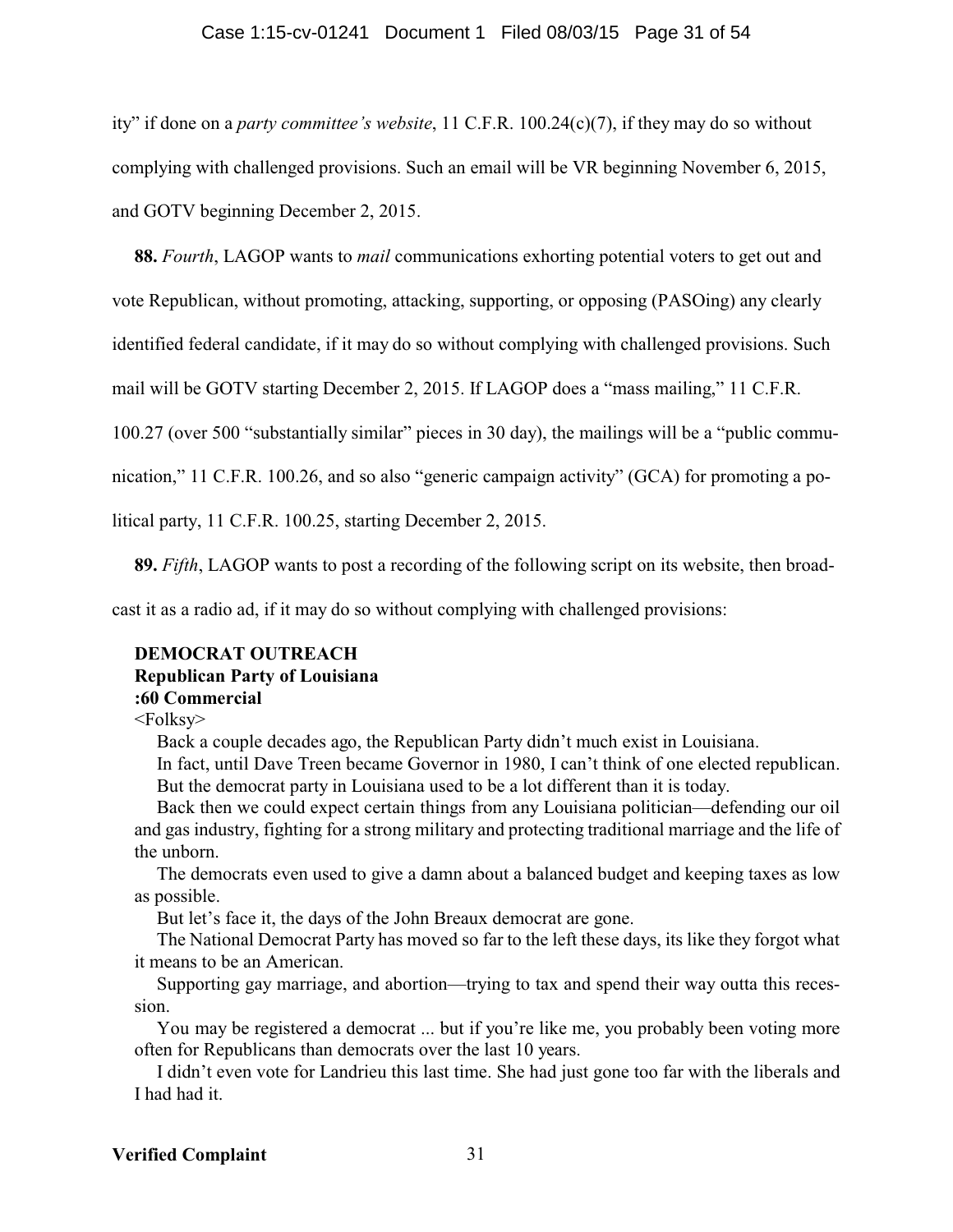That's why I switched my party registration to the Republican Party. And I don't feel like I left the Democrat Party. No sir, I feel like the Democrat Party left me.

On LAGOP's website the recording will be VR starting November 6, 2015. The recording pro-

motes a political party, but the recording cannot be GCA (generic campaign activity, 11 C.F.R.

100.25) while on LAGOP's website because it would not be a public communication, 11 C.F.R.

100.26. If broadcast, it will be a public communication and so GCA starting December 2, 2015.

**90.** *Sixth*, LAGOP wants to post a recording of the following script on its website, then broad-

cast it as a radio ad, if it may do so without complying with challenged provisions:

### **VOTER DRIVE FOR PRESIDENTIAL PRIMARY**

### **Republican Party of Louisiana**

### **:60 Script**

As you already know, the election for President is this year.

This election is historic. Washington needs new Conservative leadership; another Democrat president would just be more of the same.

And it's important that Republicans pick a strong candidate who can defeat the Democrat candidate.

But if you're not currently registered as a Republican, you won't get to participate in the March 1st Louisiana presidential primary to help pick the Republican nominee.

That's why the Republican Party of Louisiana is launching the greatest voter registration drive in Louisiana history.

On the weekend leading up to "President's Day" (Feb 13-15), the LAGOP will be dispatching to 100 locations throughout the state, creating an easy opportunity for conservative Independents and Democrats everywhere to conveniently switch their party Identification

From Grand Isle, up to Vivian, over to Bastrop and down to Lake Calcasieu - and everywhere in between...Representatives will be set up in a location near YOU.

Go check out SWITCH-G.O.P.-DOT-COM and just type in your zip code and find out the registration location closest to you.

This year, don't let the Republican nominee for president be chosen for you. Get involved. Let your voice be heard.

That's SWITCH-G O P-DOT-COM

On LAGOP's website the recording will become VR starting November 6, 2015. The recording

also promotes a political party, but cannot be GCA on LAGOP's own website because it would

not be a public communication. If broadcast, the recording would become a public communica-

tion and GCA starting December 2, 1015.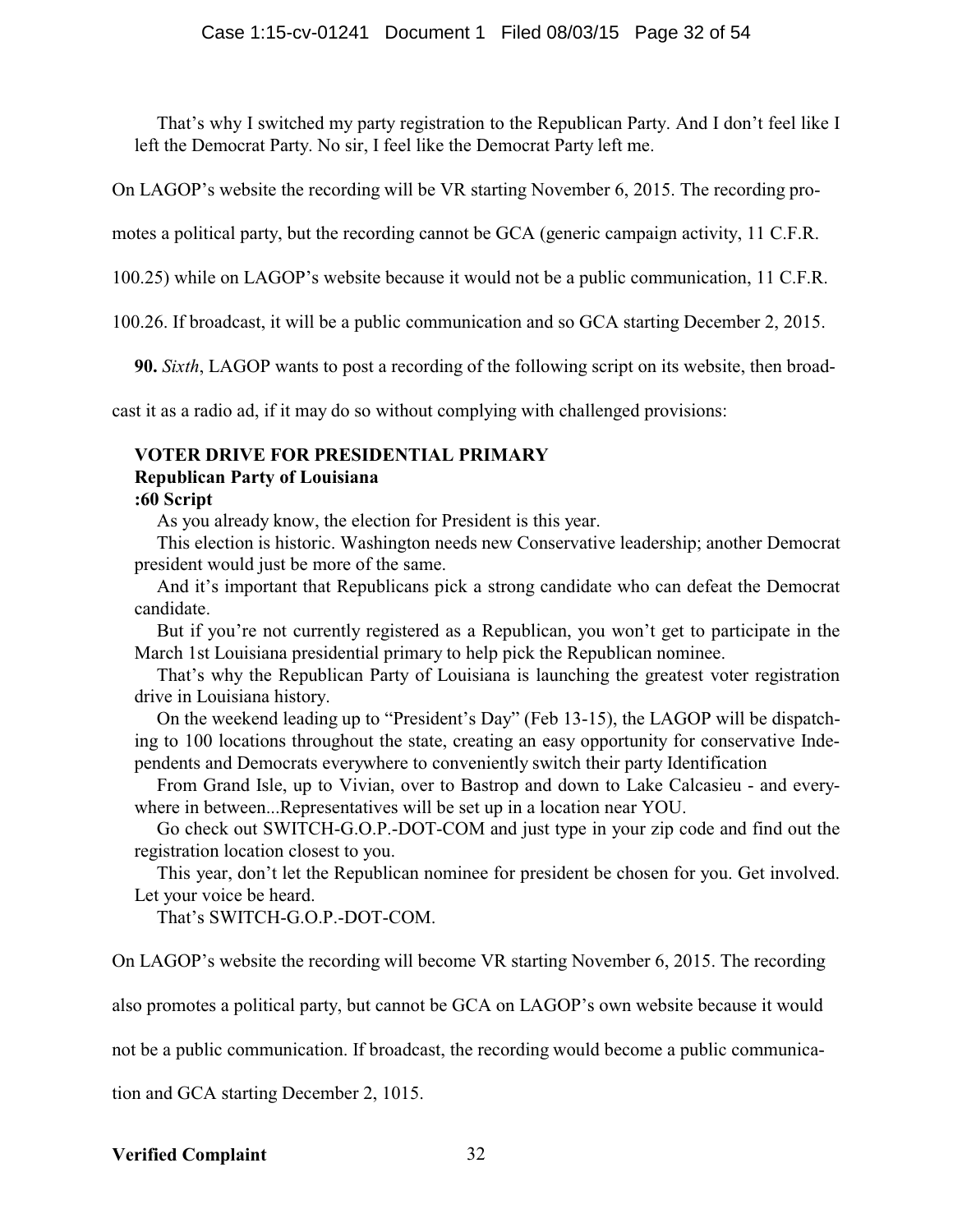#### Case 1:15-cv-01241 Document 1 Filed 08/03/15 Page 33 of 54

**91.** *Seventh*, LAGOP wants to mail communications to conservative Democrats and independents exhorting them to register as Republicans, enclosing instructions and forms for switching, if it may do so without complying with challenged provisions, This will be followed up with phone calls for the same purpose. This will also be followed up with a door-to-door campaign for the same purpose, if resources permit. Such mail will be VR starting November 6, 2015. If LAGOP does a mass mailing, 11 C.F.R. 100.27, the mailings will be a public communication, 11 C.F.R. 100.26, and so GCA, 11 C.F.R. 100.25, starting December 2, 2015.

**92.** *Eighth*, LAGOP wants to mail communications exhorting individuals to register as Republicans, targeted to new state residents identified as Republicans in their former state of residence and high school and college students eligible to register, and providing instructions and forms for registering, if it may do so without complying with challenged provisions. Such mail will be VR starting November 6, 2015. If LAGOP does a mass mailing, 11 C.F.R. 100.27, it will be a public communication, 11 C.F.R. 100.26, and so GCA, 11 C.F.R. 100.25, starting December 2, 2015.

**93.** *Ninth*, Louisiana has a program for those 65 or older, or with a disability, to vote absentee and automatically receive absentee ballots. *See* www.sos.la.gov/ElectionsAndVoting/Pages/DisabledElderlyCitizens.aspx. LAGOP wants to mail communications exhorting Republicans and conservative voters fitting the criteria to sign up for this program, if it may do so without complying with challenged provisions. Such mail will be GOTV starting December 2, 2015. If LAGOP does a mass mailing, 11 C.F.R. 100.27, it will be a public communication, 11 C.F.R. 100.26, and so also GCA, 11 C.F.R. 100.25, starting December 2, 2015.

#### *C. Voter-Identification (VID) Communications*

**94.** LAGOP wants to make communications that will be VID (voter identification), 11 C.F.R. 100.24(a)(4), because they will be designed to "acquire[] information about potential voters,"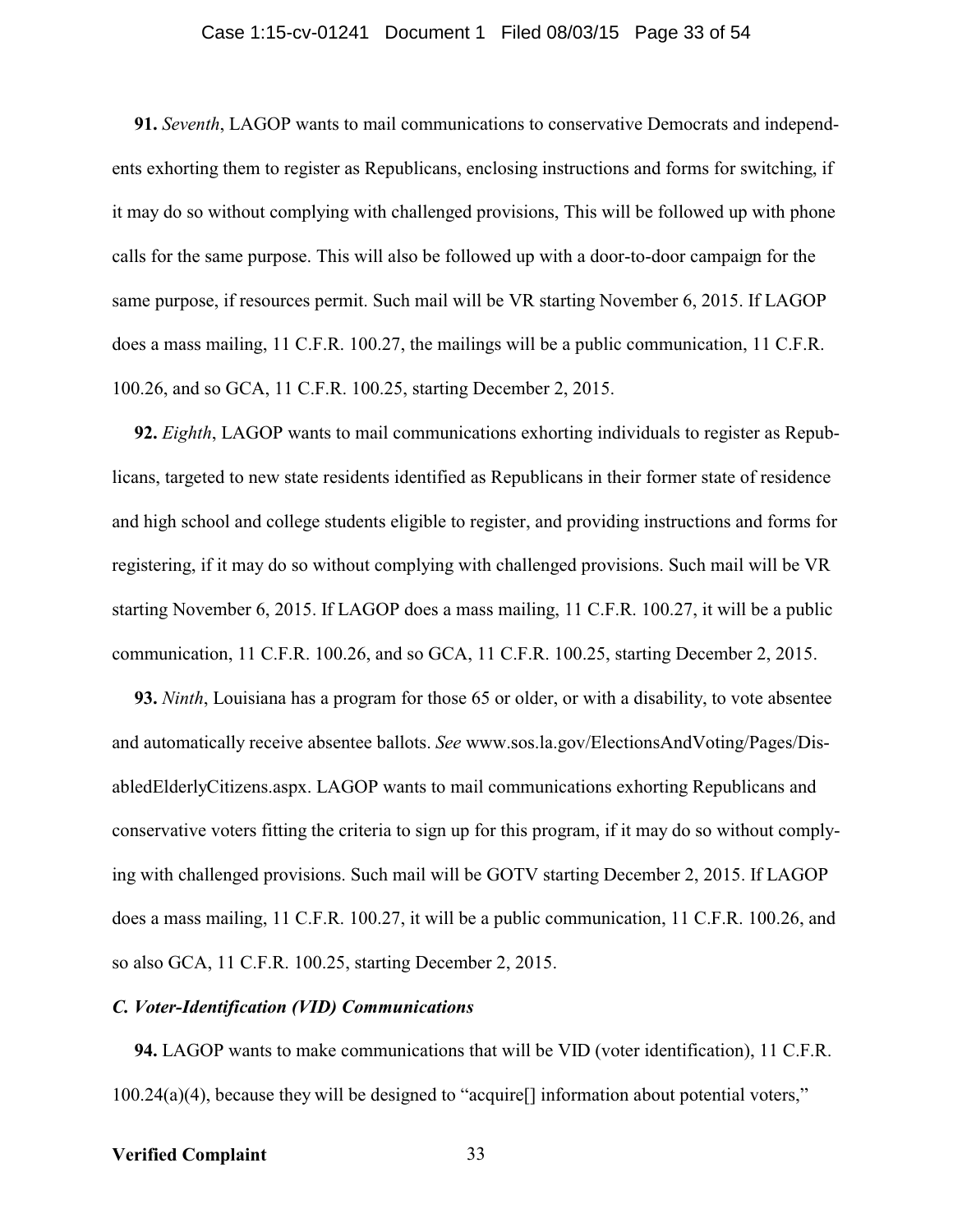#### Case 1:15-cv-01241 Document 1 Filed 08/03/15 Page 34 of 54

including "verifying or adding information about the voters' likelihood of voting in an upcoming election or their likelihood of voting for specific candidates," *id.*, if it may do so without complying with challenged provisions.

**95.** For example, LAGOP wants to communicate with potential voters asking them to provide information about their generic identification (conservative, liberal, libertarian, etc.), their likelihood of voting in coming elections, and their likelihood of voting for certain candidates. These communications will include non-individualized mail requests for such information, i.e., multiple pieces with substantially similar language but variation in nonmaterial details, such as recipient name and address. (Communications need not be "public communications" to be VID.)

**96.** LAGOP plans, in the fall of 2015, to use nonfederal funds to engage in VID related to state legislative and gubernatorial candidates, which in itself would not be federal election activity. LAGOP wants to use that VID information in 2016. But if LAGOP uses that VID information "in a subsequent election in which a Federal candidate appears on the ballot," the 2015 VID would retroactively become federal election activity. *See* 11 C.F.R. 100.24(a)(4) and (c)(5). LAGOP must either sideline the 2015 VID information for 2016 (when federal candidates will be on the ballot) or comply with federal-election-activity requirements for its 2015 VID. LAGOP asserts that there is no constitutional justification for foreclosing its use of 2015 VID in 2016.

#### *D. Generic-Campaign-Activity (GCA) Communications*

**97.** LAGOP wants to make public communications that will be GCA, i.e., "public communication[s] ... promot[ing] ... a political party and ... not promot[ing] or oppos[ing] a clearly identified ... candidate," 11 C.F.R. 100.25, if it may do so without complying with challenged provisions. Examples follow.

**98.** LAGOP wants to make audio recordings explaining what it stands for, to be posted on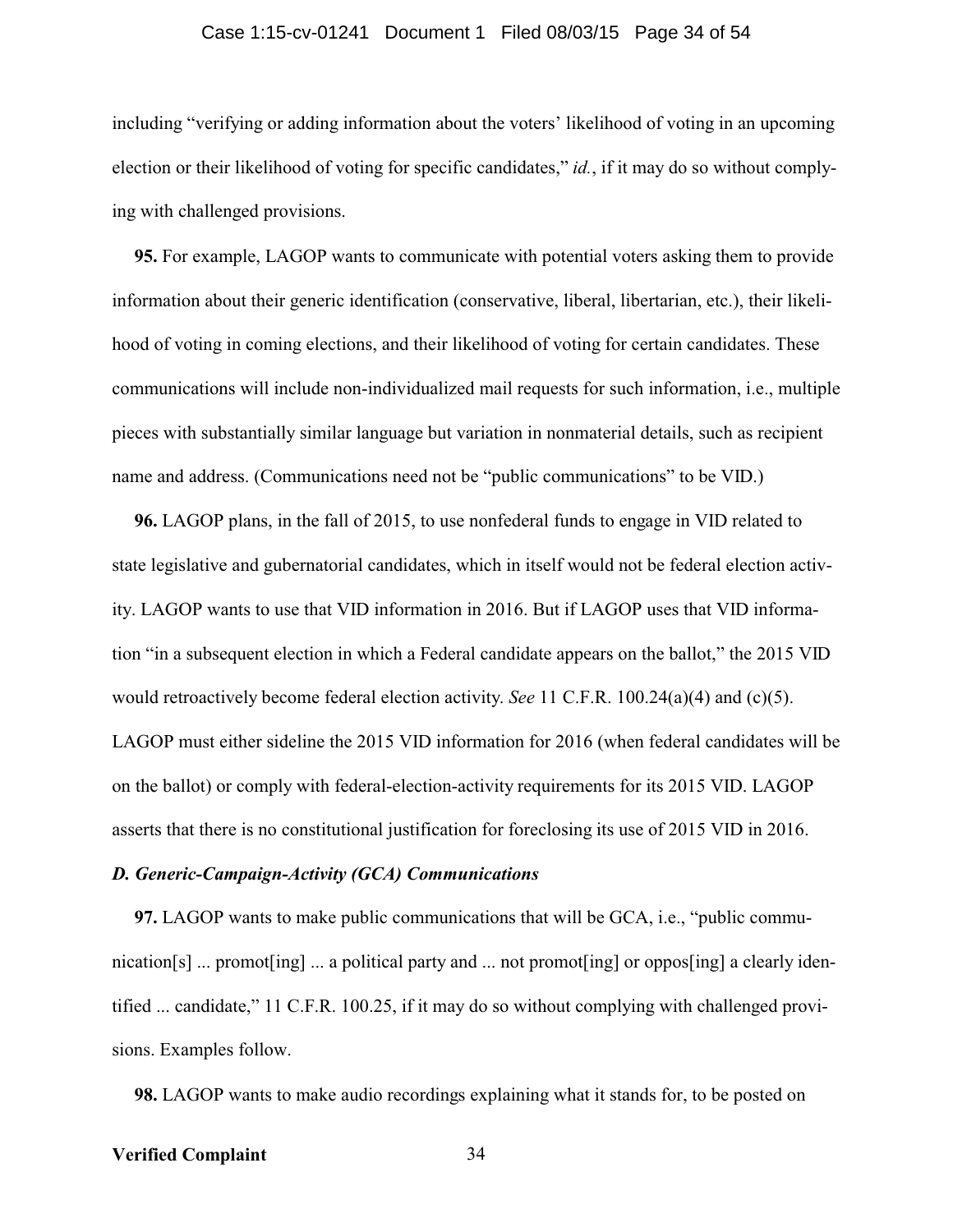LAGOP's website, where they will *not* be GCA because not public communications, 11 C.F.R.

100.26. But LAGOP also wants, if it may do so without complying with challenged provisions,

to air radio ads from these recordings during coming federal-election-activity periods, the next

starting December 2, 2015, when they *will* be public communications and so GCA. An example

of such ads is "Democrat Outreach," *supra* ¶ 89, which fits both VR and GCA definitions.

**99.** Another example of a recording to be placed online, then broadcast in 2016, follows:

### **AFRICAN-AMERICAN OUTREACH Republican Party of Louisiana :60 Script**

February is Black History Month.

It is a time to honor those who have fought to secure freedom and prosperity for our people.

A great distinction must be attributed to the Republican Party, which was FOUNDED in 1854 with one simple creed: that "Slavery is a violation of the rights of man."

 You see, the movement to end slavery and the creation of the Republican Party were one and the same.

Abolitionist leaders like Harriet Tubman and Sojourner Truth were committed Republicans. Frederick Douglass was one of the party's early champions.

The first Republican President was Abraham Lincoln—author of the Emancipation Proclamation.

Republicans voted unanimously for the 13th Amendment, which abolished slavery.

The Republican Party has never been the party of white Americans. Or Black Americans. It is the party for all Americans ... promoting freedom, justice and equal opportunity for all.

FEMALE VO: This moment in black history has been brought to you by the Republican Party of Louisiana.

**100.** Another example of a recording to be placed online, then broadcast in 2016, follows:

### **YOUTH OUTREACH SCRIPT - "The R Word" Republican Party of Louisiana**

### **:60 Script**

In 2008, I eagerly voted for Barack Obama. I was 19 and it was my first time to ever vote. I liked his message of "Hope & Change" and he seemed a lot different than George Bush.

And even though I felt a little let down by the first 4 years, I hesitantly voted for him again in 2012.

But now that I'm older, I've really started to learn a little more about the two parties. I realize now that democrats like Barack Obama want to solve every problem by just creating some new government agency.

### $<$ sarcasm $>$

Y'know ... because when I think of "cool," I think of "bureaucracy."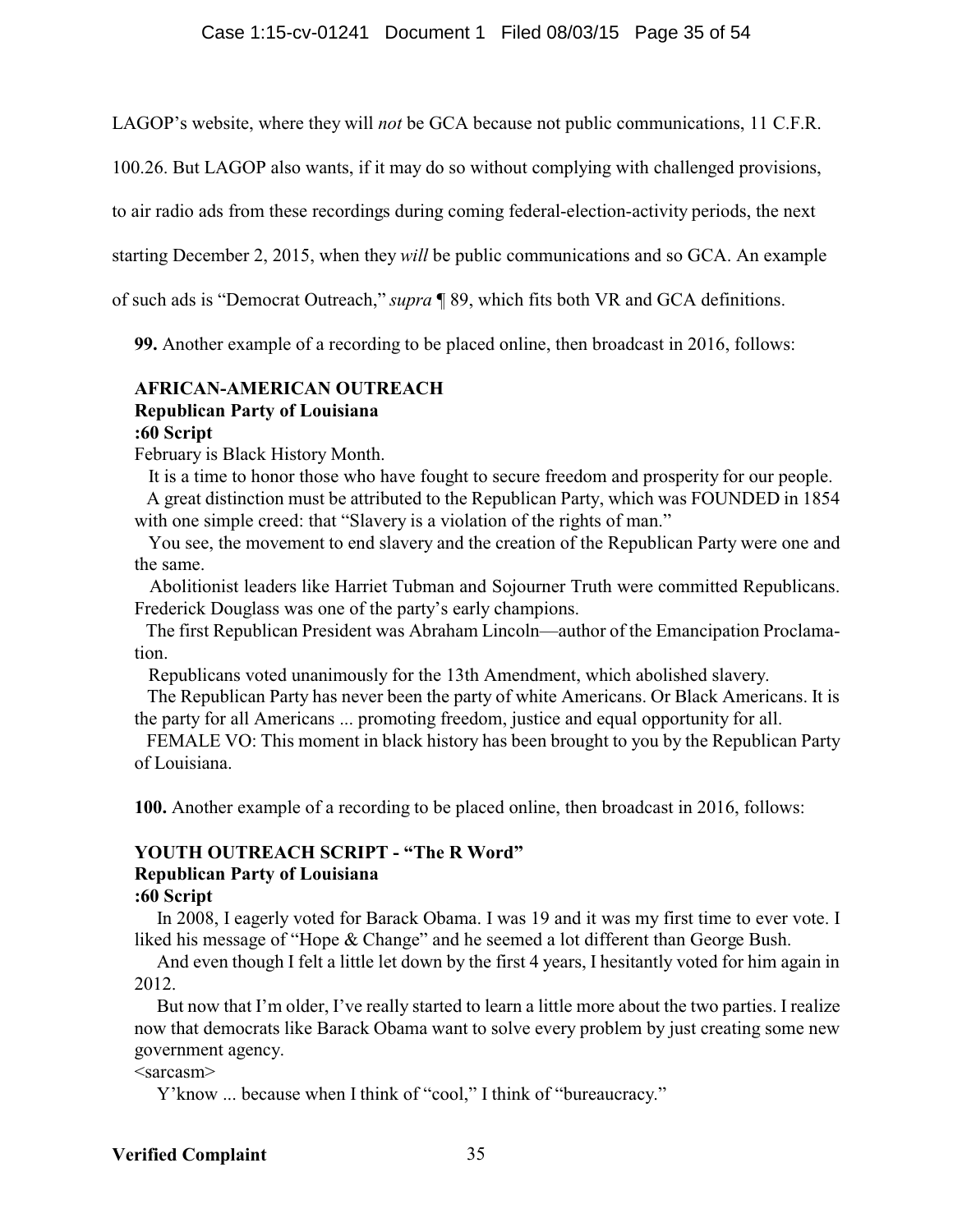Also, the economy still seems really bad. Tons of my friends are having trouble finding real jobs and a lot of them still live at home.

Obama also promised peace throughout the world, but I realize now that I was a little naive to believe him. The world is a bigger mess than I can ever remember.

The democrats always talk about "freedom," but ironically it's really the Republicans who are the ones whose policies really create liberty.

The democrats are always screaming for more government to fix everything, but the Republicans are the only ones ever talking about "less government."

That includes Less Taxes—so that people who own businesses have more money to hire people. That makes sense to me now.

I don't know why I ever associated more government, higher taxes and more bureaucracy with the word "cool."

So this election, I'm keeping an open mind. And I'm not ready to call myself the "R-word" ... but I gotta admit, when I listen to the debates ... I find myself identifying more with the R-candidates than the Democrats—who just sound like more "hope & change."

#### *E. PASO Communications*

**101.** LAGOP wants to make PASO communications ("public communications" that will be

deemed to promote, attack, support, or oppose a federal candidate, 11 C.F.R. 100.24(b)(3)), with-

out express advocacy, when legal to do so without complying with challenged provisions. Exam-

ples follow.

**102.** LAGOP wanted in 2014 to make public communications that would have criticized U.S.

Senator Mary Landrieu, then a federal candidate, for her support of government policies, such as

Obamacare, without expressly advocating her defeat.

**103.** LAGOP wants to put on its website, then broadcast, in early 2016, "Voter Drive for Pres-

idential Primary," *see* ¶ 90, but with the first three paragraphs edited to read thus:

As you already know, the election for President is this year.

This election is historic. Washington needs new Conservative leadership; another Democrat president Hillary Clinton would just be more of the same.

And it's important that Republicans pick a strong candidate who can defeat the Democrat candidate Clinton Machine....

On LAGOP's website, this would be VR starting November 6, 2015, but it would not be a PASO

communication because it would not a public communication. If broadcast, it would become a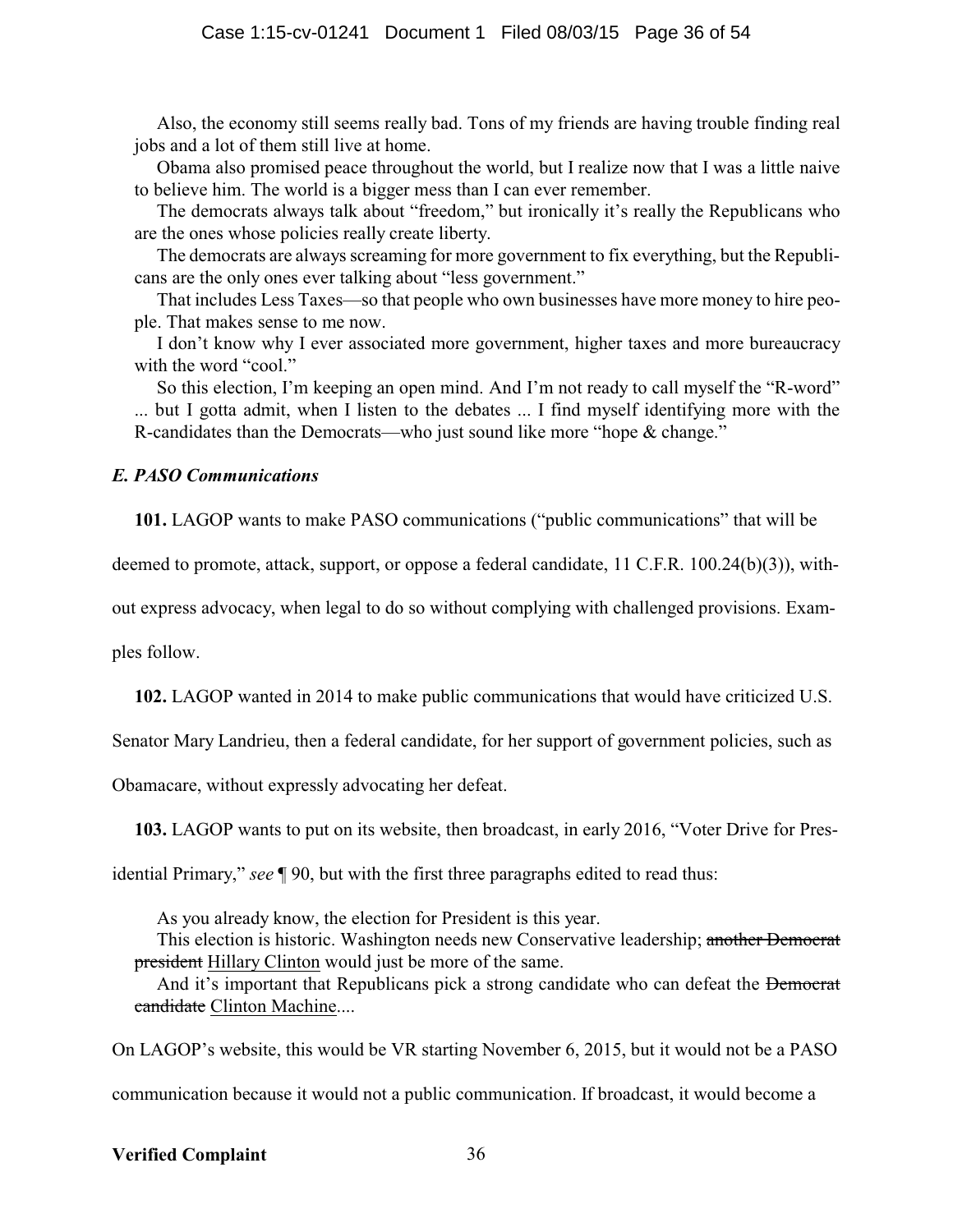public communication and a PASO communication.

**104.** LAGOP wants to put on its website, then broadcast, in 2015 and/or 2016, "Youth Out-

reach Script," *see* ¶ 100, but edited with the last paragraph thus:

So this election, I'm keeping an open mind. And I'm not ready to call myself the "R-word" ... but I gotta admit, when I listen to the debates ... I find myself identifying more with the R-candidates than the Democrats Hillary—who just sounds like more "hope & change."

On the website, this would not be a public communication, so neither GCA nor PASO. If broad-

cast, it might be deemed PASO, making it *not* GCA. The equation of "Hillary" to "more 'hope &

change'" is descriptive, with hearers viewing her favorably or unfavorably depending on their

opinion of "hope & change." FEC would likely deem this a PASO communication.

**105.** LAGOP wants to post on its website, then broadcast on radio, in 2015 and/or 2016,

"Celebrating Jindal," following this script:

### **CELEBRATING JINDAL**

### **Repubican Party of Louisiana**

### **:30 Commercial**

In 2008, Louisiana's state government was out of control, having tripled in size in just 12 years. Then came Bobby Jindal.

And since becoming governor, Jindal has cut the state budget by more than 26% Louisiana now has 30,000 fewer public employees and our reputation across the country has never been better.

Governor Jindal was one of the first governors in the United States to create a School Choice program to help children escape failing schools.

Let's face the facts. Bobby Jindal has been the nation's finest example of a Republican leader, refusing to compromise on all of the major conservative issues: taxes, spending, abortion, guns, school choice, religious liberty, you name it.

As his tenure ends here, Louisiana's loss is America's gain, as Governor Jindal travels across America spreading his message of freedom and traditional values.

Bobby Jindal. Proven leadership for America.

On LAGOP's website, this would not be a public communication, so it could not be a PASO

communication. When broadcast, the support for a clearly identified federal candidate would

make this a PASO communication.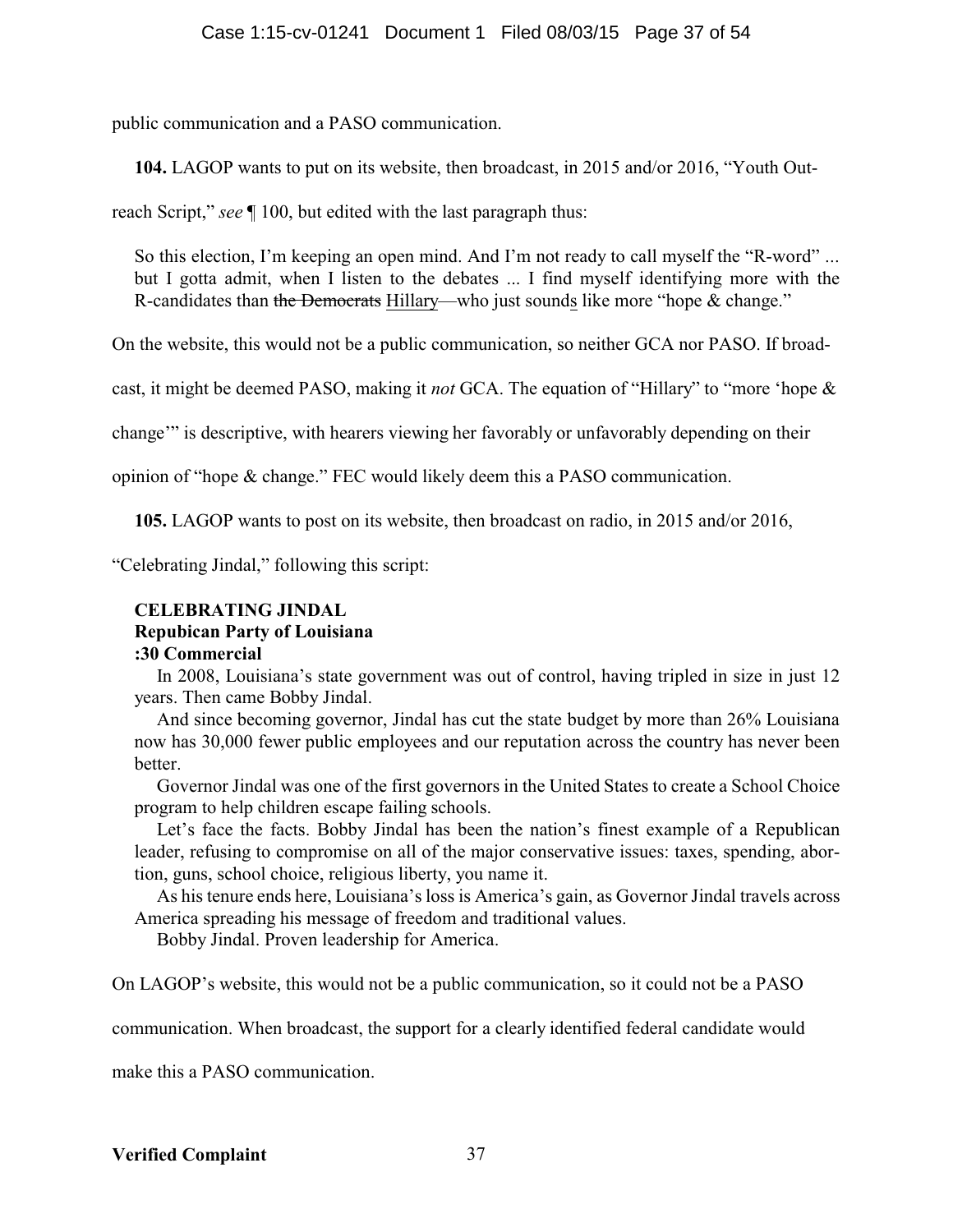#### *F. Employee Services*

**106.** LAGOP wants, when legal without complying with challenged provisions, to make federal/nonfederal allocation of "[s]alaries, wages, and fringe benefits paid for employees who spend more than 25% of their compensated time in a given month on [independent] Federal election activities or on [independent] activities in connection with a Federal election," 11 C.F.R.  $106.7(d)(1)(i)$ -(ii), as allowed for spending 25% or less on such activities, 11 C.F.R. 106.7(1)(d).

### *H. Independent Federal-Election-Activity Funding*

**107.** In paying for intended independent federal election activities, Plaintiffs want to use nonfederal funds, on hand or to be raised, compliant with state law and applicable federal law, other than challenged provisions, including:

- BCRA's ban on nonfederal funds for national-party committees, 52 U.S.C. 30125(a), which bans them and their officers from directing, transferring, etc. such funds to all;
- BCRA's ban on federal candidates or officeholders from soliciting nonfederal funds for, or directing them to, anyone "in connection with an election for Federal office, including funds for any Federal election activity, unless the funds are subject to the limitations, prohibitions, and reporting requirements of [FECA]," 52 U.S.C. 30125(e)(1);
- BCRA's ban on state and local candidates and officeholders "spending any funds for a [PASO] communication" with nonfederal funds." 52 U.S.C. 30125(f)(1);
- FECA's ban on any contributions by national banks and congressionally authorized corporations "in connection with any election," 52 U.S.C. 30118(a); 11 C.F.R. 114.2(a);
- FECA's ban on federal government contractors making "contribution[s] to any political party, committee, or ... or any political purpose or use." 52 U.S.C. 30119(a); and
- FECA's ban on contributions or donations from foreign nationals "in connection with a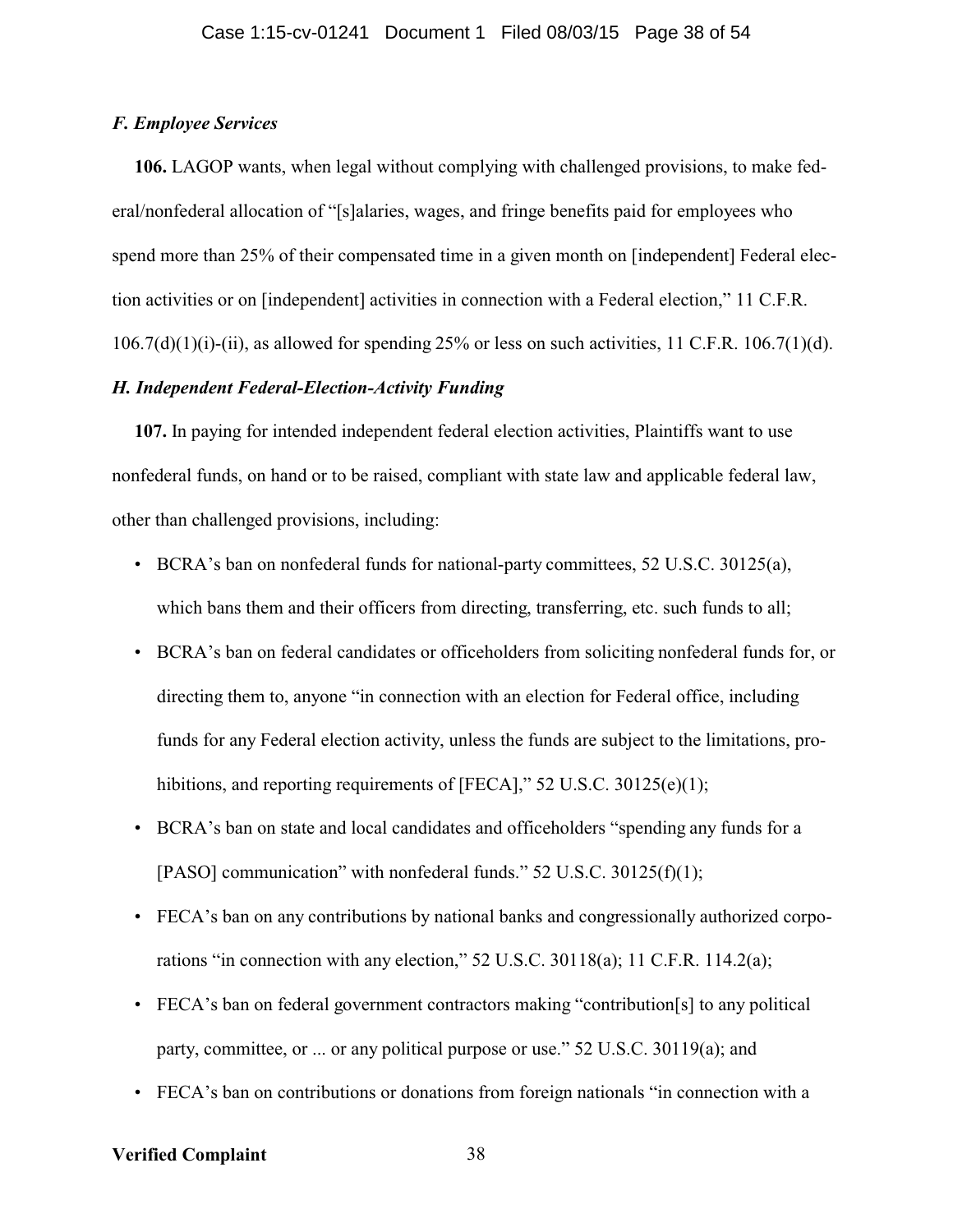#### Case 1:15-cv-01241 Document 1 Filed 08/03/15 Page 39 of 54

Federal, State, or local election," 52 U.S.C. 30121; *accord* 11 C.F.R. 110.20(b)-(c).

**108.** Federal funds were not, and will not be, used to *raise* nonfederal funds for intended activities, but the nonfederal funds used were (and will be) compliant with state law and non-challenged, applicable provisions of federal law as set out in the preceding paragraph.

**109.** In Count II, LAGOP challenges the Ban and Fundraising Requirement as applied to independent communications from an independent-communications-only account ("ICA"). This ICA would receive only funds (**a**) from *individuals*, (**b**) compliant with state law and the federal restrictions in ¶ 107, and (**c**) either (**i**) transferred from LAGOP (under reasonable accounting methods assuring that subparagraph (b) is met) or (**ii**) fundraised in compliance with provisions governing such fundraising when LAGOP is able to operate an ICA for such independent communications. The ICA's receipts would be limited to Louisiana's contribution limit, currently \$100,000 over a 4-calendar-year period (which LAGOP and its ICA must share).

**110.** LAGOP wants to make disbursements of over \$5,000 per calendar year for federal election activity in 2015 and 2016, which would require it to report receipts and disbursements for federal election activity, but LAGOP wants to report its nonfederal funds used for such activity as it reports other nonfederal funds absent BCRA's Reporting Requirement (with the exception of the alternative, ICA, as-applied challenge in Count II, which would comply with the Reporting Requirement). The local-committee Plaintiffs want to spend under \$5,000 in 2015 and 2016 on federal election activity, so they would not be subject to the Reporting Requirement.

**111.** In 2014, LAGOP wanted to use approximately \$100,000 in nonfederal funds for federal election activity, but could not because it did not want to do so under the challenged provisions. *I. General*

**112.** None of the federal election activities that Plaintiffs want to do herein would otherwise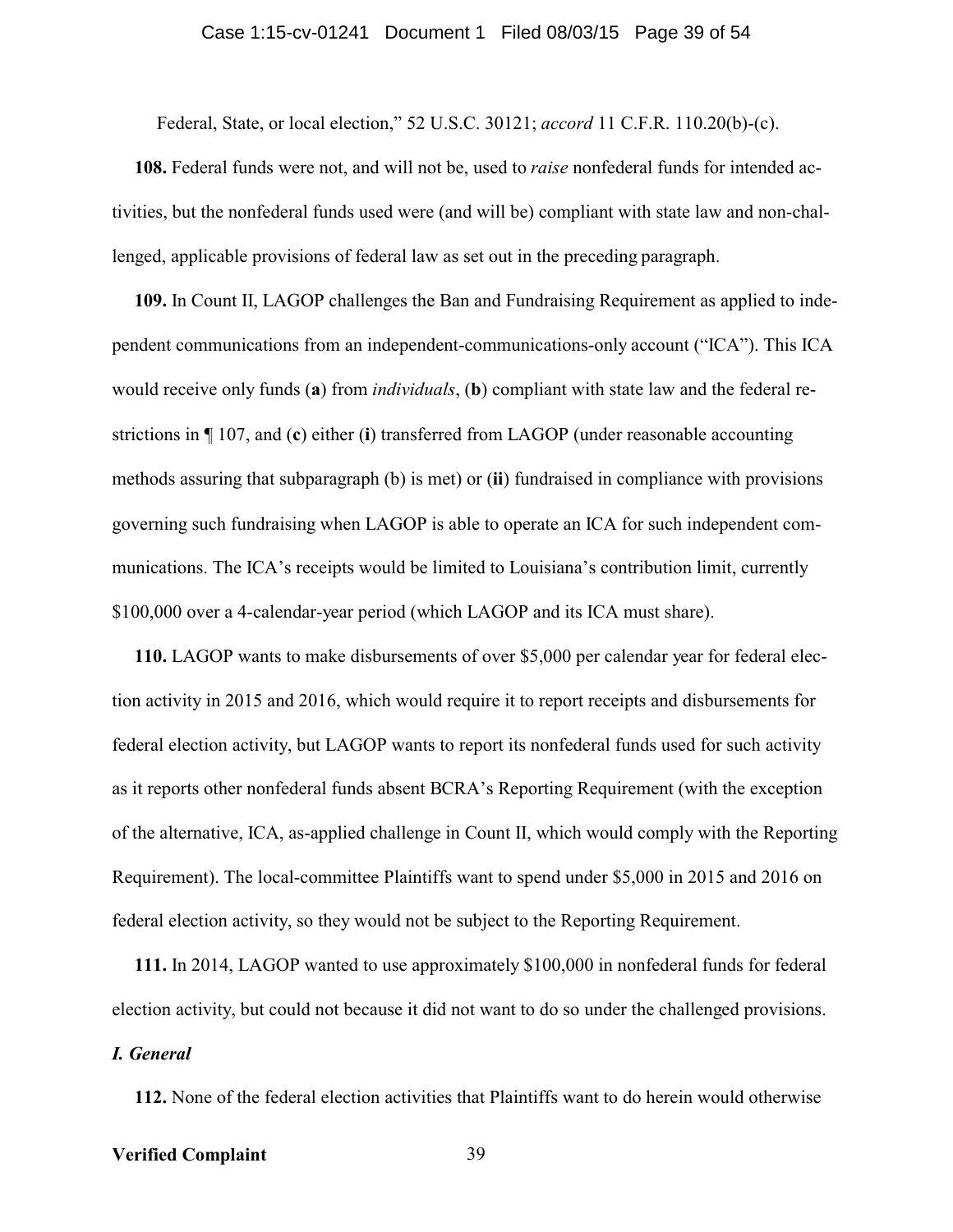#### Case 1:15-cv-01241 Document 1 Filed 08/03/15 Page 40 of 54

qualify as "contributions," or "expenditures," or "exempt activities" and so would not trigger political-committee status for the local-committee Plaintiffs.

**113.** Plaintiffs seek requested relief as soon as possible, given that PASO communications become such immediately; voter-registration activity becomes federal election activity starting November 6, 2015; and voter-identification, voter-registration activity, and get-out-the-vote activity become such starting December 2, 2015. Absent requested relief, Plaintiffs are chilled from exercising First Amendment rights.

**114.** In the future, Plaintiffs intend federal election activities materially similar to those they verify plans to do herein, as legal to do so. Given recurring elections, the time required to resolve such litigation, and the ongoing restrictions, it is likely that situations similar to those described here will recur without opportunity for full litigation. So if this litigation is not concluded before federal-election-activity periods related to 2016 elections end, this case will not be moot because it will be capable of repetition yet evading review. *See, e.g.*, *FEC v. Wisconsin Right to Life*, 551 U.S. 449, 461-63 (2007) ("*WRTL-II*") (Roberts, C.J., joined by Alito, J.) (stating the holding, *Marks v. United States*, 430 U.S. 188, 193 (1977)).

**115.** Plaintiffs face a credible threat of civil enforcement and prosecution if they proceed with planned activities without complying with challenged provisions, absent requested relief.

**116.** Absent requested relief, Plaintiffs will be deprived of their First Amendment rights and suffer irreparable harm. There is no adequate remedy at law.

#### **Count I**

### **The Challenged Provisions Are Unconstitutional as Applied to (a) Non-Individualized, Independent Communications Exhorting Registering/Voting and (b) Non-Individualized, Independent Communications by Internet.**

**117.** Plaintiffs reallege and incorporate by reference all allegations in preceding paragraphs.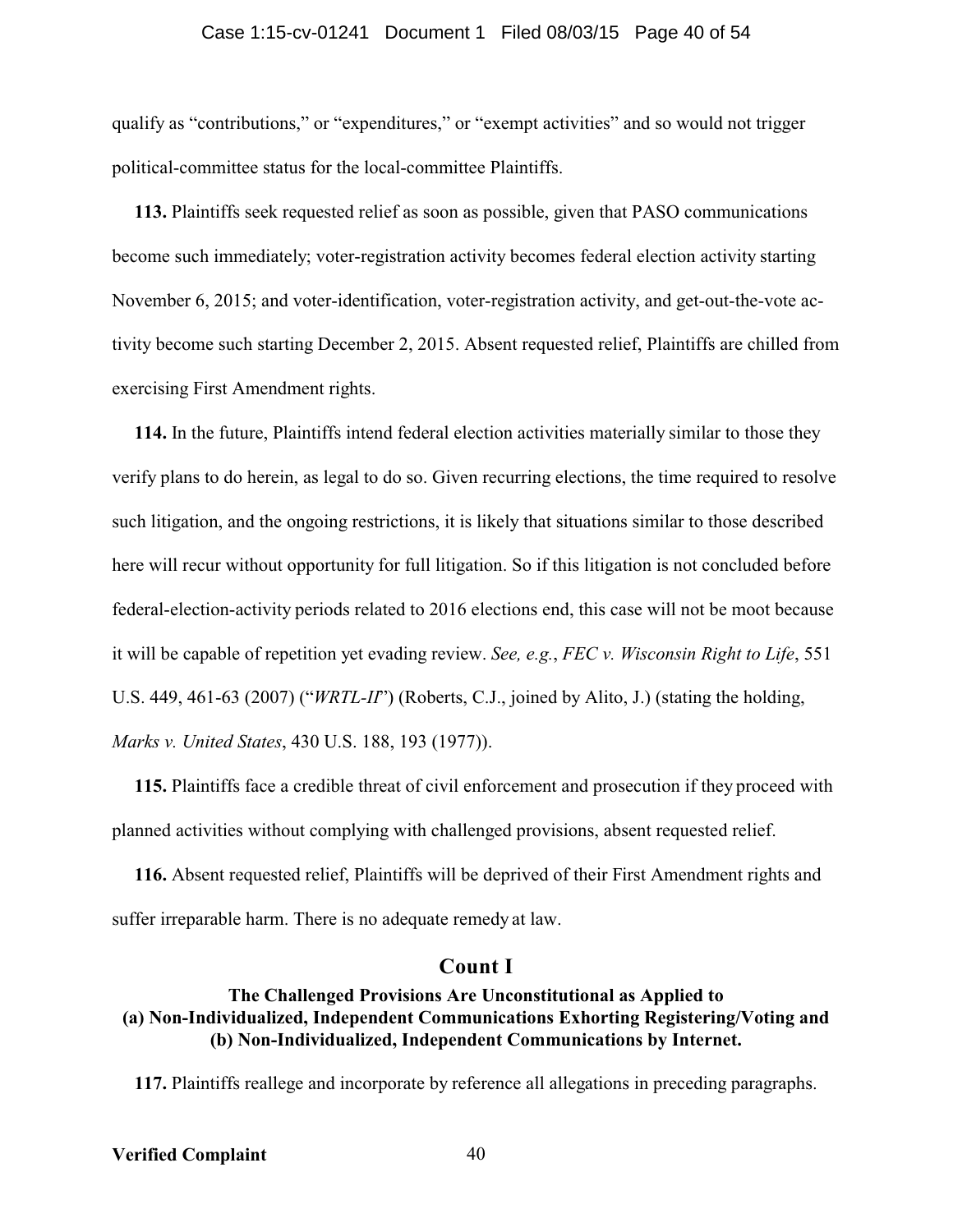#### Case 1:15-cv-01241 Document 1 Filed 08/03/15 Page 41 of 54

**118. (a)** Plaintiffs challenge the Ban (52 U.S.C. 30125(b)), Fundraising Restriction (52 U.S.C. 30125(c)), and Reporting Requirement (52 U.S.C. 30105(e)(2)) as unconstitutional as applied to *independent, non-individualized communications* that *exhort registering/voting*. "Non-individualized" means "not involv[ing] contacting individuals by telephone, in person, or by other individualized means to assist them in registering to vote" or "in engaging in the act of voting."<sup>16</sup> The communications will be made in substantially similar form to multiple persons and lack "individualized contact for the specific purpose of assisting individuals with the process of registering to vote [or voting]." *See* ¶ 54 (citation omitted). *See* ¶¶ 84-93 (intended examples).

**119. (b)** Plaintiffs *also* challenge these provisions as applied to such communications, and other non-individualized, independent communications constituting federal election activity, *by Internet*. <sup>17</sup> Plaintiffs' own-website postings and emails will be federal election activity because they exhort registering and/or voting, as described in the voter-registration-activity and get-outthe-vote-activity definitions, 11 C.F.R.  $100.24(a)(2)(i)(A)$  and  $(3)(i)(A)$ , during federal-electionactivity periods, and will not fit the "brief and incidental" exception, *see* ¶ 64 (cite and E&J).

**120.** Because the challenged provisions burden core political speech and association (by both contribution and pooling of resources for effective advocacy), which are highly protected by the First Amendment, FEC at a minimum must prove a close "fit" to cognizable governmental interest to justify the requirement under the appropriate level of scrutiny. *See McCutcheon v. FEC*, 134 S.Ct. 1434, 1445 (2014) (controlling plurality opinion) ("[R]egardless whether we apply strict scrutiny or *Buckley*'s 'closely drawn' test, we must assess the fit between the stated governmental objective and the means selected to achieve that objective."). There is no "fit" as applied.

<sup>&</sup>lt;sup>16</sup> This was the original language of FEC's definitions of "voter registration activity" and "getout-the-vote activity." *See* 2002 E&J, 67 Fed. Reg. at 49110-11. *See supra* ¶¶ 54-55.

<sup>&</sup>lt;sup>17</sup> Plaintiffs intend no paid communications on another's website, which are not at issue.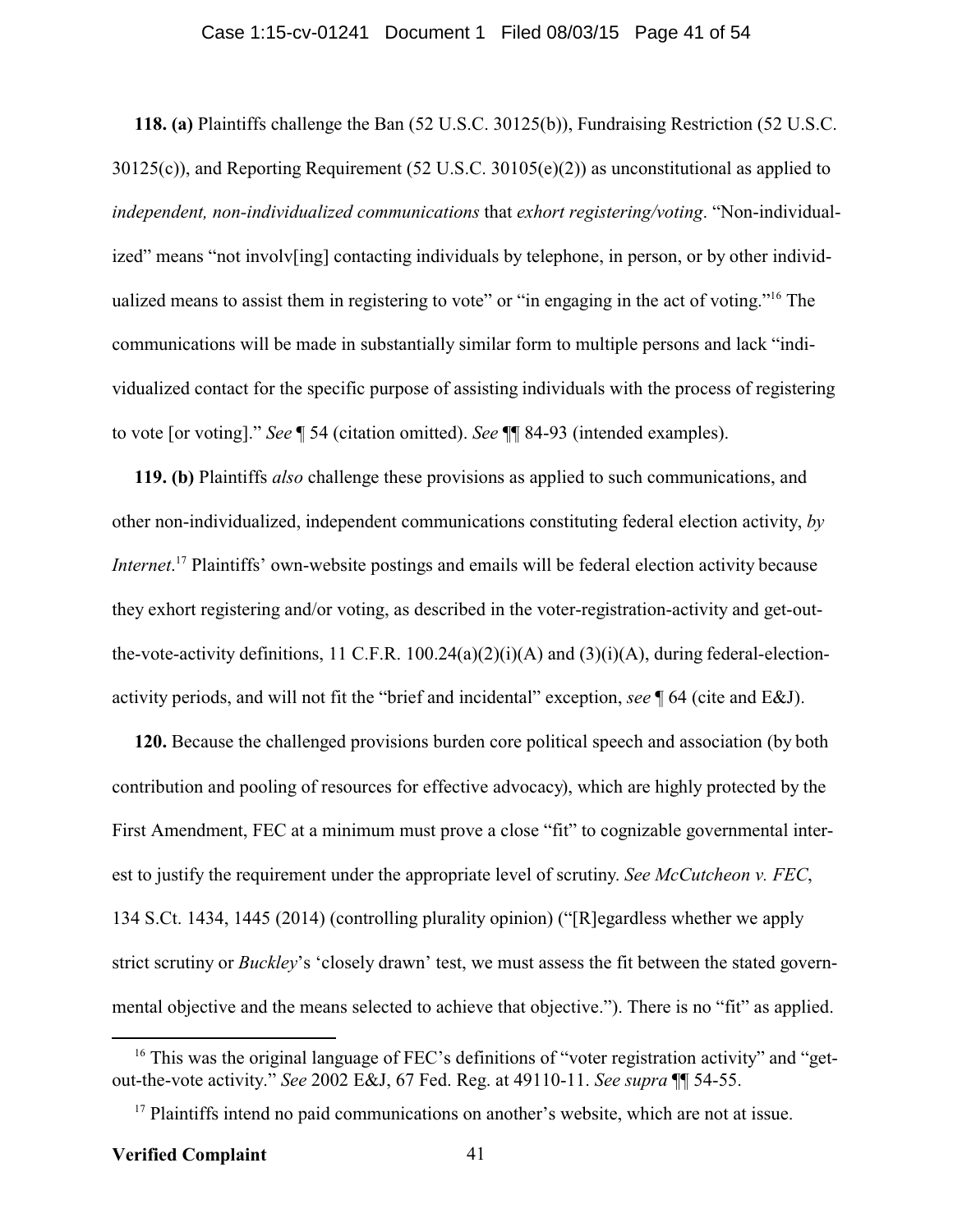#### Case 1:15-cv-01241 Document 1 Filed 08/03/15 Page 42 of 54

**121.** The only cognizable interest that might justify such restrictions on core political speech and association is preventing quid-pro-quo corruption or the appearance of quid-pro-quo corruption. *Citizens United v. FEC*, 558 U.S. 310, 359 (2010). *See also McCutcheon*, 134 S.Ct. at 1450 (controlling opinion). Quid-pro-quo corruption (or its appearance) requires "a direct exchange of an official act for money," *id.* at 1441, which entails "an act akin to bribery," *id.* at 1460 (Breyer, J., joined by Ginsburg, Sotomayor, and Kagan, JJ., dissenting), and only "arises when an individual makes large contributions to the candidate or officeholder himself," *id.* at 1460 (plurality).

**122.** Gratitude, access, influence, and leveling playing fields are not corruption or its appearance. *Citizens United*, 558 U.S. at 359-61. "Spending large sums of money in connection with elections, but not in connection with an effort to control the exercise of an officeholder's official duties, does not give rise to such *quid pro quo* corruption." *McCutcheon*, 134 S.Ct. at 1450.

**123.** As applied to the *communications* at issue here, no quid-pro-quo risk exists. *First*, *exhortations to register and vote* are so lacking in quid-pro-quo risk that FEC excluded them from "voter registration activity" and "get-out-the-vote activity" in 2002 and 2006. *See* ¶¶ 54-55.

**124.** *Second*, even *express-advocacy* independent expenditures "do not give rise to corruption or the appearance of corruption," *Citizens United*, 558 U.S. at 357, due to their independence (making communications possibly even "counterproductive," *Buckley*, 424 U.S. at 47), so *a fortiori* there is no such risk from independent communications merely exhorting registering/voting.

**125.** *Third*, quid-pro-quo corruption (or appearance) requires a "a direct exchange of an official act for money," *McCutcheon*, 134 S.Ct. at 1441 (controlling opinion), only "aris[ing] when an individual makes large contributions to the candidate or officeholder himself," *id.* at 1460, so no anti-corruption interest justifies communications exhorting registering/voting.

**126.** *Fourth*, any derivative anti-circumvention interest must be based on such quid-pro-quo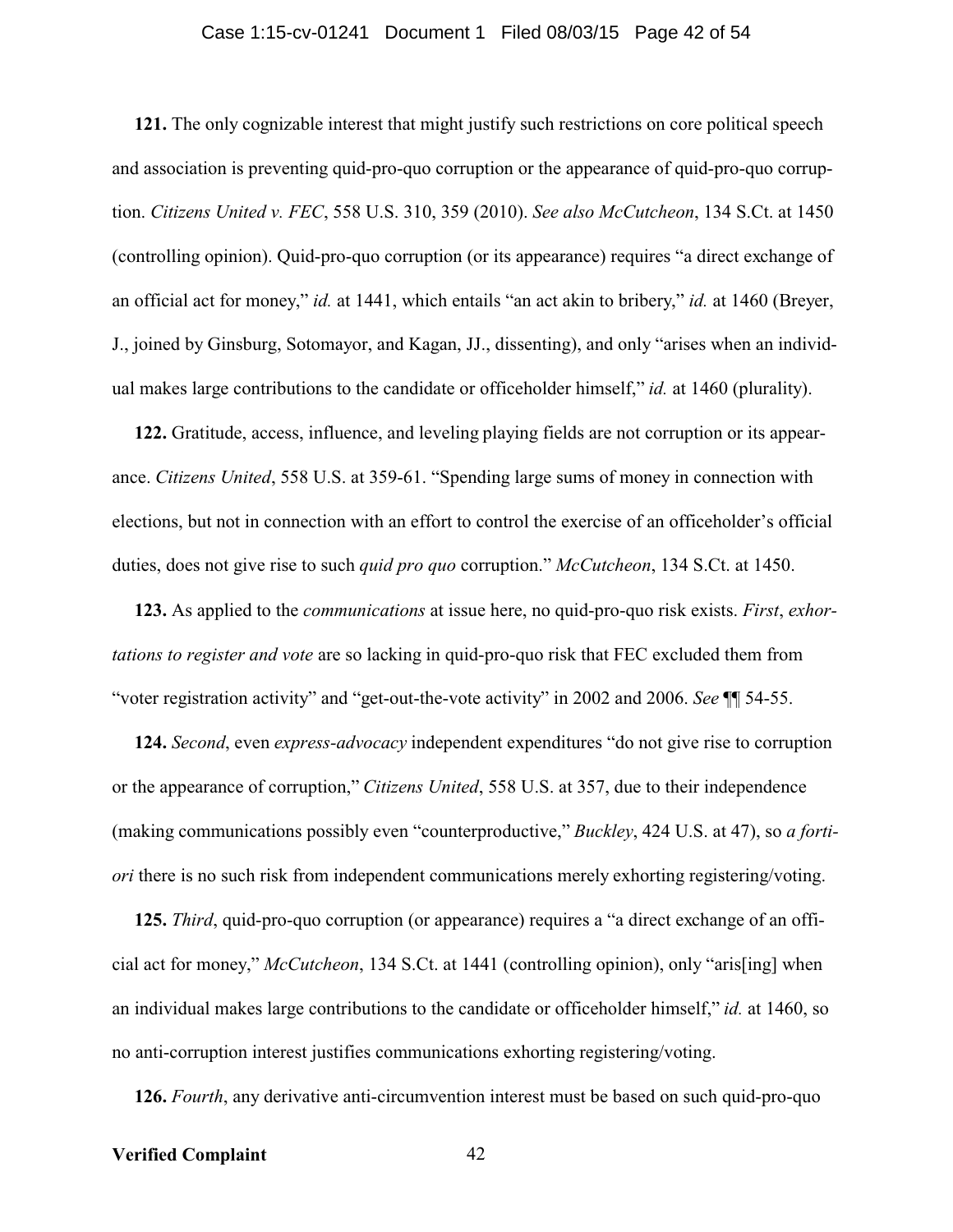#### Case 1:15-cv-01241 Document 1 Filed 08/03/15 Page 43 of 54

corruption and direct exchange, so independent communications exhorting registering/voting pose no circumvention risk. FEC said excluding communications exhorting registering/voting from the "voter registration activity" and "get-out-the-vote activity" "will not lead to circumvention." 2006 E&J, 71 Fed. Reg. at 8927. *See also* 2010 E&J, 75 Fed. Reg. at 55259 (same).

**127.** As applied to any non-individualized, independent federal-election-activity communications that are communicated by *Internet*, FEC said Internet activity lacks quid-pro-quo risk:

[T]here are significant policy reasons to exclude the Internet as a public communication. The Commission fails to see the threat of corruption that is present in a medium that allows almost limitless, inexpensive communication across the broadest possible cross-section of the American population. Unlike media such as television and radio, where the constraints of the medium make access financially prohibitive for the general population, the Internet is by definition a bastion of free political speech, where any individual has access to almost limitless political expression with minimal cost.

2002 E&J, 67 Fed. Reg. at 49072. Given no such threat, the PASO-communications and genericcampaign-activity definitions expressly *exclude* Internet communications by incorporating the "public communication" definition, which excludes Internet communications, unless "placed for a fee on another person's Web site," 11 C.F.R. 100.26. But the voter-registration-activity and getout-the-vote-activity definitions expressly *include* communications by "e-mail" and "any other means." 11 C.F.R. 100.24(a)(2)(i)(A) and (3)(i)(A) and (B), and the voter-identification definition does not exclude Internet communications, *id.* at 100.24(a)(4). If Internet PASO and genericcampaign-activity communications lack such threat, so does other non-individualized, federal election activity communicated by Internet.

**128.** And as applied to non-individualized, independent communications that *both* exhort registering/voting *and* are communicated by website or email, the challenged provisions are *doubly* unconstitutional because no quid-pro-quo risk arises from *message* or *means*.

**129.** These provisions violate the First Amendment as applied to (**a**) non-individualized, inde-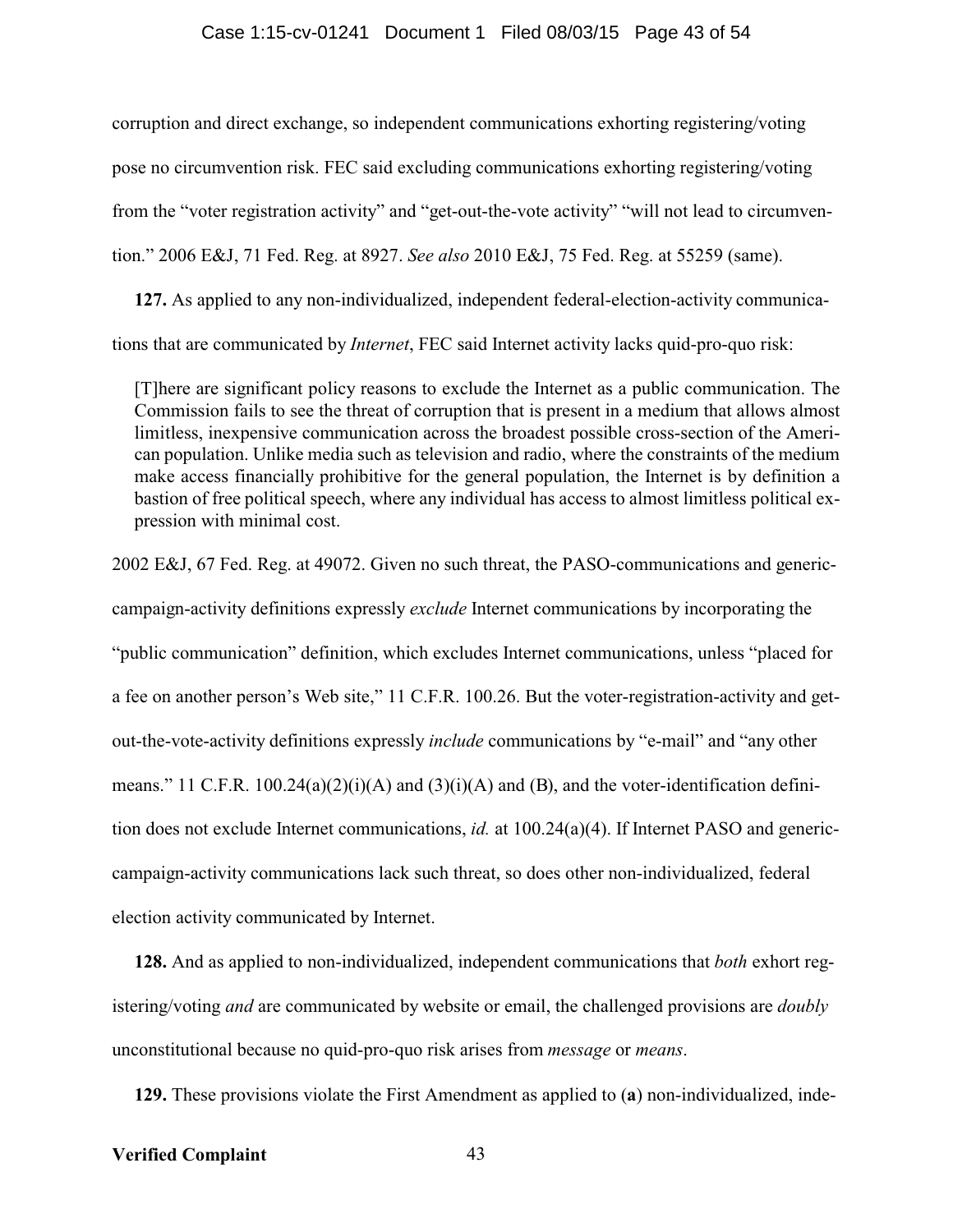pendent communications exhorting registering/voting and (**b**) such communications, and other independent communications constituting federal election activity, communicated by Internet.

## **Count II**

### **Challenged Provisions Are Unconstitutional as Applied to (a) Non-Individualized, Independent Communications and (b) Such Communications Funded from an Independent-Communications Account.**

**130.** Plaintiffs reallege and incorporate by reference all allegations in preceding paragraphs.

**131. (a)** LAGOP challenges the Ban and Fundraising Restriction as applied to *non-individualized,*<sup>18</sup>  *independent communications*. Such non-express-advocacy communications may occur under several parts of the federal-election-activity definition, including: 11 C.F.R.  $100.24(a)(2)(i)(A)-(C)$  (voter-registration activity),  $100.24(a)(3)(i)(A)-(B)$  (get-out-the-vote activity), and 11 C.F.R. 100.24(a)(4) (voter identification), as well as those definitions requiring "public communications" (100.25), namely, 11 C.F.R. 100.24(b)(2)(ii) (generic campaign activ-

ity) and 100.24(b)(3) (PASO communications). *See* ¶¶ 84-95, 97-100, 103-05 (examples).

**132. (b)** LAGOP *also* challenges the Ban and Fundraising Restriction as applied to such communications funded from an *independent-communications-only account* ("ICA"). The *ICA* at issue here would contain only contributions from individuals that are legal under state law and applicable federal law (other than the challenged provisions), and would be used only for making the independent communications described above. *See* ¶ 131. Because LAGOP does not challenge the Reporting Requirement under Count II, LAGOP would report the ICA's activity under applicable law, regulations, and FEC instructions when LAGOP is able to do the intended activity absent the challenged provisions. LAGOP plans to establish such an ICA for making such

<sup>&</sup>lt;sup>18</sup> "Non-individualized" communications here are those "not involv[ing] contacting individuals by telephone, in person, or by other individualized means," but by "communications ... in substantially similar form to multiple persons." *See* ¶ 54 (citation omitted).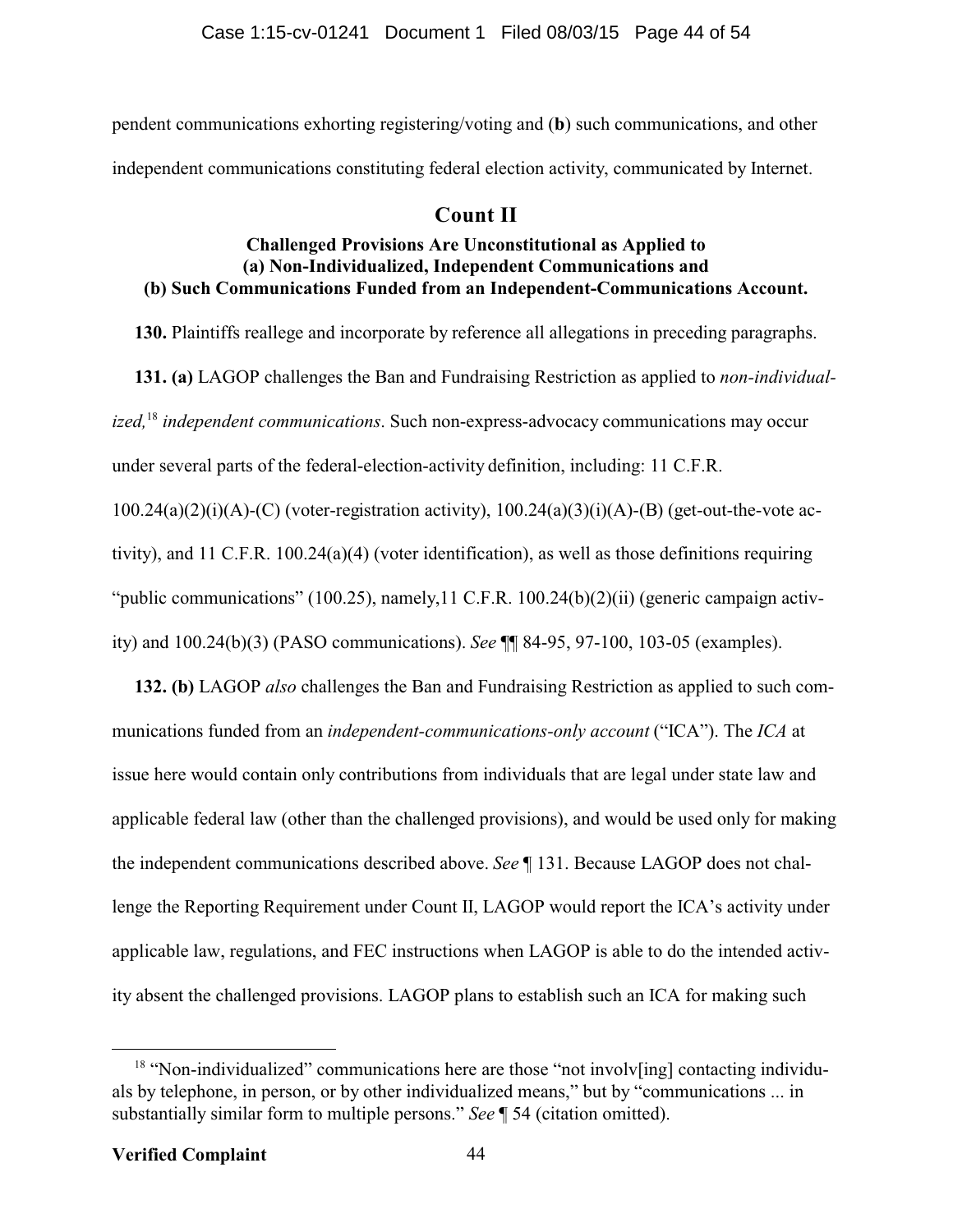#### Case 1:15-cv-01241 Document 1 Filed 08/03/15 Page 45 of 54

non-individualized, independent communications as an alternative, if it does not receive the facial relief requested in Count IV, the relief as to all independent federal election activity requested in Count III, or the relief as to all non-individualized, independent communications requested in Count II(a),  $\P$  131.

**133.** Because the challenged provisions burden core political speech and association (by both contribution and pooling resources for effective advocacy), highly protected by the First Amendment, FEC at a minimum must prove a close "fit" to cognizable governmental interest to justify the requirement under the appropriate level of scrutiny. *See McCutcheon*, 134 S.Ct. at 1445 (controlling plurality opinion). There is no "fit" as applied.

**134.** The only cognizable interest that might justify such restrictions on core political speech and association is preventing quid-pro-quo corruption or its appearance. *Citizens United*, 558 U.S. at 359. *See also McCutcheon*, 134 S.Ct. at 1450 (controlling opinion). Quid-pro-quo corruption (or appearance) requires "a direct exchange of an official act for money," *id.* at 1441, "an act akin to bribery," *id.* at 1460 (Breyer, J., joined by Ginsburg, Sotomayor, and Kagan, JJ., dissenting), and only "arises when an individual makes large contributions to the candidate or officeholder himself," *id.* at 1460 (plurality).

**135.** Gratitude, access, influence, and leveling playing fields are not corruption or its appearance. *Citizens United*, 558 U.S. at 359-61. "Spending large sums of money in connection with elections, but not in connection with an effort to control the exercise of an officeholder's official duties, does not give rise to such *quid pro quo* corruption." *McCutcheon*, 134 S.Ct. at 1450.

**136.** As applied to the *non-individualized, independent communications* at issue here (*see* ¶ 131), there is no quid-pro-quo risk. These are, for constitutional purposes, like the independent expenditures that "do not give rise to corruption or the appearance of corruption," *Citizens*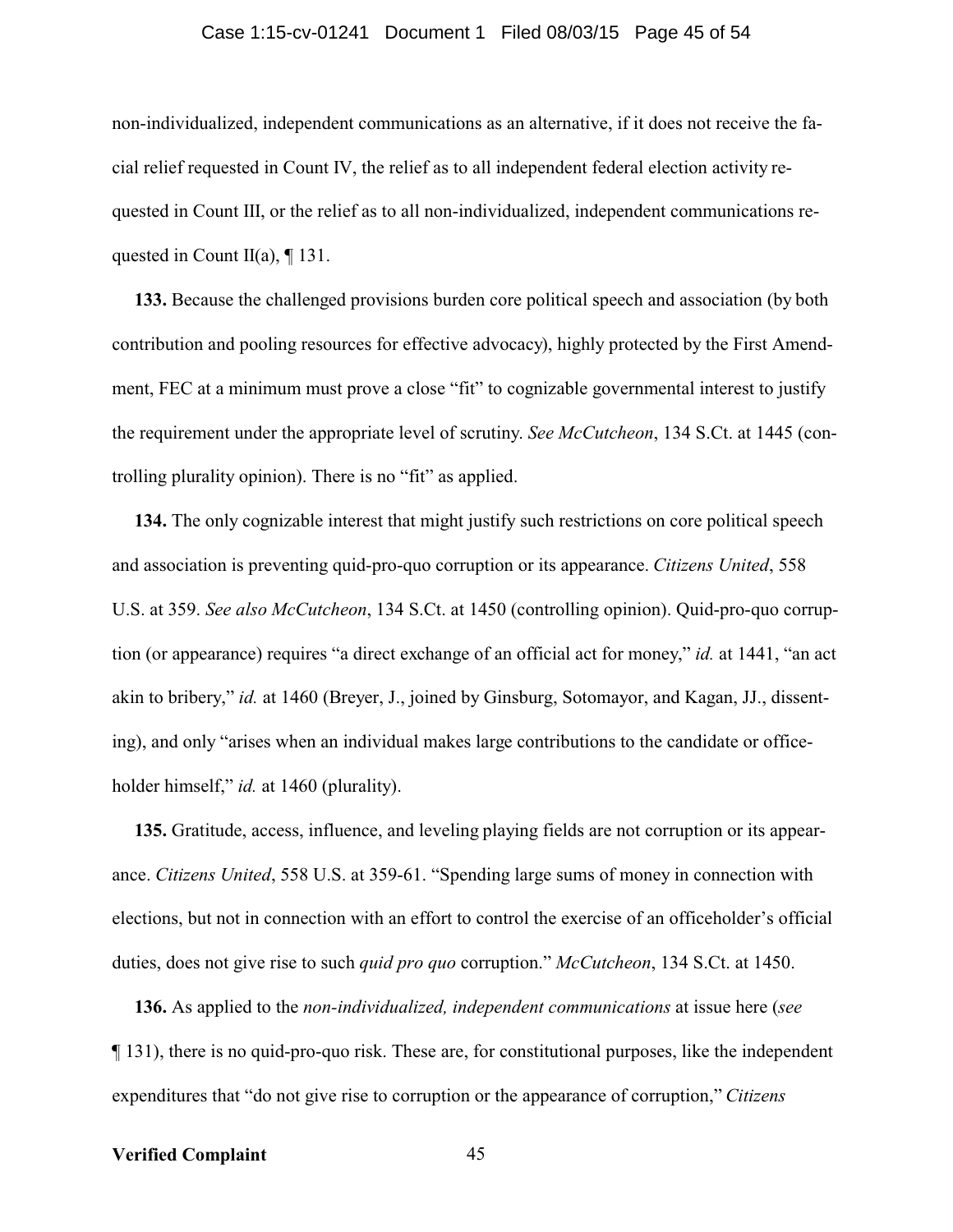*United*, 558 U.S. at 357, because "'[t]he absence of prearrangement and coordination of an expenditure with the candidate or his agent not only undermines the value of the expenditure to the candidate, but also alleviates the danger that expenditures will be given as a quid pro quo for improper commitments from the candidate.'" *Id.* (quoting *Buckley*, 424 U.S. at 47). The high protection afforded independent expenditures in *Citizens United* turns on the *independence* of the communications, *id.*, not whether they contain express advocacy. This is clear from *Colorado Republican Federal Campaign Committee v. FEC*, 518 U.S. 604 (1996) (*"Colorado-I*"), where the Court identified an "independent expenditure," *id.* at 613, though it contained no express advocacy, *see FEC v. Colorado Republican Federal Campaign Committee*, 839 F. Supp. 1488, 1451 (D. Col. 1993) (district court applied express-advocacy construction to relevant provisions and dismissed enforcement proceeding because there was no express advocacy). So protected, non-corrupting "independent expenditures" are constitutionally like the "independent communications" at issue here.

**137.** As applied to such communications *funded from the ICA* at issue here (*see* ¶ 132) there is no quid-pro-quo risk. The ICA would be constitutionally similar to the non-contribution accounts ("NCAs") of nonconnected committees. *See* FEC, *FEC Statement on Carey v. FEC: Reporting* Guidance for Political Committees that Maintain a Non-Contribution Account.<sup>19</sup> Because independent expenditures (like the independent communications here) pose no quid-pro-quo risk, NCAs may solicit *unlimited nonfederal* funds (including corporate and union contributions not involved with the ICA at issue here) for making independent expenditures. NCAs may pay for independent expenditures *entirely* with *nonfederal* funds. In contrast, the ICA at issue here would only solicit contributions from individuals, as allowed by state law (currently \$100,000 over a 4-

<sup>&</sup>lt;sup>19</sup> *Available at* http://www.fec.gov/press/press2011/20111006postcarey.shtml.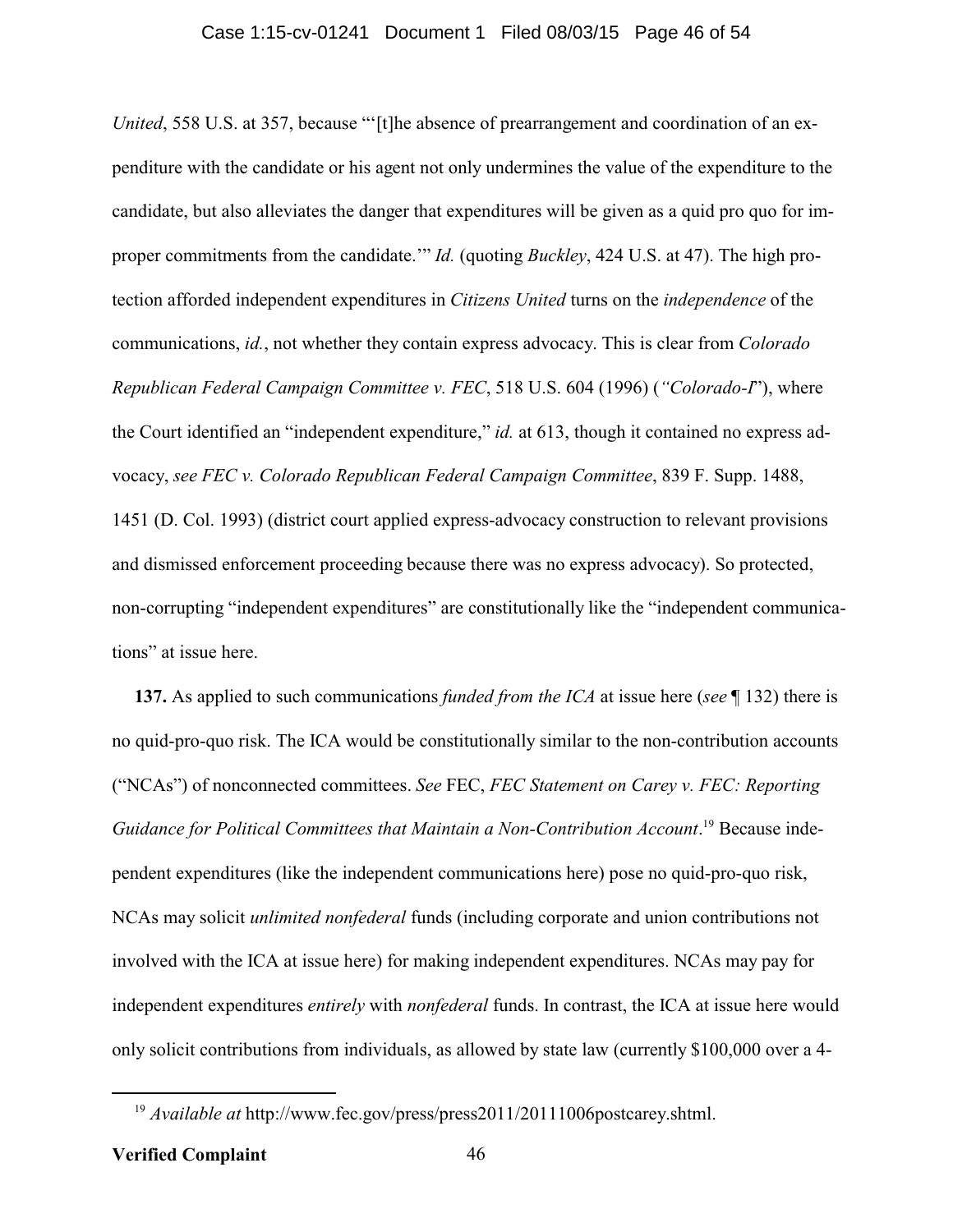calendar-year period), *see* ¶ 109, and (as is true with all four Counts) if Plaintiffs prevail they will only be able to use nonfederal funds to pay for an *allocated* amount of their activities under the existing allocation rules, *see* ¶¶ 45-51.

**138.** These provisions violate the First Amendment as applied to (**a**) non-individualized, independent communications and (**b**) such communications from the described ICA.

### **Count III**

### **The Ban, Fundraising Restrictions, and Reporting Requirement Are Unconstitutional as Applied to All Independent Federal Election Activity.**

**139.** Plaintiffs reallege and incorporate by reference all allegations in preceding paragraphs. **140.** Plaintiffs challenge the Ban (52 U.S.C. 30125(b)), Fundraising Restriction (52 U.S.C. 30125(c)), and Reporting Requirement (52 U.S.C. 30105(e)(2)) as unconstitutional as applied to *all independent* federal election activities.

**141.** "Federal election activity" sweeps in independent activity. *See* 11 C.F.R. 100.24.

**142.** Because the challenged provisions burden core political speech and association (by both contribution and pooling resources for effective advocacy), highly protected by the First Amendment, FEC at a minimum must prove a close "fit" to cognizable governmental interest to justify the requirement under the appropriate level of scrutiny. *See McCutcheon*, 134 S.Ct. at 1445 (controlling plurality opinion). There is no "fit" as applied.

**143.** The only cognizable interest that might justify such restrictions on core political speech and association is preventing quid-pro-quo corruption or its appearance. *Citizens United*, 558 U.S. at 359. *See also McCutcheon*, 134 S.Ct. at 1450 (controlling opinion). Quid-pro-quo corruption (or its appearance) requires "a direct exchange of an official act for money," *id.* at 1441, "an act akin to bribery," *id.* at 1460 (Breyer, J., joined by Ginsburg, Sotomayor, and Kagan, JJ., dissenting), and only "arises when an individual makes large contributions to the candidate or of-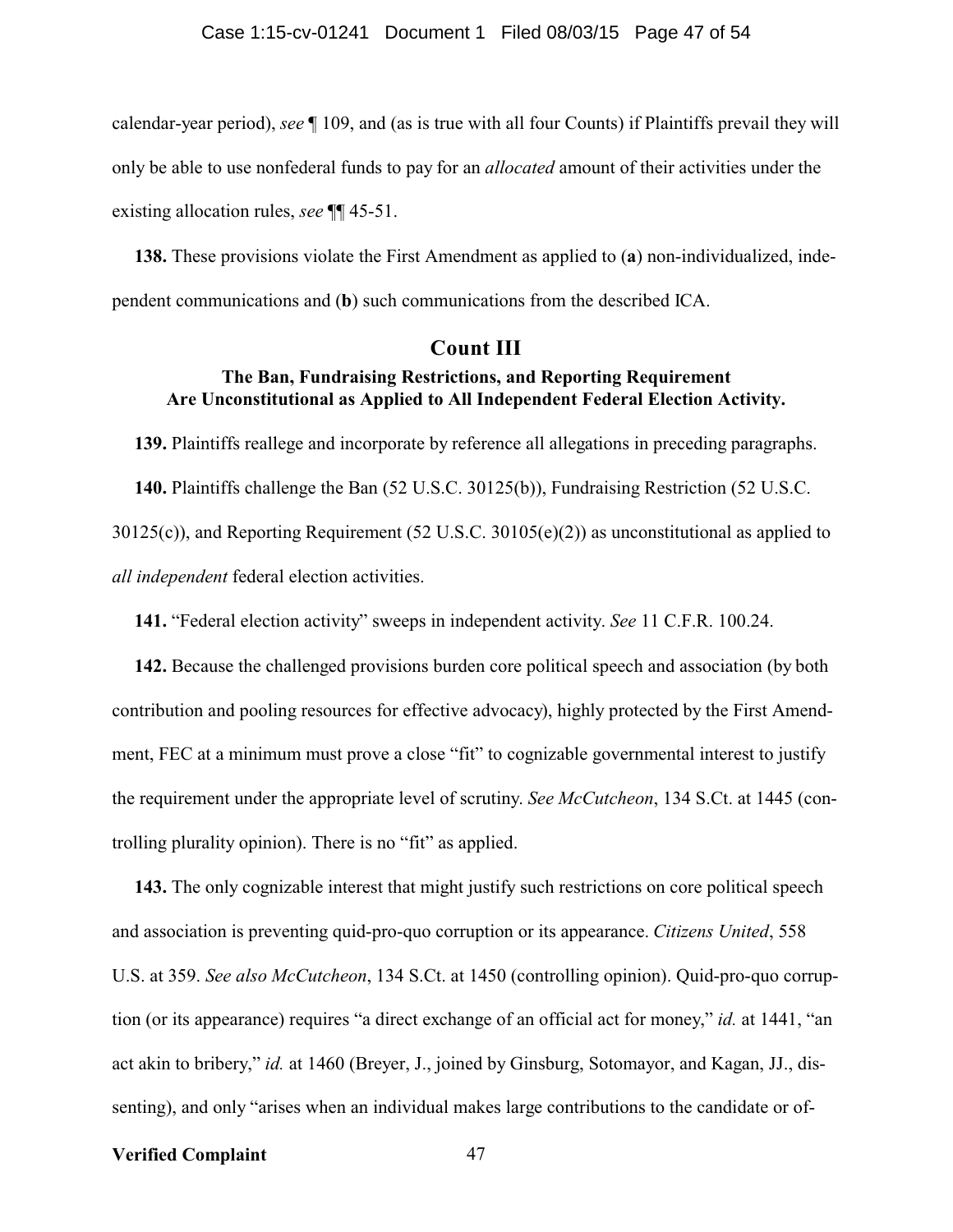ficeholder himself," *id.* at 1460 (plurality).

**144.** Gratitude, access, influence, and leveling playing fields are not corruption or its appearance. *Citizens United*, 558 U.S. at 359-61. "Spending large sums of money in connection with elections, but not in connection with an effort to control the exercise of an officeholder's official duties, does not give rise to such *quid pro quo* corruption." *McCutcheon*, 134 S.Ct. at 1450.

**145.** The Ban, Fundraising Requirement, and Reporting Requirement must be justified as to each of the different types of federal election activity by a cognizable interest. There is no quidpro-quo risk due to the independence of the activities.

**146.** For example, if the independent federal election activity involves communications, such communications are like the independent expenditures that "do not give rise to corruption or the appearance of corruption," *Citizens United*, 558 U.S. at 357, because "'[t]he absence of prearrangement and coordination of an expenditure with the candidate or his agent not only undermines the value of the expenditure to the candidate, but also alleviates the danger that expenditures will be given as a quid pro quo for improper commitments from the candidate.'" *Id.* (quoting *Buckley*, 424 U.S. at 47).

**147.** For example, if a state-committee employee works 26% of her salaried time in a month on federal election activities, then the state committee must pay 100% of her salary from federal funds (instead of the usual allocation between federal and nonfederal funds). But federal election activity encompasses merely soliciting or encouraging registration or voting by Internet communications for which there is no cognizable quid-pro-quo risk. So triggering the 100% federalfunds mandate based on 26% of such activity is unjustified. Nor would there be any such risk in other independent federal election activity, including other aspects of voter-registration and getout-the-vote activity, or voter-identification, or generic campaign activity, or PASO communica-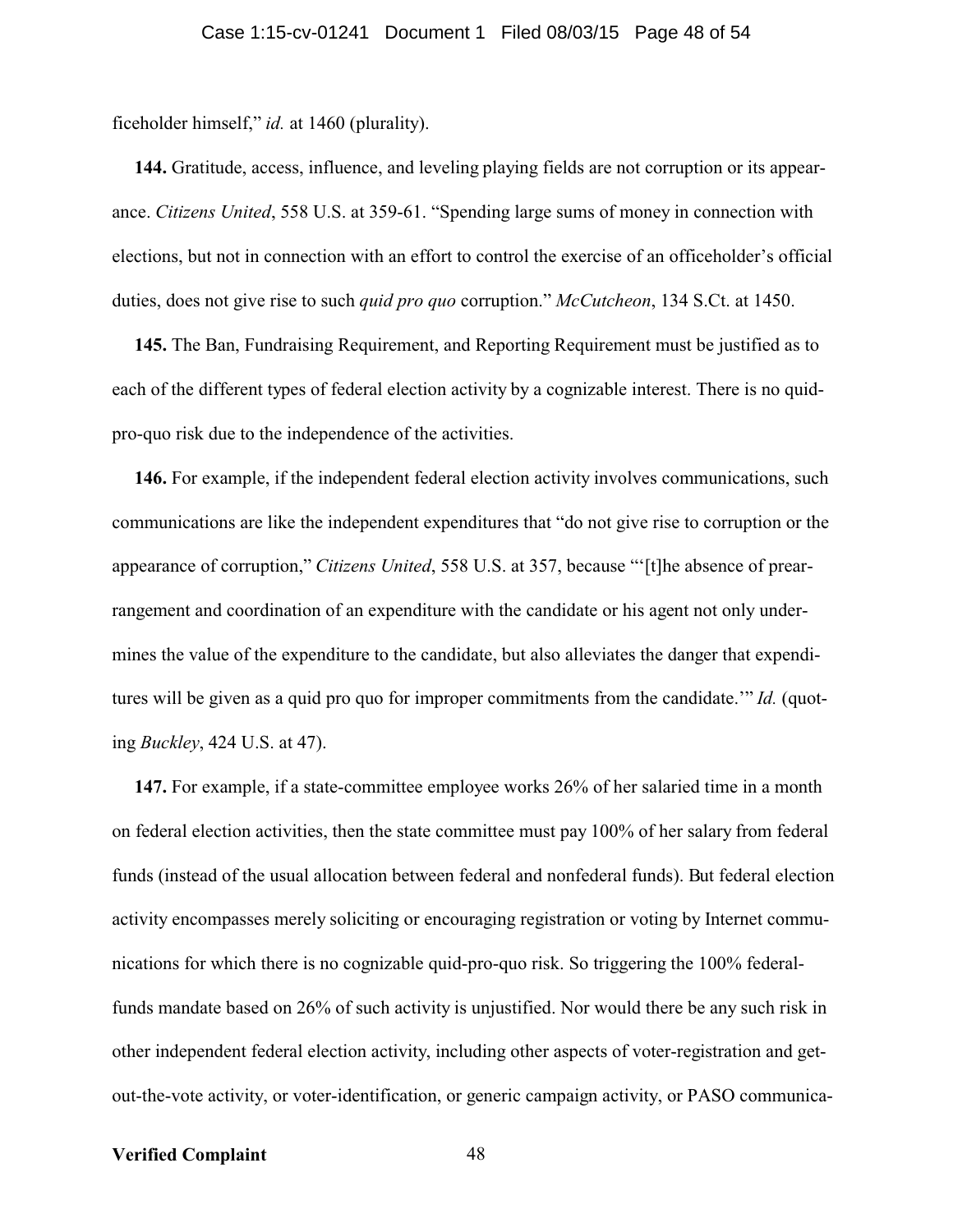#### Case 1:15-cv-01241 Document 1 Filed 08/03/15 Page 49 of 54

tions. Only if these activities fit within a coordination definition might they arguably pose quidpro-quo risk, but their independence removes such risk.

**148.** An informational interest is inadequate to support the Reporting Requirement, because the foundational justification for regulating federal election activity was a theory of corruption (or its appearance), based on gratitude and access, which was rejected in *Citizens United* and *McCutcheon* (in both expenditure and contribution contexts), so such regulation is now unfounded for that reason and because the independence of the activities at issue means that they may not benefit a candidate and may actually be counterproductive.

**149.** These provisions violate the First Amendment as applied to all independent federal election activity.

### **Count IV**

### T**he Ban, Fundraising Restriction, and Reporting Requirements Are Unconstitutional Facially.**

**150.** Plaintiffs reallege and incorporate by reference all allegations in preceding paragraphs. **151.** Plaintiffs challenge the Ban (52 U.S.C. 30125(b)), Fundraising Restriction (52 U.S.C. 30125(c)), and Reporting Requirement (52 U.S.C. 30105(e)(2)) as unconstitutional facially because there was never any proven quid-pro-quo corruption (or its appearance) supporting the regulation of federal election activity in the record of *McConnell*, 540 U.S. 93. *McConnell* upheld these provisions on their face though *McConnell* defendants "identified not a single discrete instance of *quid pro quo* corruption attributable to the donation of non-federal funds to the national party committees." *McConnell*, 251 F. Supp. 2d at 395 (opinion of Henderson, J.). *Accord McCutcheon*, 134 S.Ct. at 1469-70 (Breyer, J., joined by Ginsburg, Sotomayor, and Kagan, dissenting) (quoting and citing *McConnell*, 251 F. Supp. 2d at 395 (opinion of Henderson, J.)). But the Supreme Court requires evidence of quid-pro-quo corruption (or its appearance) to uphold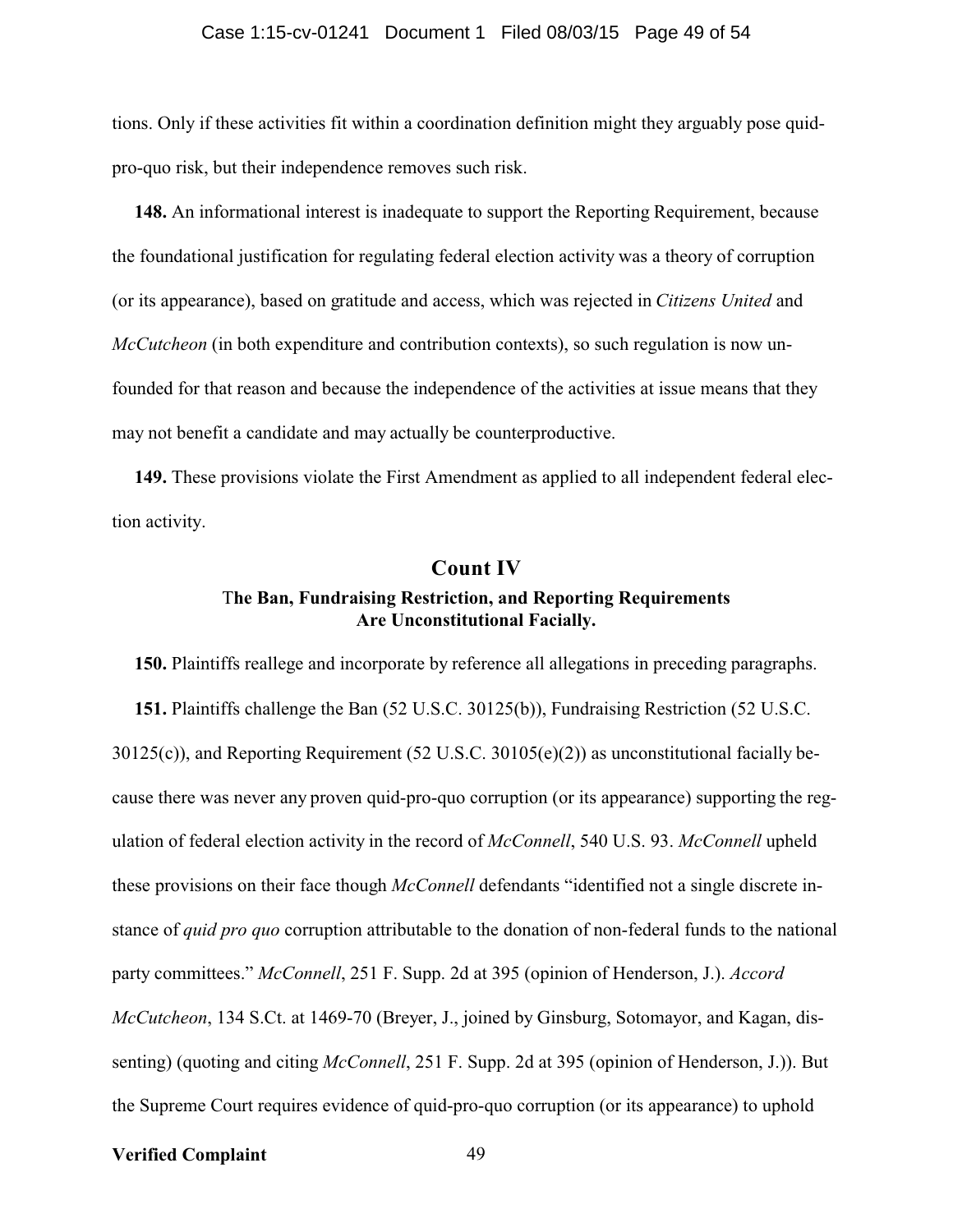such restrictions. *Citizens United*, 558 U.S. at 359-60; *McCutcheon*, 134 S.Ct. at 1450-51 (controlling plurality opinion). So no cognizable interest justifies the challenged provisions.

**152.** These provisions facially violate the First Amendment absent any cognizable governmental interest.

### **Prayer for Relief**

Wherefore, Plaintiffs pray for the following relief:

**1.** Convening of a three-judge court to consider this "action ... brought for declaratory or injunctive relief to challenge the constitutionality of any provision of [BCRA] or any amendment made by [BCRA]," BCRA § 403(a), 116 Stat. at 113-14, under BCRA § 403, Local Civil Rule 9.1, and pertinent law, as soon as practical.

**2.** "[A]dvance[ment] on the docket and ... expedit[ion] to the greatest possible extent the disposition of this action ...." BCRA  $\S$  403(a)(4) and (d)(2).

**3.** As requested in **Count I**, declaratory judgments that the Ban (52 U.S.C. 30125(b)), Fundraising Restriction (52 U.S.C. 30125(c)), and Reporting Requirement (52 U.S.C. 30105(e)(2)) are unconstitutional as applied to (**a**) non-individualized, independent communications exhorting registering/voting and (**b**) such communications, and other non-individualized, independent federal-election-activity communications, by Internet;

**4.** Preliminary and permanent injunctions enjoining FEC from enforcing the challenged provisions as described in the prior paragraph.

**5.** As requested in **Count II**, a declaratory judgment that the Ban (52 U.S.C. 30125(b)) and Fundraising Restriction (52 U.S.C. 30125(c)) are unconstitutional as applied to (**a**) non-individualized, independent communications and/or (alternatively) (**b**) as applied to such communications from an independent-communications-only account (ICA) containing only contributions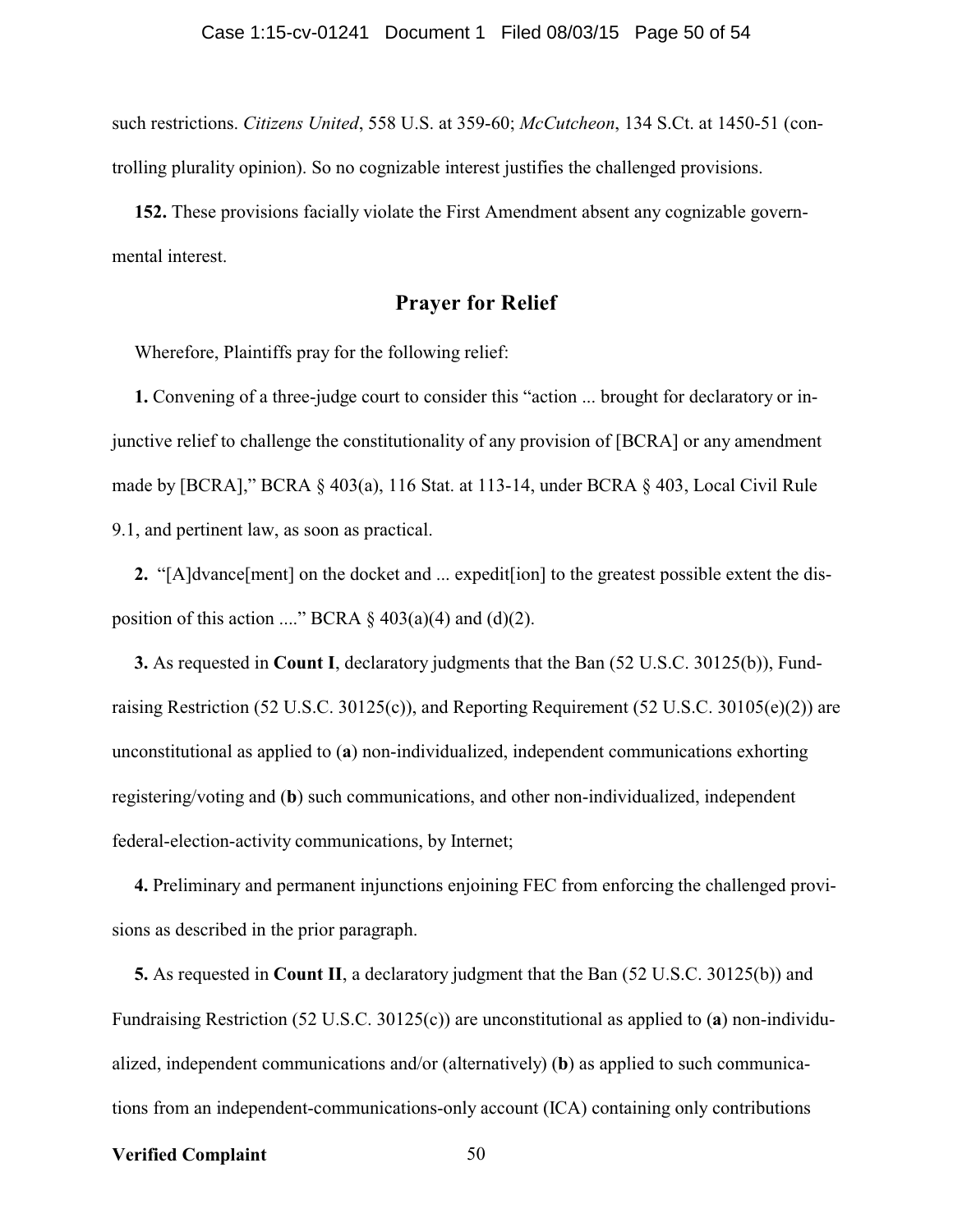#### Case 1:15-cv-01241 Document 1 Filed 08/03/15 Page 51 of 54

from individuals where such contributions are lawful under state law and applicable federal law, as described herein.

**6.** Preliminary and permanent injunctions enjoining FEC from enforcing the challenged provisions as described in the prior paragraph;

**7.** As requested in **Count III**, a declaratory judgment that the Ban (52 U.S.C. 30125(b)), Fundraising Restriction (52 U.S.C. 30125(c)), and Reporting Requirement (52 U.S.C.  $30105(e)(2)$ ) are unconstitutional as applied to all independent federal election activity;

**8.** Preliminary and permanent injunctions enjoining FEC from enforcing the provisions as described in the prior paragraph;

**9.** As requested in **Count IV**, a declaratory judgment that the Ban (52 U.S.C. 30125(b)),

Fundraising Restriction (52 U.S.C. 30125(c)), and Reporting Requirement (52 U.S.C.

30105(e)(2)) are facially unconstitutional.

**10.** Preliminary and permanent injunctions against enforcement of these provisions as described in the prior paragraph.

**11.** Costs and attorneys fees pursuant to any applicable statute or authority.

**12.** Any other relief that this Court in its discretion deems just and appropriate.

Respectfully submitted,

/s/ James Bopp, Jr. James Bopp, Jr., DC Bar #CO 0041 jboppjr@aol.com Richard E. Coleson\* rcoleson@bopplaw.com Randy Elf\* relf@bopplaw.com THE BOPP LAW FIRM, PC 1 South Sixth Street Terre Haute, IN 47807-3510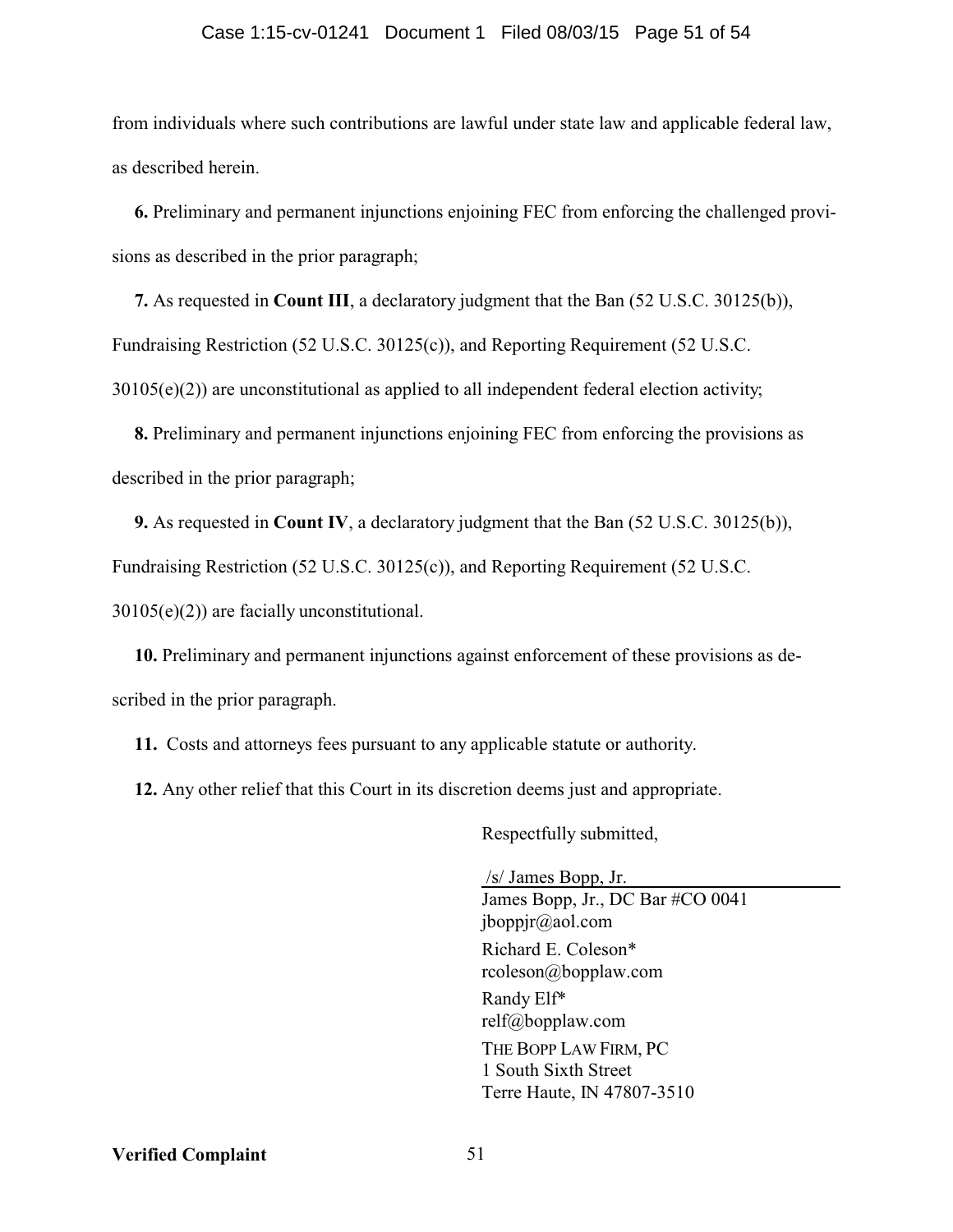812/232-2434 telephone 812/235-3685 facsimile *Counsel for Plaintiffs* \*Pro Hac Vice Application To Be Filed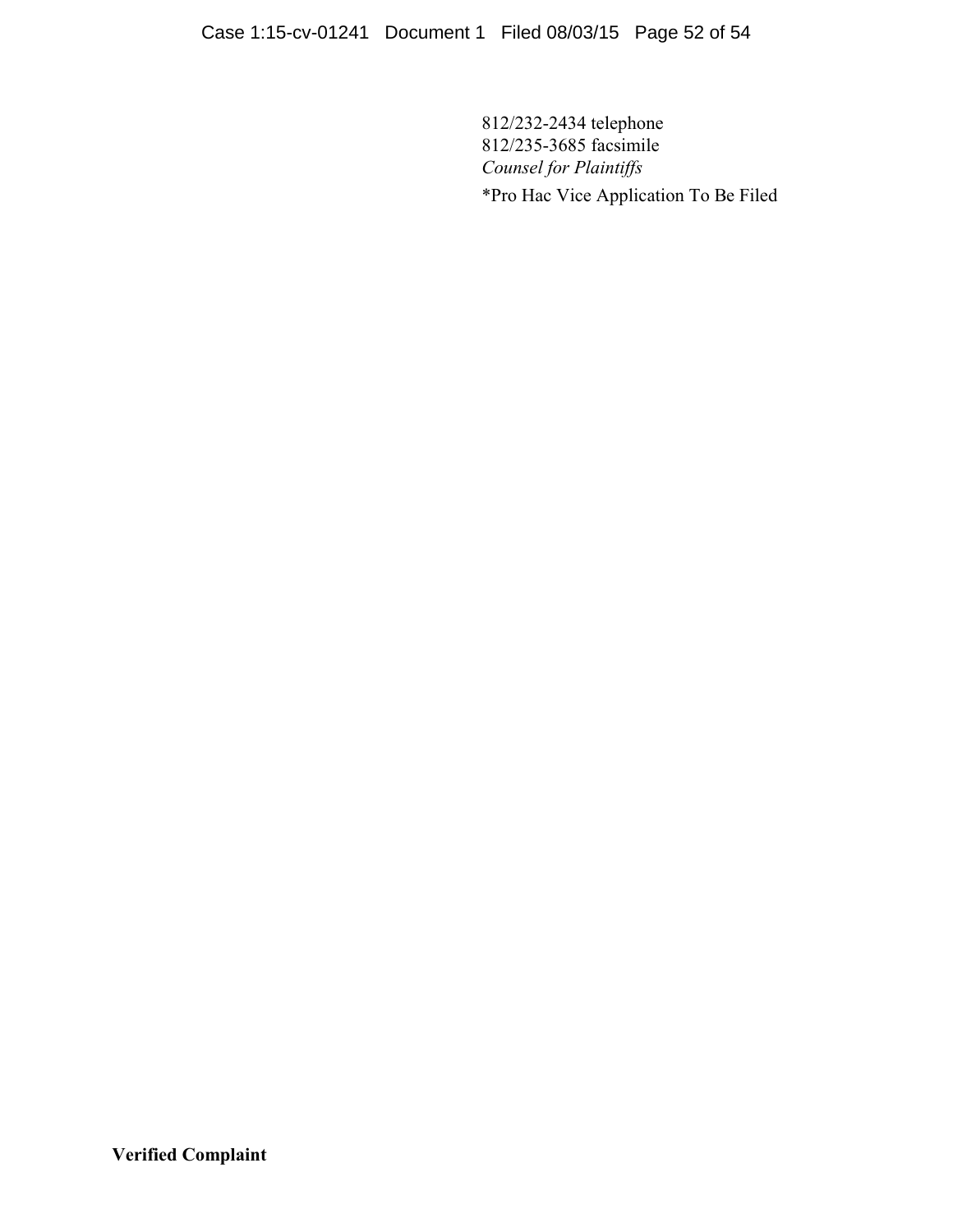### Verifïcation

I, Roger Villere, Jr., declare as follows:

1. I am a Plaintiff in the present case, a citizen of the United States of America, and a resident of the State of Louisiana. I am eligible to vote in an election for the office of the President of the United States. I am Chairman of the Republican Party of Louisiana ("LAGOP").

2.lhave personal knowledge of LAGOP, the Jefferson Parish Republican Parish Executive Committee ("JPGOP"), and the Orleans Parish Republican Executive Committee ("OPGOP"), their activities, and their intentions, including those set out in the foregoing Verified Complaint for Declaratory and Injunctive Relief, and if called on to testify I would competently testify as to the matters stated herein.

3. I verify under penalty of perjury under the laws of the United States of America that the factual statements in this Complaint concerning LAGOP, JPGOP, OPGOP, their activities, and their intentions are true and correct. 28 U.S.C. 1746.

Executed on  $\frac{9}{5}$   $\frac{38}{100}$ , 2015.

Roger Villere, Jr.